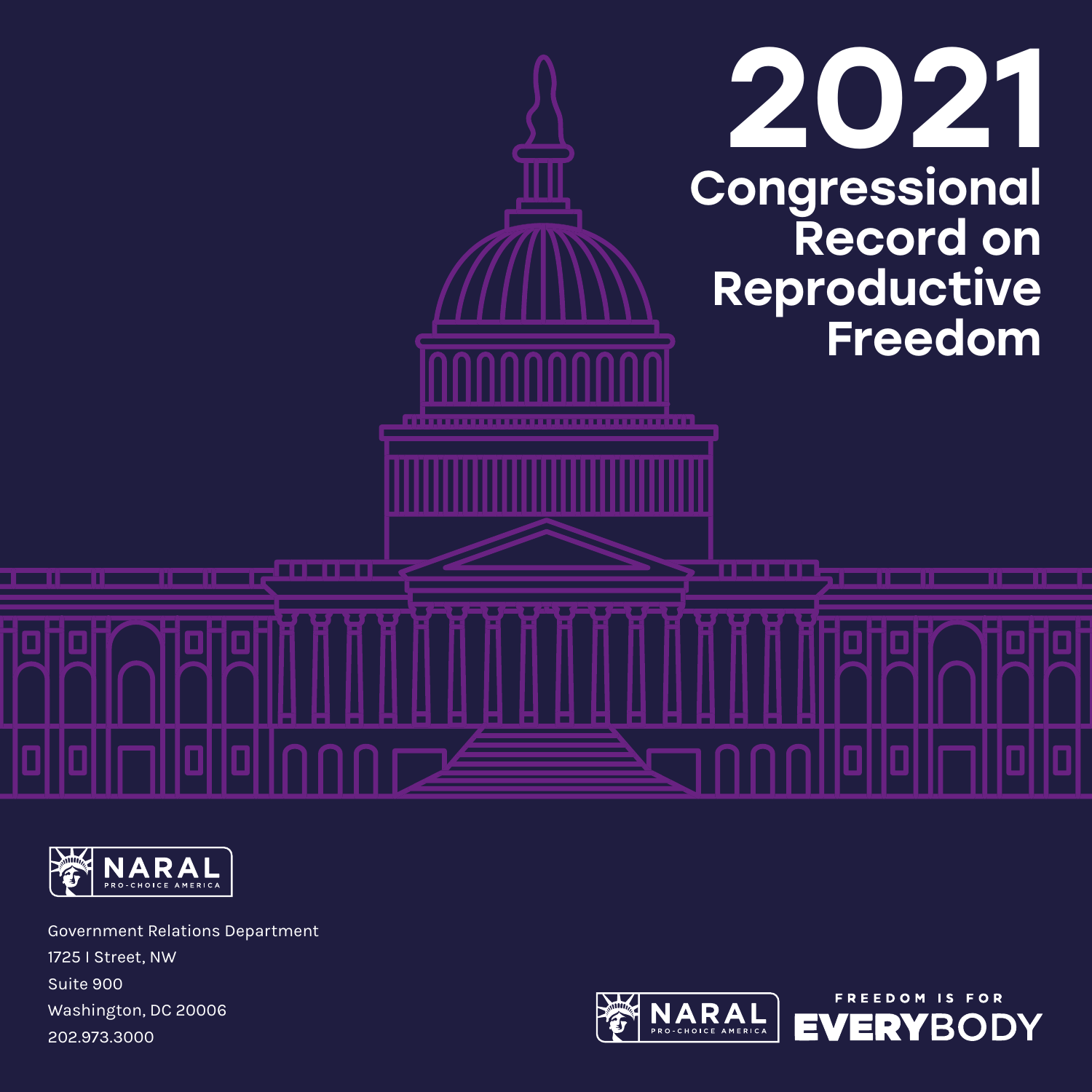

For over 50 years, NARAL Pro-Choice America has fought to protect and advance reproductive freedom at the federal and state levels—including access to abortion care, birth control, pregnancy and post-partum care, and paid family leave—for *every* body.

NARAL is powered by its more than 2.5 million members from every state and congressional district in the country, representing the 8 in 10 Americans who support legal abortion.



## CONGRESSIONAL RECORD ON REPRODUCTIVE FREEDOM 117<sup>TH</sup> CONGRESS, 1<sup>ST</sup> SESSION

NARAL Pro-Choice America's 2021 Congressional Record on Reproductive Freedom documents the key House and Senate votes taken on this issue during the first session of the 117th Congress.

2021 began with the world still in the grips of the COVID-19 pandemic and a violent and deadly insurrection in the U.S. Capitol as lawmakers met to certify the historic election of President Joe Biden and Vice President Kamala Harris, the first woman and person of color to serve in this role in U.S. history. The assault on the Capitol was a direct result of Trump stoking fear, spreading disinformation, and emboldening anti-democratic white supremacists. Anti-choice extremists were openly complicit in Trump's efforts to undermine our democracy, and continue to play an important role in the disinformation networks that led to this moment in which our democracy and our fundamental rights are at risk.

Despite a Democratic administration and Democratic majorities in the House and Senate, the legal right to abortion faces its greatest threat in decades. The anti-choice, anti-freedom supermajority on the Supreme Court—created by the confirmations of three Trump justices—is poised to end the fundamental right to abortion as we know it. By agreeing to take *Dobbs v. Jackson Women's Health Organization*, a case about Mississippi's 15-week abortion ban that directly challenges *Roe v. Wade*, and by failing to block Texas Senate Bill 8 (SB 8), a blatantly unconstitutional vigilante ban on abortion, this Supreme Court has signalled its willingness to overturn *Roe*. This moment of crisis is the culmination of the decades-long barrage of state abortion bans and restrictions pushed by the anti-choice movement and enacted by anti-choice politicians. It is another ominous sign for our democracy that we could lose a fundamental right that has been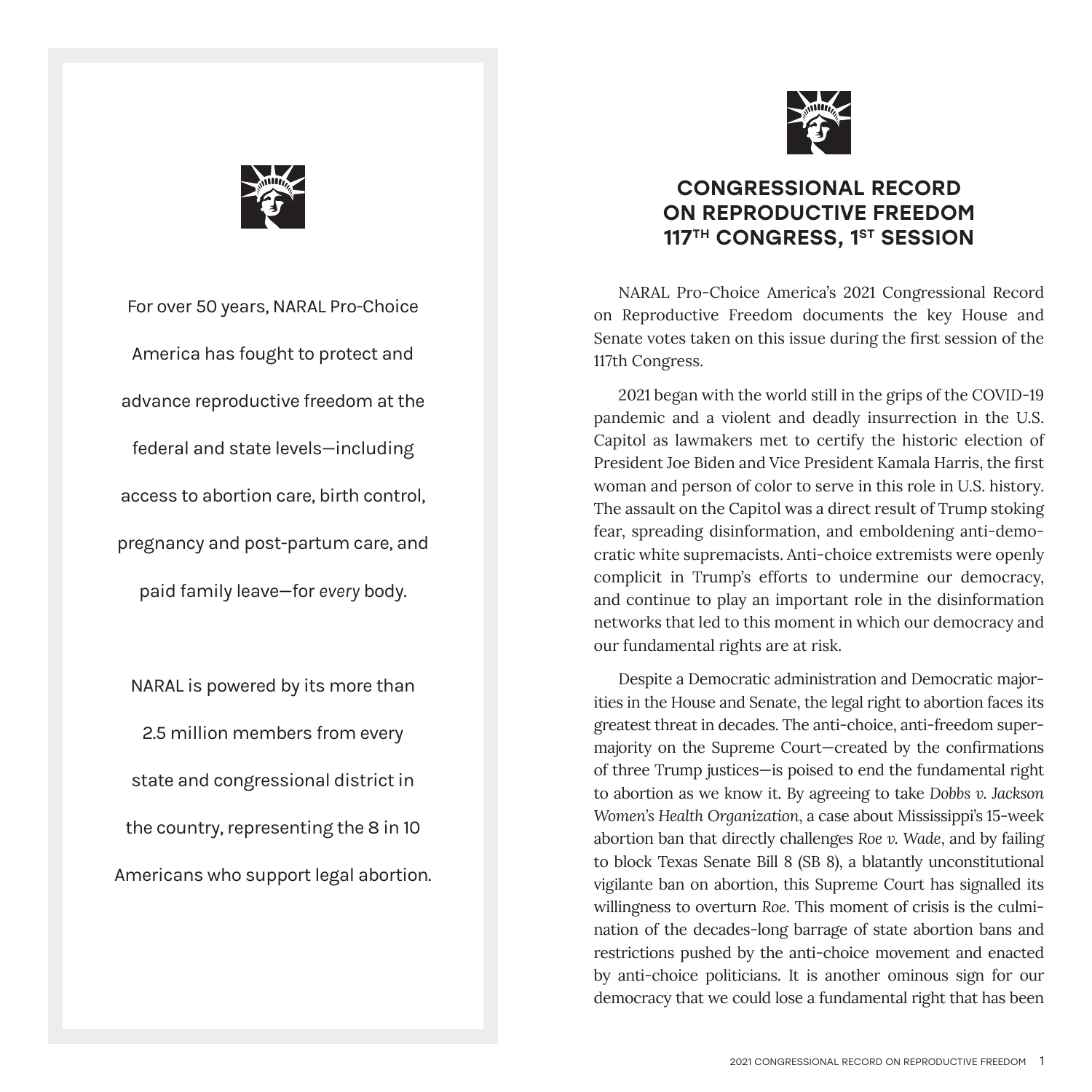recognized in our country for decades and despite the fact that 8 in 10 people in this country support the legal right to abortion.

Rising to meet this crisis, Speaker Nancy Pelosi and reproductive freedom champions in Congress took action to advance the Women's Health Protection Act (WHPA)—a bill that would safeguard the federal right to abortion against bans and medically unnecessary restrictions, even should *Roe* fall. On September 24, 2021, the U.S. House of Representatives passed WHPA in an historic vote. This was the first time ever that Congress voted on proactive, standalone legislation to protect abortion rights. Importantly, the Biden Administration released a Statement of Administration Policy expressing strong support for House passage of WHPA.

President Biden's support for WHPA built upon actions early in his presidency to advance reproductive freedom and begin to undo the harm done by the Trump administration. Upon taking office, the president took executive action to end the global gag rule, roll back the domestic gag rule, restore funding for the United Nations Population Fund (UNFPA), and withdraw the United States from the anti-choice, anti-LGBTQ Geneva Consensus Declaration. The administration also hit the ground running with the nominations of executive and judicial nominees with demonstrated records supportive of reproductive freedom.

2021 marked historic advances for reproductive freedom in the President's budget and congressional appropriations bills. These advances would not have been possible without the strong leadership of the reproductive justice movement whose tireless work has brought us closer to a future where access to abortion care doesn't depend on how much money someone earns, how they are insured, or where they live. President Biden's budget proposal excluded, for the first time in decades, the Hyde amendment ban on coverage of abortion care for people who get their health insurance through Medicaid, and advanced multiple other reproductive freedom priorities. The House and Senate introduced spending bills that: 1) excluded the Hyde amendment abortion coverage bans; the DC abortion ban, which prohibits DC from using its own, locally raised funds to provide insurance coverage of abortion; and the Weldon amendment, which allows a broad range of individuals and institutions to deny abortion care, coverage, and referrals;

2) permanently blocked the global gag rule; and 3) increased funding for critical reproductive health programs.

In addition, the reproductive freedom, Democratic majority in the House passed multiple pieces of legislation that would advance civil rights and gender equity. Early in the year, the House once again voted in favor of statehood for the District of Columbia, a necessary first step to ensure full rights and representation for residents of Washington, DC. As a state, DC would finally be able to eliminate barriers to reproductive healthcare imposed by Congressional Republicans who have long restricted abortion access in the nation's capital. The House also passed the Pregnant Workers Fairness Act to end employment discrimination based on pregnancy. Additionally, the House passed legislation to address the raging COVID-19 pandemic and provide critical health care programs and economic resources to communities and families across the country, including investments in maternal health and paid family leave.

The Democratic majority in the Senate filled dozens of vacancies on the federal judiciary with nominees committed to upholding our most fundamental rights, including many with a demonstrated record of protecting reproductive health, rights, and justice. Nonetheless, anti-choice senators hijacked consideration of critical legislation—including the CARES Act, which addressed the COVID-19 public health emergency and economic crisis—by introducing dozens of amendments that sought to restrict reproductive freedom.

With *Roe* hanging in the balance and an onslaught of attacks on abortion access across the country, politicians who jeopardize reproductive freedom should be on notice: Voters will hold them accountable at the ballot box for putting our fundamental rights in peril by electing officials up and down the ballot who will seize the opportunity to protect and advance abortion access and reproductive freedom. The 8 in 10 Americans who support the legal right to abortion will turn out to ensure that *every* body has the freedom and resources to make their own personal decisions about their lives, bodies, and futures, free from political interference.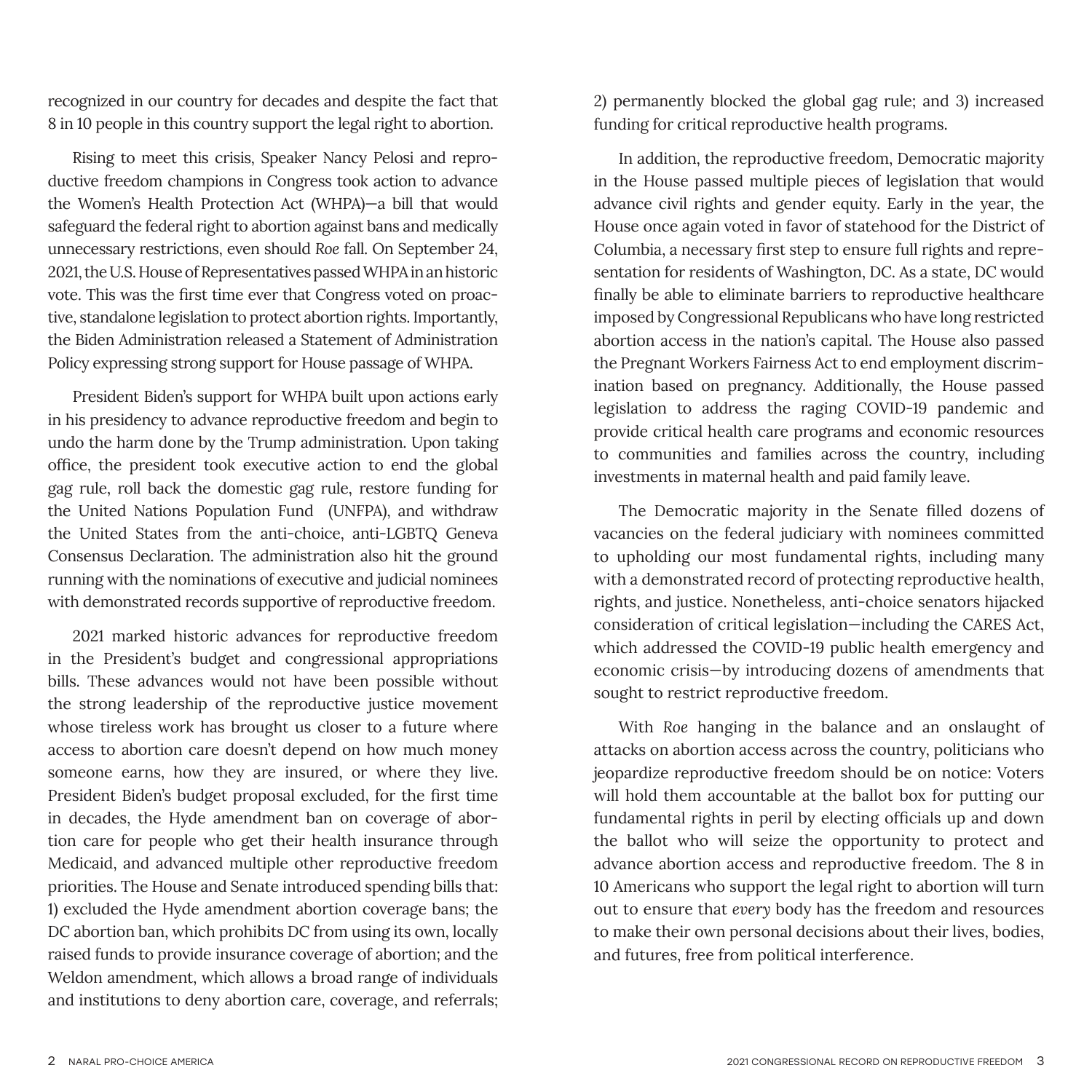

- **1. Political Interference in Family Decisions.** FY'21 Senate Budget Resolution, S.Con.Res.5. Motion to waive certain Senate rules that would advance the Sasse (R-NE) amendment to provide non-binding budget reconciliation instructions to interfere with the medical practice of abortion care under the threat of severe penalties. Three-fifths of the Senate (60 votes) is required to advance an amendment using this procedural maneuver. Failed 52-48. A vote for reproductive freedom (+) was against the motion. (2/4/21).
- **2. Denials of Care.** FY'21 Senate Budget Resolution, S.Con.Res.5. Lee (R-UT) amendment to provide non-binding budget reconciliation instructions denying access to social services, healthcare, and employment under the guise of religious freedom. Failed 50-50. A vote for reproductive freedom (+) was against the amendment. (2/5/21).
- **3. Hyde Expansion.** American Rescue Plan Act of 2021, H.R.1319. Motion to waive certain Senate rules that would advance the Lankford (R-OK) amendment to expand abortion coverage bans (Hyde Amendment). Three-fifths of the Senate (60 votes) is required to advance an amendment using this procedural maneuver. Failed 52-47. A vote for reproductive freedom (+) was against the motion. (3/6/21).
- **4. Becerra Confirmation.** Vote to confirm Xavier Becerra, a nominee with a positive record on reproductive freedom, to the post of secretary of Health and Human Services. Confirmed 50-49. A vote for reproductive freedom (+) was in favor of confirmation. (3/18/21).
- **5. Clarke Confirmation.** Vote to confirm Kristen Clarke, a nominee with a positive record on reproductive freedom, to the post of assistant attorney general for civil rights at the U.S. Department of Justice. Confirmed 51-48. A vote for reproductive freedom (+) was in favor of confirmation. (5/25/21).
- **6. Biomedical Research Restriction.** Endless Frontier Act, S.1260. Lee (R-UT) amendment to impose restrictions on biomedical research using embryonic and fetal tissue. Three-fifths of the Senate (60 votes) is required to approve the amendment. Failed 48-51. A vote for reproductive freedom (+) was against the amendment. (5/25/21).
- **7. JacksonConfirmation.** Vote to confirm Ketanji Brown Jackson, a nominee with a positive record on reproductive freedom, to the U.S. Court of Appeals for the District of Columbia Circuit. Confirmed 53-44. A vote for reproductive freedom (+) was in favor of confirmation. (6/14/21).
- **8. Hyde and Weldon Expansion.** FY'22 Senate Budget Resolution, S.Con.Res.14. Lankford (R-OK) amendment to provide non-binding budget reconciliation instructions expanding abortion coverage bans (Hyde Amendment) and denials of healthcare (Weldon Amendment). Passed 50-49. A vote for reproductive freedom (+) was against the amendment. (8/10/21).
- **9. 20-Week Abortion Ban.** FY'22 Senate Budget Resolution, S.Con. Res.14. Kennedy (R-LA) amendment to provide non-binding budget reconciliation instructions banning abortion after 20 weeks nationwide. Failed 48-51. A vote for reproductive freedom (+) was against the amendment. (8/11/21).
- **10. Abortion Ban Based on the Reason for Seeking Care.** FY'22 Senate Budget Resolution, S.Con.Res.14. Inhofe (R-OK) amendment to provide non-binding budget reconciliation instructions banning federal funding for abortion based on the reason a person is seeking care. Failed 49-50. A vote for reproductive freedom (+) was against the amendment. (8/11/21).
- **11. Lin Confirmation.** Vote to confirm Tana Lin, a nominee with a positive record on reproductive freedom, to the U.S. District Court for the Western District of Washington. Confirmed 52-45. A vote for reproductive freedom (+) was in favor of confirmation. (10/21/21).
- 12. Robinson Confirmation. Vote to confirm Beth Robinson, a nominee with a positive record on reproductive freedom, to the U.S. Court of Appeals for the Second Circuit. Confirmed 51-45. A vote for reproductive freedom (+) was in favor of confirmation. (11/1/21).
- **13. Ohta Confirmation.** Vote to confirm Jinsook Ohta, a nominee with a positive record on reproductive freedom, to the U.S. District Court for the Southern District of California. Confirmed 47-24. A vote for reproductive freedom (+) was in favor of confirmation. (12/17/21).
- 14. Beckering Confirmation. Vote to confirm Jane Beckering, a nominee with a positive record on reproductive freedom, to the U.S. District Court for the Western District of Michigan. Confirmed 45-25. A vote for reproductive freedom (+) was in favor of confirmation. (12/17/21).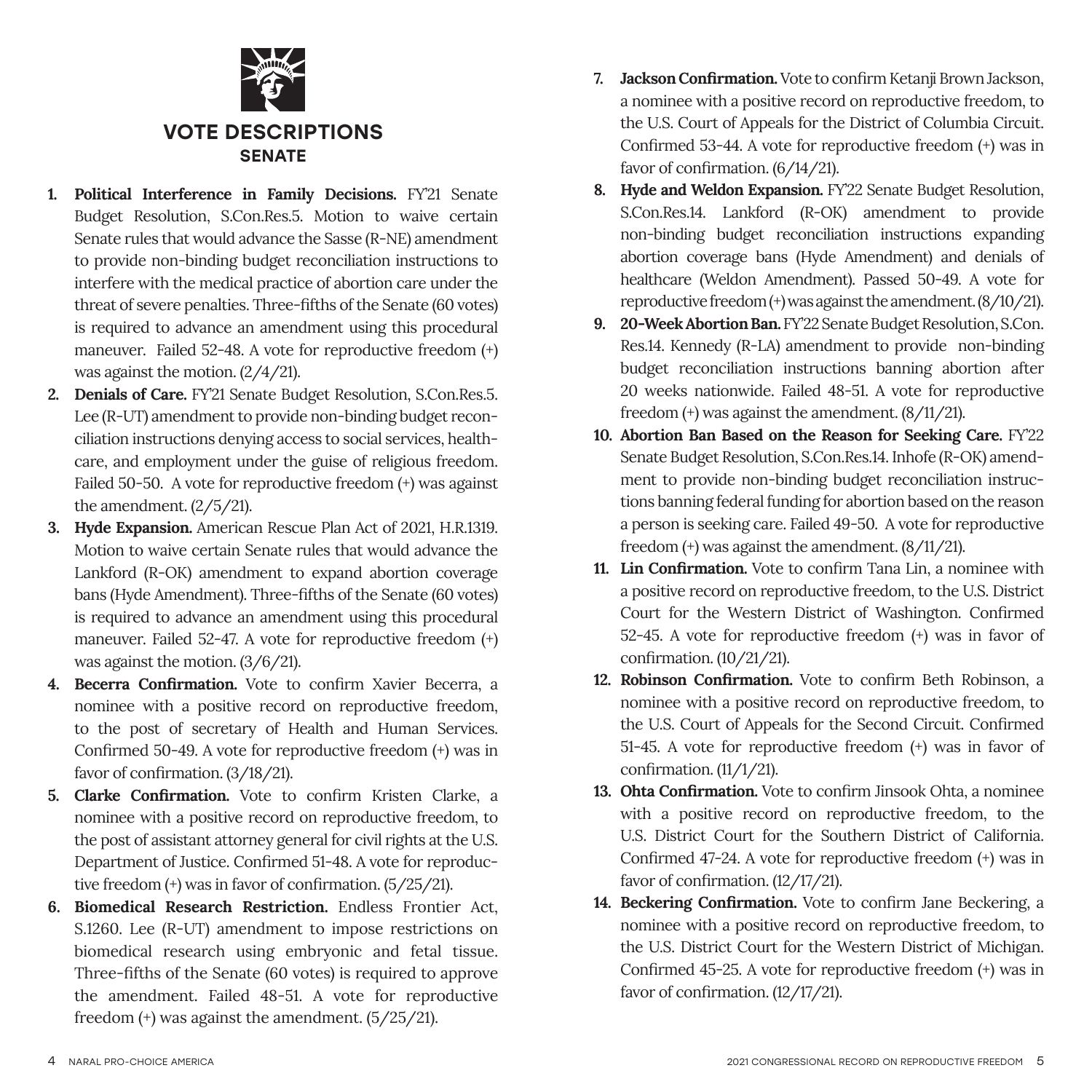| <b>Andrew</b><br>2021<br><b>SENATE</b><br><b>VOTES</b> | Political Interference in Family Decisions | Denials of Care          | Hyde Expansion  | Becerra Confirmation     | Clarke Confirmation              | Biomedical Research Restriction | Jackson Confirmation             | Hyde and Weldon Expansion        | on the Reason for<br>20-Week Abortion Ban<br>Abortion Ban Based<br>Seeking Care | Lin Confirmation                                                     | Robinson Confirmation                    | Ohta Confirmation                | Beckering Confirmation   |         |                        | Political Interference in Family Decisions | Denials of Care | Hyde Expansion           | Becerra Confirmation             | Clarke Confirmation              | Restriction<br>Biomedical Research | Jackson Confirmation     | Hyde and Weldon Expansion | 20-Week Abortion Ban     | the Reason for<br>$\epsilon$<br>Based<br>Ban<br>Abortion | Lin Confirmation         | Robinson Confirmation    | Ohta Confirmation                | Beckering Confirmation           |                                                     |
|--------------------------------------------------------|--------------------------------------------|--------------------------|-----------------|--------------------------|----------------------------------|---------------------------------|----------------------------------|----------------------------------|---------------------------------------------------------------------------------|----------------------------------------------------------------------|------------------------------------------|----------------------------------|--------------------------|---------|------------------------|--------------------------------------------|-----------------|--------------------------|----------------------------------|----------------------------------|------------------------------------|--------------------------|---------------------------|--------------------------|----------------------------------------------------------|--------------------------|--------------------------|----------------------------------|----------------------------------|-----------------------------------------------------|
|                                                        |                                            | $1 \mid 2$               | $\mathbf{3}$    |                          | $4 \ 5 \ 6$                      |                                 | 78                               |                                  |                                                                                 | 9 10 11 12 13 14                                                     |                                          |                                  |                          | $\%$    |                        |                                            |                 | $1 \ 2 \ 3 \ 4$          |                                  |                                  |                                    | 5 6 7                    |                           |                          | 8 9 10 11 12 13 14                                       |                          |                          |                                  |                                  | %                                                   |
| <b>ALABAMA</b>                                         |                                            |                          |                 |                          |                                  |                                 |                                  |                                  |                                                                                 |                                                                      |                                          |                                  |                          |         | <b>INDIANA</b>         |                                            |                 |                          |                                  |                                  |                                    |                          |                           |                          |                                                          |                          |                          |                                  |                                  |                                                     |
| Richard Shelby                                         |                                            |                          |                 |                          |                                  | $\overline{a}$                  | $\overline{a}$                   | $\frac{1}{2}$                    | $\overline{\phantom{a}}$<br>$\overline{\phantom{a}}$                            | $\overline{\phantom{a}}$                                             | $\overline{a}$                           |                                  | A A                      | 0       | Todd Young             |                                            |                 |                          |                                  |                                  | $\overline{a}$                     |                          | ÷,                        |                          | ÷,                                                       | ÷,                       | ÷,                       | $\sim$                           | $\overline{\phantom{a}}$         | $\circ$                                             |
| Tommy Tuberville                                       |                                            |                          |                 |                          | $\overline{\phantom{a}}$         | $\overline{\phantom{a}}$        |                                  | $\overline{\phantom{a}}$         | $\overline{\phantom{a}}$                                                        | $\overline{a}$<br>$\equiv$                                           |                                          | $\overline{\phantom{a}}$         |                          |         | Mike Braun             |                                            |                 |                          |                                  |                                  | $\overline{\phantom{a}}$           |                          | $\overline{\phantom{a}}$  | $\overline{\phantom{a}}$ | $\overline{\phantom{a}}$                                 | $\overline{a}$           | $\overline{\phantom{0}}$ | $\overline{\phantom{a}}$         |                                  | $\circ$                                             |
| <b>ALASKA</b>                                          |                                            |                          |                 |                          |                                  |                                 |                                  |                                  |                                                                                 |                                                                      |                                          |                                  |                          |         | <b>IOWA</b>            |                                            |                 |                          |                                  |                                  |                                    |                          |                           |                          |                                                          |                          |                          |                                  |                                  |                                                     |
| Lisa Murkowski                                         |                                            | $\sim$                   |                 | $\overline{a}$           | $\sim$                           | $^{+}$                          | $^{+}$                           | $\overline{\phantom{a}}$         | $\overline{\phantom{a}}$                                                        |                                                                      | $^{+}$                                   |                                  |                          | 41      | Chuck Grassley         |                                            |                 |                          |                                  |                                  | $\overline{a}$                     | $\sim$                   | $\sim$                    | $\overline{\phantom{a}}$ | $\overline{\phantom{a}}$                                 | ÷,                       | ÷,                       | $\sim$                           | $\overline{\phantom{a}}$         | $\circ$                                             |
| Dan Sullivan                                           |                                            |                          | A               |                          |                                  |                                 |                                  | ÷,                               | $\! + \!\!\!\!$<br>$\frac{1}{2}$                                                | $\! + \!\!\!\!$                                                      |                                          | $\begin{array}{c} + \end{array}$ | $^{+}$                   | $\circ$ |                        |                                            |                 |                          |                                  |                                  |                                    |                          | $\frac{1}{2}$             |                          |                                                          |                          |                          |                                  |                                  |                                                     |
|                                                        |                                            |                          |                 |                          | $\overline{\phantom{a}}$         |                                 |                                  |                                  |                                                                                 |                                                                      |                                          |                                  |                          |         | Joni Ernst             |                                            |                 |                          |                                  |                                  |                                    |                          |                           | $\overline{\phantom{a}}$ | $\overline{\phantom{a}}$                                 | $\overline{\phantom{a}}$ | $\overline{\phantom{a}}$ | $A \mid A$                       |                                  | $\circ$                                             |
| <b>ARIZONA</b>                                         |                                            |                          |                 |                          |                                  |                                 |                                  |                                  |                                                                                 |                                                                      |                                          |                                  |                          |         | <b>KANSAS</b>          |                                            |                 |                          |                                  |                                  |                                    |                          |                           |                          |                                                          |                          |                          |                                  |                                  |                                                     |
| <b>KYRSTEN SINEMA</b>                                  | $^{+}$                                     | $^{+}$                   | $^{+}$          | $^{+}$                   | $\! + \!\!\!\!$                  | $^{+}$                          | $^{+}$                           | $^{+}$                           | $^{+}$                                                                          | $\begin{array}{c} + \end{array}$<br>$\begin{array}{c} + \end{array}$ | $\! + \!\!\!\!$                          | А                                | Α                        | 100     | Jerry Moran            |                                            |                 |                          |                                  | $\sim$                           | $\overline{\phantom{a}}$           |                          | $\overline{\phantom{a}}$  | $\overline{\phantom{a}}$ | $\overline{\phantom{a}}$                                 | $\qquad \qquad -$        | $\overline{\phantom{0}}$ | $A \mid A$                       |                                  | 0                                                   |
| <b>MARK KELLY</b>                                      | $+$                                        | $^{+}$                   | $^{+}$          | $^{+}$                   | $\begin{array}{c} + \end{array}$ | $^{+}$                          | $^{+}$                           | $^{+}$                           | $^{\mathrm{+}}$                                                                 | $^+$<br>$^+$                                                         | $^{+}$                                   | $^+$                             | $^+$                     | 100     | Roger Marshall         |                                            |                 |                          |                                  |                                  | $\frac{1}{2}$                      |                          | $\frac{1}{2}$             | $\overline{\phantom{a}}$ |                                                          |                          | $\overline{a}$           | $\overline{\phantom{a}}$         |                                  | $\circ$                                             |
| <b>ARKANSAS</b>                                        |                                            |                          |                 |                          |                                  |                                 |                                  |                                  |                                                                                 |                                                                      |                                          |                                  |                          |         | <b>KENTUCKY</b>        |                                            |                 |                          |                                  |                                  |                                    |                          |                           |                          |                                                          |                          |                          |                                  |                                  |                                                     |
| John Boozman                                           |                                            | $\overline{\phantom{a}}$ |                 |                          | $\sim$                           | $\sim$                          | $\overline{\phantom{a}}$         | $\overline{\phantom{a}}$         | $\overline{\phantom{a}}$                                                        | $\sim$<br>$\overline{\phantom{a}}$                                   | ÷,                                       | $\overline{\phantom{a}}$         |                          | $\circ$ | Mitch McConnell        |                                            |                 |                          |                                  | $\sim$                           | $\overline{\phantom{a}}$           | $\overline{\phantom{a}}$ | $\overline{\phantom{a}}$  | $\overline{\phantom{a}}$ | $\overline{\phantom{a}}$                                 | $\overline{\phantom{a}}$ | $\overline{\phantom{a}}$ | $A \mid A$                       |                                  | 0                                                   |
| Tom Cotton                                             |                                            |                          |                 |                          | $\overline{\phantom{a}}$         | $\overline{\phantom{a}}$        | $\overline{\phantom{a}}$         | $\overline{\phantom{a}}$         | $\overline{\phantom{a}}$                                                        | $\overline{\phantom{a}}$<br>$\overline{\phantom{a}}$                 | $\overline{\phantom{0}}$                 |                                  |                          | $\circ$ | Rand Paul              |                                            |                 |                          |                                  |                                  | $\overline{\phantom{a}}$           |                          | $\overline{\phantom{a}}$  | $\qquad \qquad -$        |                                                          | $\overline{\phantom{a}}$ | $\equiv$                 | $A \mid A$                       |                                  | $\circ$                                             |
| <b>CALIFORNIA</b>                                      |                                            |                          |                 |                          |                                  |                                 |                                  |                                  |                                                                                 |                                                                      |                                          |                                  |                          |         | <b>LOUISIANA</b>       |                                            |                 |                          |                                  |                                  |                                    |                          |                           |                          |                                                          |                          |                          |                                  |                                  |                                                     |
| <b>DIANNE FEINSTEIN</b>                                | $^{+}$                                     | $^{+}$                   | $^{+}$          | $^{+}$                   | $\begin{array}{c} + \end{array}$ | $^{+}$                          | $^{+}$                           | $^{+}$                           | $^{+}$                                                                          | $\! + \!\!\!\!$<br>А                                                 | $^+$                                     | А                                | Α                        | 100     | Bill Cassidy, MD       |                                            |                 | $\frac{1}{2}$            | $\overline{a}$                   | $\sim$                           | $\overline{\phantom{a}}$           | $\sim$                   | $\overline{\phantom{a}}$  | $\sim$                   | $\sim$                                                   | $\overline{a}$           | $\overline{\phantom{a}}$ | $\overline{\phantom{a}}$         | $\sim$                           | $\circ$                                             |
| <b>ALEX PADILLA</b>                                    | $\begin{array}{c} + \end{array}$           | $+$                      | $^{+}$          | $^{+}$                   | $^+$                             | $^{+}$                          | $^+$                             | $^{+}$                           | $^+$                                                                            | $\! + \!\!\!\!$<br>$^+$                                              | $^+$                                     | $^+$                             | $^+$                     | 100     | John Kennedy           |                                            |                 |                          | $\overline{\phantom{a}}$         |                                  | $A \mid A \mid$                    | $\overline{\phantom{a}}$ | $\overline{\phantom{a}}$  | $\equiv$                 | $\overline{\phantom{a}}$                                 | $\overline{\phantom{a}}$ | $\overline{\phantom{a}}$ | $\overline{\phantom{a}}$         |                                  | $\circ$                                             |
| <b>COLORADO</b>                                        |                                            |                          |                 |                          |                                  |                                 |                                  |                                  |                                                                                 |                                                                      |                                          |                                  |                          |         | <b>MAINE</b>           |                                            |                 |                          |                                  |                                  |                                    |                          |                           |                          |                                                          |                          |                          |                                  |                                  |                                                     |
| MICHAEL BENNET                                         | $^{+}$                                     | $^{+}$                   | $^{+}$          | $^{+}$                   | $\begin{array}{c} + \end{array}$ | $^{+}$                          | $^{+}$                           | $^{+}$                           | $^{+}$                                                                          | $\! + \!\!\!\!$<br>$^{+}$                                            | $^{+}$                                   | $^+$                             | $^+$                     | 100     | Susan Collins          | $\equiv$                                   | $^{+}$          |                          | $\! + \!\!\!\!$                  | $\begin{array}{c} + \end{array}$ | $^{+}$                             | $^{+}$                   | $\overline{\phantom{a}}$  | $\! + \!\!\!\!$          | $\! + \!\!\!\!$                                          | $^{+}$                   | $\! + \!\!\!\!$          | $^+$                             | $^{+}$                           | 70                                                  |
| <b>JOHN HICKENLOOPER</b>                               | $+$                                        | $+$                      | $^{+}$          | $^{+}$                   | $+$                              | $^{+}$                          | $+$                              | $^{+}$                           | $+$                                                                             | $\! + \!\!\!\!$<br>$^+$                                              | $^+$                                     | $\! + \!\!\!\!$                  | $^+$                     | 100     | Angus King             | $\pm$                                      | $^{+}$          | $\ddot{}$                | $+$                              | $+$                              | $^+$                               | $^+$                     | $^+$                      | $^+$                     | $\begin{array}{c} + \end{array}$                         | $^+$                     | $\! + \!\!\!\!$          | $\! + \!\!\!\!$                  | $^{+}$                           | 100                                                 |
| <b>CONNECTICUT</b>                                     |                                            |                          |                 |                          |                                  |                                 |                                  |                                  |                                                                                 |                                                                      |                                          |                                  |                          |         | <b>MARYLAND</b>        |                                            |                 |                          |                                  |                                  |                                    |                          |                           |                          |                                                          |                          |                          |                                  |                                  |                                                     |
| RICHARD BLUMENTHAL                                     | $^{+}$                                     | $+$                      | $^{+}$          | $^{+}$                   | $\! + \!\!\!\!$                  | $^{+}$                          | $^{+}$                           | $^{+}$                           | $^{+}$                                                                          | $\begin{array}{c} + \end{array}$<br>$\! + \!\!\!\!$                  | $^{+}$                                   | $\! + \!\!\!\!$                  | $^+$                     | 100     | <b>BEN CARDIN</b>      | $\pm$                                      | $^{+}$          | $^{+}$                   | $\! + \!\!\!\!$                  | $\begin{array}{c} + \end{array}$ | $^{+}$                             | $^{+}$                   | $^{+}$                    | $\! + \!\!\!\!$          | $\! + \!\!\!\!$                                          | $^{+}$                   | $^{+}$                   | $\begin{array}{c} + \end{array}$ | $\begin{array}{c} + \end{array}$ | 100                                                 |
| CHRIS MURPHY                                           | $+$                                        | $^{+}$                   | $^{+}$          | $^{+}$                   | $+$                              | $^{+}$                          | $+$                              | $^{+}$                           | $^+$                                                                            | $\! + \!\!\!\!$<br>$^+$                                              | $^+$                                     | $^+$                             | $\! + \!\!\!\!$          | 100     | CHRIS VAN HOLLEN       | $^{+}$                                     | $^{+}$          | $^{+}$                   | $^+$                             | $\! + \!\!\!\!$                  | $^+$                               | $^+$                     | $^+$                      | $^+$                     | $\begin{array}{c} + \end{array}$                         | $^{+}$                   | $\! + \!\!\!\!$          | $^+$                             | $+$                              | 100                                                 |
| <b>DELAWARE</b>                                        |                                            |                          |                 |                          |                                  |                                 |                                  |                                  |                                                                                 |                                                                      |                                          |                                  |                          |         | <b>MASSACHUSETTS</b>   |                                            |                 |                          |                                  |                                  |                                    |                          |                           |                          |                                                          |                          |                          |                                  |                                  |                                                     |
| TOM CARPER                                             |                                            | $^{+}$                   | $^{+}$          | $^{+}$                   | $\! + \!\!\!\!$                  | $^{+}$                          | $^{+}$                           | $^{+}$                           | $\! + \!\!\!\!$                                                                 | $\begin{array}{c} + \end{array}$<br>$\! + \!\!\!\!$                  | $^{+}$                                   | $^+$                             | $^+$                     | 100     | ELIZABETH WARREN       |                                            |                 |                          | $^{+}$                           | $^{+}$                           | $^{+}$                             | $^{+}$                   | $^{+}$                    | $^{+}$                   | $^{+}$                                                   | $\overline{+}$           | $^{+}$                   | $^{+}$                           | $+$                              | 100                                                 |
| CHRIS COONS                                            | $+$                                        | $^{+}$                   | $^{+}$          | $+$                      | $+$                              | $^{+}$                          | $\ddot{}$                        | $\ddot{}$                        | $+$                                                                             | $+$<br>$+$                                                           | $^{+}$                                   | $^+$                             | $\! + \!\!\!\!$          | 100     | <b>ED MARKEY</b>       | $\ddot{}$                                  | $^{+}$          | $^{+}$                   | $+$                              | $^{+}$                           | $^{+}$                             | $^{+}$                   | $^{+}$                    | $^+$                     | $^{+}$                                                   | $^{+}$                   | $^{+}$                   | $\! + \!\!\!\!$                  | $+$                              | 100                                                 |
| <b>FLORIDA</b>                                         |                                            |                          |                 |                          |                                  |                                 |                                  |                                  |                                                                                 |                                                                      |                                          |                                  |                          |         | <b>MICHIGAN</b>        |                                            |                 |                          |                                  |                                  |                                    |                          |                           |                          |                                                          |                          |                          |                                  |                                  |                                                     |
| Marco Rubio                                            |                                            | $\sim$                   | $\frac{1}{2}$   | $\overline{\phantom{a}}$ | $\overline{\phantom{a}}$         | $\overline{\phantom{a}}$        | А                                | $\overline{\phantom{a}}$         | $\overline{\phantom{a}}$                                                        | $\overline{\phantom{a}}$<br>$\overline{\phantom{a}}$                 | А                                        | $\sim$                           | $\overline{\phantom{a}}$ | $\circ$ | <b>DEBBIE STABENOW</b> | $\pm$                                      | $^{+}$          | $^{+}$                   | $\begin{array}{c} + \end{array}$ | $\! + \!\!\!\!$                  | $^{+}$                             | $^{+}$                   | $^{+}$                    | $\! + \!\!\!\!$          | $^{+}$                                                   | $\overline{+}$           | $^{+}$                   | $^{+}$                           | $\begin{array}{c} + \end{array}$ | 100                                                 |
| <b>Rick Scott</b>                                      |                                            |                          |                 | $\overline{\phantom{a}}$ | $\overline{\phantom{a}}$         | $\overline{\phantom{a}}$        | $\overline{\phantom{a}}$         | $\overline{\phantom{a}}$         | $\overline{\phantom{a}}$                                                        | $\overline{\phantom{a}}$<br>$\overline{\phantom{a}}$                 | $\overline{a}$                           | $\overline{\phantom{a}}$         |                          | $\circ$ | <b>GARY PETERS</b>     | $^{+}$                                     | $^{+}$          | $^{+}$                   | $^+$                             | $^+$                             | $^+$                               | $^{+}$                   | $^+$                      | $^+$                     | $\! + \!\!\!\!$                                          | $^{+}$                   | $\! + \!\!\!\!$          | $^+$                             | $+$                              | 100                                                 |
| <b>GEORGIA</b>                                         |                                            |                          |                 |                          |                                  |                                 |                                  |                                  |                                                                                 |                                                                      |                                          |                                  |                          |         | <b>MINNESOTA</b>       |                                            |                 |                          |                                  |                                  |                                    |                          |                           |                          |                                                          |                          |                          |                                  |                                  |                                                     |
| <b>JON OSSOFF</b>                                      | $+$                                        | $^{+}$                   | $^{+}$          | $^{+}$                   | $\begin{array}{c} + \end{array}$ | $^{+}$                          | $^{+}$                           | $^{+}$                           | $^{+}$                                                                          | $+$<br>$^+$                                                          | $^+$                                     | А                                | Α                        | 100     | <b>AMY KLOBUCHAR</b>   |                                            |                 |                          | $^{+}$                           | $^{+}$                           | $^{+}$                             | $^{+}$                   | $^{+}$                    | $^{+}$                   | $^{+}$                                                   | $\overline{+}$           | $^{+}$                   | $^{+}$                           | $+$                              | 100                                                 |
| REV. RAPHAEL WARNOCK                                   | $+$                                        | $^{\mathrm{+}}$          | $\! + \!\!\!\!$ | $^{+}$                   | $+$                              | $^{+}$                          | $+$                              | $^{+}$                           | $^+$                                                                            | $\! + \!\!\!\!$<br>$^+$                                              | $^+$                                     | $\,$ + $\,$                      | $\,$ + $\,$              | 100     | <b>TINA SMITH</b>      | $^{+}$                                     | $^{+}$          | $^{+}$                   | $+$                              | $\! + \!\!\!\!$                  | $+$                                | $^{+}$                   | $+$                       | $^+$                     | $\begin{array}{c} + \end{array}$                         | $^{+}$                   | $\! + \!\!\!\!$          | $^+$                             | $+$                              | 100                                                 |
| <b>HAWAII</b>                                          |                                            |                          |                 |                          |                                  |                                 |                                  |                                  |                                                                                 |                                                                      |                                          |                                  |                          |         | <b>MISSISSIPPI</b>     |                                            |                 |                          |                                  |                                  |                                    |                          |                           |                          |                                                          |                          |                          |                                  |                                  |                                                     |
| <b>BRIAN SCHATZ</b>                                    | $^{+}$                                     | $^{+}$                   | $\! + \!\!\!\!$ | $^+$                     | $\! + \!\!\!\!$                  | $^{+}$                          | $\begin{array}{c} + \end{array}$ | $^{+}$                           | $^{+}$                                                                          | $\! + \!\!\!\!$<br>$^+$                                              | $^+$                                     | $^+$                             | $\! + \!\!\!\!$          | 100     | Roger Wicker           |                                            | $\sim$          | $\overline{\phantom{a}}$ | $\overline{\phantom{a}}$         | $\overline{\phantom{a}}$         | $\overline{\phantom{a}}$           | $\overline{\phantom{a}}$ | $\equiv$                  | $\overline{\phantom{a}}$ | $\sim$                                                   | $\sim$                   | $\overline{\phantom{a}}$ | $\overline{\phantom{a}}$         | $\sim$                           | $\circ$                                             |
| <b>MAZIE HIRONO</b>                                    | $+$                                        | $+$                      | $\! + \!\!\!\!$ | A                        | $\,$ + $\,$                      | $+$                             | $^+$                             | $+$                              | $\,$ + $\,$                                                                     | $+$<br>$+$                                                           | $^+$                                     | $\,$ + $\,$                      | $+$                      | 100     | Cindy Hyde-Smith       |                                            | $\sim$          | $\sim$                   | $\sim$                           | $\sim$ .                         | $\sim$ 1                           | $\sim$                   | $\sim$                    | $\sim$                   | $\sim$ .                                                 | $\sim$ .                 | $\overline{\phantom{a}}$ | A A                              |                                  | $\circ$                                             |
| <b>IDAHO</b>                                           |                                            |                          |                 |                          |                                  |                                 |                                  |                                  |                                                                                 |                                                                      |                                          |                                  |                          |         | <b>MISSOURI</b>        |                                            |                 |                          |                                  |                                  |                                    |                          |                           |                          |                                                          |                          |                          |                                  |                                  |                                                     |
| Mike Crapo                                             |                                            |                          |                 |                          |                                  |                                 |                                  |                                  |                                                                                 |                                                                      |                                          |                                  |                          | 0       | Roy Blunt              |                                            |                 |                          |                                  |                                  |                                    | Α                        | $\overline{\phantom{a}}$  |                          |                                                          |                          |                          | $A -$                            |                                  | 0                                                   |
| James Risch                                            |                                            |                          |                 |                          |                                  | $\sim$                          | $\overline{\phantom{a}}$         | $\equiv$                         | $\sim$                                                                          | $\sim$                                                               | $\frac{1}{2} \left( \frac{1}{2} \right)$ |                                  | A A                      | 0       | Josh Hawley            |                                            |                 |                          |                                  |                                  | $\overline{\phantom{a}}$           | $\bar{\phantom{a}}$      | $\overline{\phantom{a}}$  | $\sim$                   |                                                          |                          |                          |                                  |                                  | $\circlearrowright$                                 |
| <b>ILLINOIS</b>                                        |                                            |                          |                 |                          |                                  |                                 |                                  |                                  |                                                                                 |                                                                      |                                          |                                  |                          |         | <b>MONTANA</b>         |                                            |                 |                          |                                  |                                  |                                    |                          |                           |                          |                                                          |                          |                          |                                  |                                  |                                                     |
| <b>DICK DURBIN</b>                                     |                                            |                          |                 |                          |                                  |                                 |                                  |                                  |                                                                                 |                                                                      |                                          |                                  | $+$                      | 100     | <b>JON TESTER</b>      |                                            |                 |                          |                                  |                                  |                                    |                          |                           |                          |                                                          |                          |                          | $^{+}$                           | $^{+}$                           | 100                                                 |
| TAMMY DUCKWORTH                                        |                                            |                          |                 |                          |                                  |                                 |                                  |                                  |                                                                                 |                                                                      |                                          |                                  | $^{+}$                   | 100     | <b>Steve Daines</b>    |                                            |                 |                          |                                  |                                  |                                    |                          |                           |                          |                                                          |                          |                          | $A \mid A$                       |                                  | $\circ$                                             |
|                                                        |                                            |                          |                 |                          |                                  |                                 |                                  |                                  |                                                                                 |                                                                      |                                          |                                  |                          |         |                        |                                            |                 |                          |                                  |                                  |                                    |                          |                           |                          |                                                          |                          |                          |                                  |                                  |                                                     |
|                                                        |                                            |                          |                 |                          |                                  |                                 |                                  | 1 2 3 4 5 6 7 8 9 10 11 12 13 14 |                                                                                 |                                                                      |                                          |                                  |                          | %       |                        |                                            |                 |                          |                                  |                                  |                                    |                          |                           |                          | 1 2 3 4 5 6 7 8 9 10 11 12 13 14                         |                          |                          |                                  |                                  | %                                                   |
| NARAL PRO-CHOICE AMERICA<br>6                          |                                            |                          |                 |                          |                                  |                                 |                                  |                                  |                                                                                 |                                                                      |                                          |                                  |                          |         |                        |                                            |                 |                          |                                  |                                  |                                    |                          |                           |                          |                                                          |                          |                          |                                  |                                  | 2021 CONGRESSIONAL RECORD ON REPRODUCTIVE FREEDOM 7 |

|                                              | Political Interference in Family Decisions | Denials of Care | Hyde Expansion           | Becerra Confirmation | Clarke Confirmation | Biomedical Research Restriction | Jackson Confirmation     | Hyde and Weldon Expansion | 20-Week Abortion Ban | Abortion Ban Based on the Reason for<br>Seeking Care | Lin Confirmation | Robinson Confirmation | Ohta Confirmation        | Beckering Confirmation |      |
|----------------------------------------------|--------------------------------------------|-----------------|--------------------------|----------------------|---------------------|---------------------------------|--------------------------|---------------------------|----------------------|------------------------------------------------------|------------------|-----------------------|--------------------------|------------------------|------|
|                                              | 1                                          | $\overline{2}$  | 3                        | 4                    | 5                   | 6                               | 7                        | 8                         | 9                    | 10                                                   | 11               | 12                    | 13                       | 14                     | %    |
| <b>INDIANA</b>                               |                                            |                 |                          |                      |                     |                                 |                          |                           |                      |                                                      |                  |                       |                          |                        |      |
| Todd Young                                   |                                            | -               |                          | -                    | ÷                   | -                               |                          | ÷,                        |                      |                                                      |                  |                       |                          | -                      | 0    |
| Mike Braun                                   |                                            |                 |                          | $\overline{a}$       |                     | $\overline{a}$                  |                          |                           |                      |                                                      |                  |                       |                          |                        | 0    |
| <b>IOWA</b>                                  |                                            |                 |                          |                      |                     |                                 |                          |                           |                      |                                                      |                  |                       |                          |                        |      |
| Chuck Grassley                               |                                            |                 |                          |                      |                     |                                 |                          |                           |                      |                                                      |                  |                       |                          | $\overline{a}$         | 0    |
| Joni Ernst                                   |                                            |                 |                          |                      |                     |                                 |                          |                           |                      |                                                      |                  |                       | A                        | Α                      | 0    |
| <b>KANSAS</b>                                |                                            |                 |                          |                      |                     |                                 |                          |                           |                      |                                                      |                  |                       |                          |                        |      |
| Jerry Moran                                  |                                            |                 |                          |                      |                     |                                 |                          |                           |                      |                                                      |                  |                       | А                        | Α                      | 0    |
| Roger Marshall                               |                                            |                 |                          |                      |                     | L,                              |                          |                           |                      |                                                      |                  |                       |                          |                        | 0    |
| <b>KENTUCKY</b>                              |                                            |                 |                          |                      |                     |                                 |                          |                           |                      |                                                      |                  |                       |                          |                        |      |
| Mitch McConnell                              |                                            |                 |                          |                      |                     |                                 |                          |                           |                      |                                                      |                  | $\overline{a}$        | Α                        | Α                      | 0    |
| Rand Paul                                    |                                            |                 |                          |                      |                     |                                 |                          |                           |                      |                                                      |                  |                       | A                        | Α                      | 0    |
| <b>LOUISIANA</b>                             |                                            |                 |                          |                      |                     |                                 |                          |                           |                      |                                                      |                  |                       |                          |                        |      |
| Bill Cassidy, MD                             |                                            |                 |                          | -                    | ÷                   |                                 |                          |                           |                      |                                                      |                  |                       |                          | -                      | 0    |
| John Kennedy                                 |                                            |                 |                          | $\overline{a}$       | А                   | A                               |                          |                           |                      |                                                      |                  |                       |                          |                        | 0    |
| <b>MAINE</b>                                 |                                            |                 |                          |                      |                     |                                 |                          |                           |                      |                                                      |                  |                       |                          |                        |      |
| Susan Collins                                |                                            | $^{+}$          |                          | $^{+}$               | $\ddot{}$           | $\ddot{}$                       | $\overline{\phantom{a}}$ | ÷,                        | $^{+}$               | $\ddot{}$                                            | $^{+}$           | $^{+}$                | $\overline{\phantom{a}}$ | $^{+}$                 | 70   |
| Angus King                                   | $^{+}$                                     | $^{+}$          | $\ddot{}$                | $^{+}$               | $^{+}$              | $^{+}$                          | $\ddot{}$                | $^{+}$                    | $^{+}$               | $^{+}$                                               | $^{+}$           | $^{+}$                | $\ddot{}$                | $\ddot{}$              | 100  |
| <b>MARYLAND</b>                              |                                            |                 |                          |                      |                     |                                 |                          |                           |                      |                                                      |                  |                       |                          |                        |      |
| <b>BEN CARDIN</b>                            | $^{+}$                                     | $^{+}$          | $^{+}$                   | $^{+}$               | $^{+}$              | $^{+}$                          | $^{+}$                   | $^{+}$                    | $^{+}$               | $^{+}$                                               | $^{+}$           | $^{+}$                | $^{+}$                   | $^{+}$                 | 100  |
| CHRIS VAN HOLLEN                             | $\overline{\phantom{a}}$                   | $\ddot{}$       | $\ddot{}$                | $^{+}$               | $^{+}$              | $^{+}$                          | $\ddot{}$                | $^{+}$                    | $^{+}$               | $^{+}$                                               | $^{+}$           | $^{+}$                | $^{+}$                   | $^{+}$                 | 100  |
| <b>MASSACHUSETTS</b>                         |                                            |                 |                          |                      |                     |                                 |                          |                           |                      |                                                      |                  |                       |                          |                        |      |
| ELIZABETH WARREN                             | $^{+}$                                     | $^{+}$          | $^{+}$                   | $^{+}$               | $^{+}$              | $^{+}$                          | $^{+}$                   | $^{+}$                    | $^{+}$               | $^{+}$                                               | $^{+}$           | $\ddot{}$             | $^{+}$                   | $^{+}$                 | 100  |
| ED MARKEY                                    | $\ddot{}$                                  | $\ddot{}$       | $\ddot{}$                | $^{+}$               | $^{+}$              | $^{+}$                          | $^{+}$                   | $^{+}$                    | $^{+}$               | $^{+}$                                               | $^{+}$           | $^{+}$                | $^{+}$                   | $\ddot{}$              | 100  |
| <b>MICHIGAN</b>                              |                                            |                 |                          |                      |                     |                                 |                          |                           |                      |                                                      |                  |                       |                          |                        |      |
| <b>DEBBIE STABENOW</b><br><b>GARY PETERS</b> | $^{+}$                                     | $^{+}$          | $^{+}$                   | $^{+}$               | $^{+}$              | $^{+}$                          | $^{+}$                   | $^{+}$                    | $^{+}$               | $^{+}$                                               | $^{+}$           | $^{+}$                | $^{+}$                   | $^{+}$                 | 100  |
|                                              | $\ddot{}$                                  | $\ddot{}$       | $\ddot{}$                | $^{+}$               | $^{+}$              | $^{+}$                          | $\ddot{}$                | $^{+}$                    | $^{+}$               | $^{+}$                                               | $^{+}$           | $^{+}$                | $^{+}$                   | $^{+}$                 | 100  |
| <b>MINNESOTA</b><br>AMY KLOBUCHAR            | $\ddot{}$                                  | $^{+}$          | $^{+}$                   | $^{+}$               | $^{+}$              | $\ddot{}$                       | $^{+}$                   | $^{+}$                    | $^{+}$               | $^{+}$                                               | $^{+}$           | $\ddot{}$             | $^{+}$                   | $^{+}$                 | 100  |
| TINA SMITH                                   | $\overline{\phantom{a}}$                   | $\ddot{}$       | $\overline{\phantom{a}}$ | $^{+}$               | $^{+}$              | $^{+}$                          | $\ddot{}$                | $^{+}$                    | $^{+}$               | $^{+}$                                               | $^{+}$           | $^{+}$                | $^{+}$                   | $^{+}$                 | 100  |
| <b>MISSISSIPPI</b>                           |                                            |                 |                          |                      |                     |                                 |                          |                           |                      |                                                      |                  |                       |                          |                        |      |
| Roger Wicker                                 |                                            |                 |                          |                      |                     |                                 |                          |                           |                      |                                                      |                  |                       |                          |                        | 0    |
| Cindy Hyde-Smith                             |                                            | $\overline{a}$  |                          | $\overline{a}$       |                     |                                 |                          |                           |                      |                                                      |                  |                       | A                        | Α                      | 0    |
| <b>MISSOURI</b>                              |                                            |                 |                          |                      |                     |                                 |                          |                           |                      |                                                      |                  |                       |                          |                        |      |
| Roy Blunt                                    |                                            |                 |                          |                      |                     |                                 | Α                        |                           |                      |                                                      |                  |                       | Α                        |                        | 0    |
| Josh Hawley                                  |                                            | $\overline{a}$  |                          | $\overline{a}$       |                     | $\overline{a}$                  |                          | $\overline{a}$            |                      |                                                      |                  |                       |                          |                        | 0    |
| <b>MONTANA</b>                               |                                            |                 |                          |                      |                     |                                 |                          |                           |                      |                                                      |                  |                       |                          |                        |      |
| <b>JON TESTER</b>                            | $^{+}$                                     | $\! + \!\!\!\!$ | $^{+}$                   | $^{+}$               | $^{+}$              | $^{+}$                          | $^{+}$                   | $^{+}$                    | $^{+}$               | $^{+}$                                               | $\! + \!\!\!\!$  | $^{+}$                | $\! + \!\!\!\!$          | $^{+}$                 | 100  |
| <b>Steve Daines</b>                          |                                            |                 |                          |                      |                     |                                 |                          |                           |                      |                                                      |                  |                       | А                        | Α                      | 0    |
|                                              |                                            |                 |                          |                      |                     |                                 |                          |                           |                      |                                                      |                  |                       |                          |                        |      |
|                                              | 1                                          | 2               | З                        | 4                    | 5                   | 6                               | 7                        | 8                         | 9                    | 10 11 12 13 14                                       |                  |                       |                          |                        | $\%$ |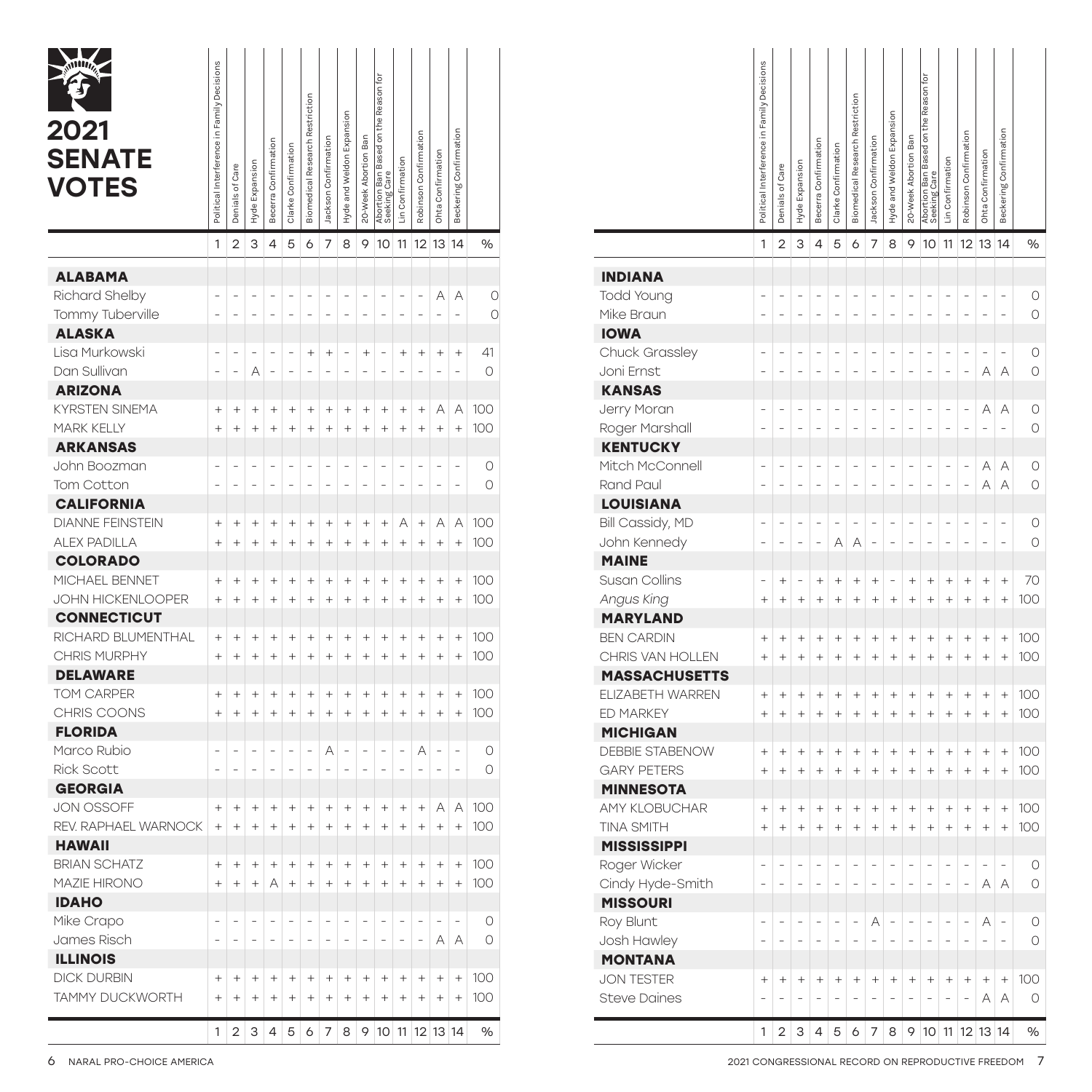| 2021<br><b>SENATE</b><br><b>VOTES</b> | Political Interference in Family Decisions | Denials of Care | Hyde Expansion   | Becerra Confirmation | Clarke Confirmation | <b>Biomedical Research Restriction</b> | Jackson Confirmation | Hyde and Weldon Expansion | 20-Week Abortion Ban | ē<br>Abortion Ban Based on the Reason<br>Seeking Care | Lin Confirmation | Robinson Confirmation | Ohta Confirmation | Beckering Confirmation |        |
|---------------------------------------|--------------------------------------------|-----------------|------------------|----------------------|---------------------|----------------------------------------|----------------------|---------------------------|----------------------|-------------------------------------------------------|------------------|-----------------------|-------------------|------------------------|--------|
|                                       | 1                                          | $\overline{2}$  | 3                | 4                    | 5                   | 6                                      | 7                    | 8                         | 9                    | 10                                                    | 11               | 12                    | 13                | 14                     | %      |
| <b>NEBRASKA</b>                       |                                            |                 |                  |                      |                     |                                        |                      |                           |                      |                                                       |                  |                       |                   |                        |        |
| Deb Fischer                           |                                            |                 |                  |                      |                     |                                        |                      |                           |                      |                                                       |                  | Ē,                    | А                 | A                      | 0      |
| <b>Ben Sasse</b>                      |                                            |                 |                  |                      |                     |                                        | А                    |                           |                      |                                                       |                  |                       |                   |                        | 0      |
| <b>NEVADA</b>                         |                                            |                 |                  |                      |                     |                                        |                      |                           |                      |                                                       |                  |                       |                   |                        |        |
| CATHERINE CORTEZ MASTO                | $^{+}$                                     | $^{+}$          | $^{+}$           | $^{+}$               | $^{+}$              | $^{+}$                                 | $^{+}$               | $^{+}$                    | $^{+}$               | $^{+}$                                                | $^{+}$           | $^{+}$                | $^{+}$            | $^{+}$                 | 100    |
| <b>JACKY ROSEN</b>                    | $^{+}$                                     | $^{+}$          | $^{+}$           | $^{+}$               | $^{+}$              | $^{+}$                                 | $^{+}$               | $^{+}$                    | $^{+}$               | $^{+}$                                                | $^{+}$           | $^{+}$                | $^{+}$            | $^{+}$                 | 100    |
| <b>NEW HAMPSHIRE</b>                  |                                            |                 |                  |                      |                     |                                        |                      |                           |                      |                                                       |                  |                       |                   |                        |        |
| <b>JEANNE SHAHEEN</b>                 | $^{+}$                                     | $^{+}$          | $^{+}$           | $^{+}$               | $^{+}$              | $^{+}$                                 | $^{+}$               | $^{+}$                    | $^{+}$               | $^{+}$                                                | $^{+}$           | $^{+}$                | $^{+}$            | $^{+}$                 | 100    |
| MAGGIE HASSAN                         | $^{+}$                                     | $^{+}$          | $^{+}$           | $^{+}$               | $^{+}$              | $^{+}$                                 | $^{+}$               | $^{+}$                    | $^{+}$               | $^{+}$                                                | $^{+}$           | $^{+}$                | $^{+}$            | $^{+}$                 | 100    |
| <b>NEW JERSEY</b>                     |                                            |                 |                  |                      |                     |                                        |                      |                           |                      |                                                       |                  |                       |                   |                        |        |
| <b>BOB MENENDEZ</b>                   | $^{+}$                                     | $^{+}$          | $^{+}$           | $^{+}$               | $^{+}$              | $^{+}$                                 | $^{+}$               | $^{+}$                    | $^{+}$               | $^{+}$                                                | $^{+}$           | $^{+}$                | $^{+}$            | А                      | 100    |
| <b>CORY BOOKER</b>                    | $^{+}$                                     | $^{+}$          | $^{+}$           | $^{+}$               | $^{+}$              | $^{+}$                                 | $^{+}$               | $^{+}$                    | $^{+}$               | $^{+}$                                                | $^{+}$           | $^{+}$                | $^{+}$            | $\ddot{}$              | 100    |
| <b>NEW MEXICO</b>                     |                                            |                 |                  |                      |                     |                                        |                      |                           |                      |                                                       |                  |                       |                   |                        |        |
| <b>MARTIN HEINRICH</b>                | $^{+}$                                     | $^{+}$          | $^{+}$           | $^{+}$               | $^{+}$              | $^{+}$                                 | $^{+}$               | $^{+}$                    | $^{+}$               | $^{+}$                                                | $^{+}$           | $^{+}$                | $^{+}$            | $^{+}$                 | 100    |
| BEN RAY LUJÁN                         | $^{+}$                                     | $^{+}$          | $^{+}$           | $^{+}$               | $^{+}$              | $^{+}$                                 | $^{+}$               | $^{+}$                    | $^{+}$               | $^{+}$                                                | $^{+}$           | $^{+}$                | $^{+}$            | $^{+}$                 | 100    |
| <b>NEW YORK</b>                       |                                            |                 |                  |                      |                     |                                        |                      |                           |                      |                                                       |                  |                       |                   |                        |        |
| CHUCK SCHUMER                         | $^{+}$                                     | $^{+}$          | $^{+}$           | $^{+}$               | $^{+}$              | $^{+}$                                 | $^{+}$               | $^{+}$                    | $^{+}$               | $^{+}$                                                | $^{+}$           | $^{+}$                | $^{+}$            | $^{+}$                 | 100    |
| KIRSTEN GILLIBRAND                    | $^{+}$                                     | $^{+}$          | $^{+}$           | $^{+}$               | $^{+}$              | $^{+}$                                 | $^{+}$               | $^{+}$                    | $^{+}$               | $^{+}$                                                | $^{+}$           | А                     | $^{+}$            | $^{+}$                 | 100    |
| <b>NORTH CAROLINA</b>                 |                                            |                 |                  |                      |                     |                                        |                      |                           |                      |                                                       |                  |                       |                   |                        |        |
| Richard Burr                          |                                            |                 |                  |                      |                     |                                        |                      |                           |                      |                                                       | ÷                |                       | А                 | А                      | 0      |
| Thom Tillis                           |                                            |                 |                  |                      |                     |                                        |                      |                           |                      |                                                       | A                | A                     |                   |                        | 0      |
| <b>NORTH DAKOTA</b>                   |                                            |                 |                  |                      |                     |                                        |                      |                           |                      |                                                       |                  |                       |                   |                        |        |
| John Hoeven                           |                                            |                 |                  |                      |                     |                                        |                      |                           |                      |                                                       |                  |                       |                   | ÷,                     | 0      |
| Kevin Cramer                          |                                            |                 |                  |                      |                     |                                        |                      |                           |                      |                                                       |                  |                       | Α                 | А                      | 0      |
| <b>OHIO</b>                           |                                            |                 |                  |                      |                     |                                        |                      |                           |                      |                                                       |                  |                       |                   |                        |        |
| SHERROD BROWN                         | $^{+}$                                     | $^{+}$          | $^{+}$           | $^{+}$               | $^{+}$              | $^{+}$                                 | $^{+}$               | $^{+}$                    | $^{+}$               | $^{+}$                                                | $^{+}$           | $^{+}$                | $^{+}$            | $^{+}$                 | 100    |
| Rob Portman                           |                                            |                 |                  |                      |                     |                                        |                      |                           |                      |                                                       |                  |                       | A                 | A                      | 0      |
| <b>OKLAHOMA</b>                       |                                            |                 |                  |                      |                     |                                        |                      |                           |                      |                                                       |                  |                       |                   |                        |        |
| Jim Inhofe<br>James Lankford          |                                            |                 |                  |                      |                     |                                        |                      |                           |                      |                                                       |                  |                       | Α                 | А                      | 0<br>0 |
| <b>OREGON</b>                         |                                            |                 |                  |                      |                     |                                        |                      |                           |                      |                                                       |                  |                       |                   |                        |        |
| <b>RON WYDEN</b>                      | $^{+}$                                     | $^{+}$          |                  | $^{+}$               | $^{+}$              | $^{+}$                                 | $^{+}$               | $^{+}$                    | $^{+}$               | $^{+}$                                                | $^{+}$           | $^{+}$                | $^{+}$            | $^{+}$                 | 100    |
| <b>JEFF MERKLEY</b>                   | $^{+}$                                     | $^{+}$          | $^{+}$<br>$^{+}$ | $^{+}$               | $^{+}$              | $^{+}$                                 | $^{+}$               | $^{+}$                    | $^{+}$               | $^{+}$                                                | $^{+}$           | $^{+}$                | $^{+}$            | $^{+}$                 | 100    |
|                                       |                                            |                 |                  |                      |                     |                                        |                      |                           |                      |                                                       |                  |                       |                   |                        |        |
| PENNSYLVANIA<br><b>BOB CASEY</b>      |                                            | $^{+}$          |                  | $^{+}$               | $^{+}$              | $^{+}$                                 | $^{+}$               | $^{+}$                    | $^{+}$               | $^{+}$                                                | $^{+}$           | $^{+}$                | $^{+}$            | $^{+}$                 | 81     |
| Pat Toomey                            |                                            |                 |                  |                      |                     |                                        |                      |                           |                      |                                                       |                  |                       | Α                 | Α                      | 0      |
| <b>RHODE ISLAND</b>                   |                                            |                 |                  |                      |                     |                                        |                      |                           |                      |                                                       |                  |                       |                   |                        |        |
| <b>JACK REED</b>                      | $^{+}$                                     | $^{+}$          | $^{+}$           | $^{+}$               | $\qquad \qquad +$   | $^{+}$                                 | $^{+}$               | $^{+}$                    | $^{+}$               | $^{+}$                                                | $^{+}$           | $^{+}$                | $^{+}$            | $^{+}$                 | 100    |
| SHELDON WHITEHOUSE                    | $^{+}$                                     | $^{+}$          | $^{+}$           | $^{+}$               | $^{+}$              | $^{+}$                                 | $^{+}$               | $^{+}$                    | $^{+}$               | $^{+}$                                                | $^{+}$           | $^{+}$                | $^{+}$            | $^{+}$                 | 100    |
|                                       |                                            |                 |                  |                      |                     |                                        |                      |                           |                      |                                                       |                  |                       |                   |                        |        |
|                                       | 1                                          | 2               | З                | 4                    | 5                   | 6                                      | 7                    | 8                         | 9                    | 10 11                                                 |                  | 12 13 14              |                   |                        | %      |

|                        | Political Interference in Family Decisions | Denials of Care | Hyde Expansion | Becerra Confirmation | Clarke Confirmation | Biomedical Research Restriction | Jackson Confirmation | Hyde and Weldon Expansion | 20-Week Abortion Ban | Abortion Ban Based on the Reason for<br>Seeking Care | Lin Confirmation | Robinson Confirmation | Ohta Confirmation | Beckering Confirmation |         |
|------------------------|--------------------------------------------|-----------------|----------------|----------------------|---------------------|---------------------------------|----------------------|---------------------------|----------------------|------------------------------------------------------|------------------|-----------------------|-------------------|------------------------|---------|
|                        | 1                                          | $\overline{2}$  | 3              | 4                    | 5                   | 6                               | 7                    | 8                         | 9                    | 10                                                   | 11               | 12                    | 13                | 14                     | $\%$    |
| <b>SOUTH CAROLINA</b>  |                                            |                 |                |                      |                     |                                 |                      |                           |                      |                                                      |                  |                       |                   |                        |         |
| Lindsey Graham         |                                            |                 | $\overline{a}$ |                      | L,                  | $\overline{a}$                  | $^{+}$               | $\overline{a}$            | $\overline{a}$       | L,                                                   | $^{+}$           | $\overline{a}$        | Α                 | A                      | 8       |
| Tim Scott              |                                            |                 | $\overline{a}$ | $\overline{a}$       | $\overline{a}$      | L                               | L                    | L                         | $\overline{a}$       |                                                      |                  |                       |                   |                        | O       |
| <b>SOUTH DAKOTA</b>    |                                            |                 |                |                      |                     |                                 |                      |                           |                      |                                                      |                  |                       |                   |                        |         |
| John Thune             |                                            |                 |                |                      | L,                  |                                 | $\overline{a}$       | L,                        | -                    |                                                      | $\overline{a}$   |                       |                   | $\overline{a}$         | 0       |
| Mike Rounds            |                                            |                 |                |                      |                     |                                 | L                    | A                         | Α                    | A                                                    | $\overline{a}$   | A                     | Α                 | A                      | О       |
| <b>TENNESSEE</b>       |                                            |                 |                |                      |                     |                                 |                      |                           |                      |                                                      |                  |                       |                   |                        |         |
| Marsha Blackburn       |                                            |                 |                |                      | L,                  |                                 | L,                   |                           | $\overline{a}$       |                                                      | $\overline{a}$   |                       | Α                 | A                      | 0       |
| <b>Bill Hagerty</b>    |                                            |                 |                |                      | L                   |                                 | L                    |                           | $\overline{a}$       |                                                      | $\overline{a}$   |                       |                   |                        | O       |
| <b>TEXAS</b>           |                                            |                 |                |                      |                     |                                 |                      |                           |                      |                                                      |                  |                       |                   |                        |         |
| John Cornyn            |                                            |                 |                |                      | L,                  |                                 | L,                   |                           | $\overline{a}$       |                                                      | $\overline{a}$   |                       | Α                 | Α                      | 0       |
| <b>Ted Cruz</b>        |                                            |                 |                |                      |                     |                                 |                      |                           |                      |                                                      | L                |                       |                   |                        | О       |
| <b>UTAH</b>            |                                            |                 |                |                      |                     |                                 |                      |                           |                      |                                                      |                  |                       |                   |                        |         |
| Mike Lee               |                                            |                 |                |                      | L,                  |                                 | L,                   |                           | $\overline{a}$       |                                                      | $\overline{a}$   |                       | ÷                 | $\overline{a}$         | 0       |
| Mitt Romney            |                                            |                 |                |                      | $\overline{a}$      | $\overline{a}$                  | L                    | $\overline{a}$            | $\overline{a}$       | $\overline{a}$                                       | $\overline{a}$   |                       | Α                 | A                      | $\circ$ |
| <b>VERMONT</b>         |                                            |                 |                |                      |                     |                                 |                      |                           |                      |                                                      |                  |                       |                   |                        |         |
| PATRICK LEAHY          | $^{+}$                                     | $^{+}$          | $^{+}$         | $\ddot{}$            | $^{+}$              | $^{+}$                          | $^{+}$               | $^{+}$                    | $^{+}$               | $^{+}$                                               | $^{+}$           | $^{+}$                | $^{+}$            | $\ddot{}$              | 100     |
| <b>Bernie Sanders</b>  | $\ddot{}$                                  | $\ddot{}$       | $\ddot{}$      | $\ddot{}$            | $\ddot{}$           | $^{+}$                          | $\ddot{}$            | $\ddot{}$                 | $\ddot{}$            | $\ddot{}$                                            | $\ddot{}$        | $\ddot{}$             | Α                 | A                      | 100     |
| <b>VIRGINIA</b>        |                                            |                 |                |                      |                     |                                 |                      |                           |                      |                                                      |                  |                       |                   |                        |         |
| <b>MARK WARNER</b>     | $^{+}$                                     | $^{+}$          | $^{+}$         | $\ddot{}$            | $^{+}$              | $\ddot{}$                       | $^{+}$               | $^{+}$                    | $^{+}$               | $^{+}$                                               | $^{+}$           | $^{+}$                | $^{+}$            | $\ddot{}$              | 100     |
| <b>TIM KAINE</b>       | $\ddot{}$                                  | $\ddot{}$       | L              | $\ddot{}$            | $\ddot{}$           | $\ddot{}$                       | $\ddot{}$            | $\ddot{}$                 | $\ddot{}$            | $\ddot{}$                                            | $\ddot{}$        | $\ddot{}$             | Α                 | A                      | 89      |
| <b>WASHINGTON</b>      |                                            |                 |                |                      |                     |                                 |                      |                           |                      |                                                      |                  |                       |                   |                        |         |
| PATTY MURRAY           | $^{+}$                                     | $^{+}$          | $^{+}$         | $\ddot{}$            | $^{+}$              | $^{+}$                          | $^{+}$               | $^{+}$                    | $^{+}$               | $^{+}$                                               | $^{+}$           | $^{+}$                | $^{+}$            | $^{+}$                 | 100     |
| MARIA CANTWELL         | $\ddot{}$                                  | $\ddot{}$       | $\ddot{}$      | $\ddot{}$            | $\ddot{}$           | $^{+}$                          | $\ddot{}$            | $\ddot{}$                 | $\ddot{}$            | $\ddot{}$                                            | $\ddot{}$        | $\ddot{}$             | $\ddot{}$         | $\ddot{}$              | 100     |
| <b>WEST VIRGINIA</b>   |                                            |                 |                |                      |                     |                                 |                      |                           |                      |                                                      |                  |                       |                   |                        |         |
| <b>JOE MANCHIN III</b> |                                            |                 | -              | $^{+}$               | $^{+}$              | $\overline{a}$                  | $^{+}$               | $\overline{a}$            | $\overline{a}$       | $\overline{a}$                                       | $^{+}$           | $^{+}$                | $^{+}$            | Α                      | 24      |
| Shelley Moore Capito   | L,                                         |                 | $\overline{a}$ |                      | $\overline{a}$      |                                 | L                    | L                         | $\overline{a}$       |                                                      | $\overline{a}$   |                       | Α                 | A                      | $\circ$ |
| <b>WISCONSIN</b>       |                                            |                 |                |                      |                     |                                 |                      |                           |                      |                                                      |                  |                       |                   |                        |         |
| Ron Johnson            |                                            |                 |                |                      | L,                  |                                 | L,                   |                           | $\overline{a}$       | $\overline{a}$                                       | A                | -                     | A                 | A                      | 0       |
| <b>TAMMY BALDWIN</b>   | $\ddot{}$                                  | $\ddot{}$       | $\ddot{}$      | $\ddot{}$            | $\ddot{}$           | $\ddot{}$                       | $\ddot{}$            | $\ddot{}$                 | $\ddot{}$            | $\ddot{}$                                            | $\ddot{}$        | $\ddot{}$             | $\ddot{}$         | $\ddot{}$              | 100     |
| <b>WYOMING</b>         |                                            |                 |                |                      |                     |                                 |                      |                           |                      |                                                      |                  |                       |                   |                        |         |
| John Barrasso          |                                            |                 |                |                      |                     |                                 |                      |                           |                      |                                                      |                  |                       | Α                 | Α                      | 0       |
| Cynthia Lummis         |                                            |                 |                |                      |                     |                                 |                      |                           |                      |                                                      |                  |                       | Α                 | A                      | О       |
|                        |                                            |                 |                |                      |                     |                                 |                      |                           |                      |                                                      |                  |                       |                   |                        |         |
|                        | 1                                          | 2               | 3              | 4                    | 5                   | 6                               | 7                    | 8                         | 9                    | 10                                                   | 11               |                       | 12 13 14          |                        | $\%$    |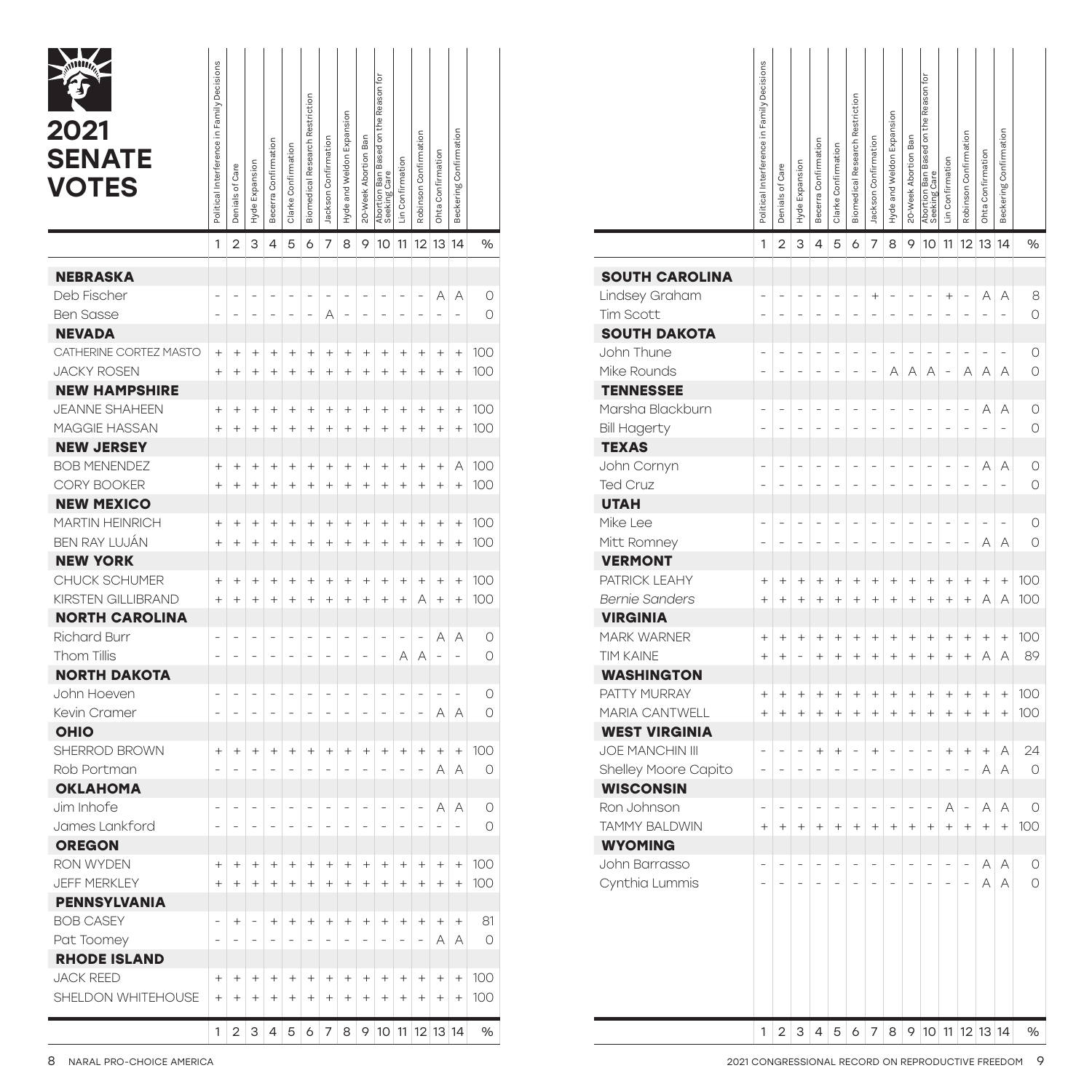

- **1. Equality Under the Constitution.** A joint resolution to eliminate the deadline for ratification of the Equal Rights Amendment (ERA) to the U.S Constitution, H.J.Res.17. Final Passage. Approved 222-204. A vote for reproductive freedom (+) was in support of the resolution. (3/17/21).
- **2. DC Statehood.** Washington, D.C. Admission Act, H.R.51. Final Passage. A bill to admit Washington, DC as the 51st state. Passed 216-208. A vote for reproductive freedom (+) was in support of the bill. (4/22/21).
- **3. Pregnant Workers Fairness Act.** Pregnant Workers Fairness Act, H.R.1065. Final Passage. A bill to eliminate pregnancy discrimination and promote health and economic security by requiring employers to provide reasonable accommodations to working people for limitations arising out of pregnancy, childbirth, and related medical conditions. Passed 315-101. A vote for reproductive freedom (+) was in support of the bill. (5/14/21).
- **4. Veterans' Access to Contraception.** Equal Access to Contraception for Veterans Act, H.R.239. Final Passage. A bill to eliminate cost-sharing for veterans who access contraception through the Department of Veterans Affairs. Passed 245-181. A vote for reproductive freedom (+) was in support of the bill. (6/24/21).
- **5. Women's Health Protection Act.** Women's Health Protection Act, H.R.3755. Final Passage. A bill to protect the federal right to abortion and block the barrage of state bans and restrictions on abortion intended to impede or outright deny access. Passed 218-211. A vote for reproductive freedom (+) was in support of the bill. (9/24/21).



|                | 2021<br><b>HOUSE</b><br><b>VOTES</b> | Equality Under the Constitution | DC Statehood   | Pregnant Workers Fairness Act | Veterans' Access to Contraception | Women's Health Protection Act |              |  |
|----------------|--------------------------------------|---------------------------------|----------------|-------------------------------|-----------------------------------|-------------------------------|--------------|--|
|                |                                      | $\overline{1}$                  | $\overline{2}$ | 3                             | 4                                 | 5                             | %            |  |
|                | <b>ALABAMA</b>                       |                                 |                |                               |                                   |                               |              |  |
| $\mathbf{1}$   | Jerry Carl                           | $\overline{a}$                  |                |                               |                                   | -                             | $\mathsf{O}$ |  |
| 2              | <b>Barry Moore</b>                   | L                               |                | L                             |                                   | $\overline{a}$                | 0            |  |
| 3              | Mike Rogers                          | $\overline{a}$                  | L,             | L,                            | L                                 | $\overline{a}$                | 0            |  |
| 4              | Robert Aderholt                      | $\overline{a}$                  | L,             | $\overline{a}$                | $\overline{a}$                    | $\overline{a}$                | 0            |  |
| 5              | Mo Brooks                            | $\overline{a}$                  | $\overline{a}$ | $\overline{a}$                | L                                 | $\overline{a}$                | 0            |  |
| 6              | Gary Palmer                          | $\overline{a}$                  | $\overline{a}$ | $\overline{a}$                | $\overline{a}$                    | $\overline{a}$                | 0            |  |
| 7              | <b>TERRI SEWELL</b>                  | $\ddot{}$                       | $\ddot{}$      | $\ddot{}$                     | $\overline{+}$                    | $\ddot{}$                     | 100          |  |
|                | <b>ALASKA</b>                        |                                 |                |                               |                                   |                               |              |  |
| AL             | Don Young                            |                                 |                | A                             | $^{+}$                            |                               | 30           |  |
|                | <b>ARIZONA</b>                       |                                 |                |                               |                                   |                               |              |  |
| 1              | TOM O'HALLERAN                       | $\ddot{}$                       | $\ddot{}$      | $\ddot{}$                     | $\ddot{}$                         | $\ddot{}$                     | 100          |  |
| $\overline{c}$ | <b>ANN KIRKPATRICK</b>               | $\ddot{}$                       | $^{+}$         | $^{+}$                        | $\ddot{}$                         | $^{+}$                        | 100          |  |
| 3              | RAÚL GRIJALVA                        | $\ddot{}$                       | $\ddot{}$      | $\ddot{}$                     | $\ddot{}$                         | $\ddot{}$                     | 100          |  |
| $\overline{4}$ | Paul Gosar, DDS                      | $\overline{a}$                  | $\overline{a}$ | ÷,                            | L                                 | $\overline{a}$                | 0            |  |
| 5              | Andy Biggs                           | $\overline{a}$                  | $\overline{a}$ | Α                             | L                                 | L                             | 0            |  |
| 6              | David Schweikert                     | $\overline{a}$                  | $\overline{a}$ | $^{+}$                        | L,                                | $\overline{a}$                | 15           |  |
| 7              | RUBEN GALLEGO                        | $\ddot{}$                       | $\ddot{}$      | $\ddot{}$                     | $\ddot{}$                         | $\ddot{}$                     | 100          |  |
| 8              | Debbie Lesko                         | $\overline{a}$                  | $\overline{a}$ | $^{+}$                        | L                                 | A                             | 15           |  |
| 9              | <b>GREG STANTON</b>                  | $\overline{+}$                  | $\overline{+}$ | $\ddot{}$                     | $\overline{+}$                    | $\ddot{}$                     | 100          |  |
|                | <b>ARKANSAS</b>                      |                                 |                |                               |                                   |                               |              |  |
| $\mathbf{1}$   | <b>Rick Crawford</b>                 | -                               | $\overline{a}$ | $\overline{a}$                |                                   | $\overline{a}$                | $\mathsf{O}$ |  |
| 2              | French Hill                          | -                               | ÷              | $\ddot{}$                     | $\overline{a}$                    | -                             | 15           |  |
| 3              | <b>Steve Womack</b>                  | $\overline{a}$                  |                | $^{+}$                        |                                   | $\overline{a}$                | 15           |  |
| 4              | <b>Bruce Westerman</b>               | L                               |                | -                             |                                   | L                             | 0            |  |
|                | <b>CALIFORNIA</b>                    |                                 |                |                               |                                   |                               |              |  |
| $\mathbf{1}$   | Doug LaMalfa                         |                                 |                | $^{+}$                        |                                   |                               | 15           |  |
| 2              | JARED HUFFMAN                        | $\ddot{}$                       | $\ddot{}$      | $\ddot{}$                     | $\ddot{}$                         | $\ddot{}$                     | 100          |  |
| 3              | <b>JOHN GARAMENDI</b>                | $\ddot{}$                       | $\ddot{}$      | $\ddot{}$                     | $\ddot{}$                         | $\ddot{}$                     | 100          |  |
| 4              | Tom McClintock                       | L                               | $\overline{a}$ | $\overline{a}$                | $\overline{a}$                    | L                             | 0            |  |
| 5              | <b>MIKE THOMPSON</b>                 | $^{+}$                          | $\ddot{}$      | $^{+}$                        | $\ddot{}$                         | $\ddot{}$                     | 100          |  |
| 6              | <b>DORIS MATSUI</b>                  | $\ddot{}$                       | $\ddot{}$      | $\ddot{}$                     | $\ddot{}$                         | $\ddot{}$                     | 100          |  |
| 7              | AMI BERA, MD                         | $\ddot{}$                       | $\ddot{}$      | $\ddot{}$                     | $\ddot{}$                         | $\ddot{}$                     | 100          |  |
| 8              | Jay Obernolte                        |                                 | $\overline{a}$ | $\ddot{}$                     | $\ddot{}$                         | $\overline{a}$                | 30           |  |
| 9              | <b>JERRY MCNERNEY</b>                | $\ddot{}$                       | $\ddot{}$      | $\ddot{}$                     | $^{+}$                            | $\ddot{}$                     | 100          |  |
| 10             | <b>JOSH HARDER</b>                   | $\ddot{}$                       | $^{+}$         | $^{+}$                        | $^{+}$                            | $^{+}$                        | 100          |  |
|                |                                      | 1                               | $\overline{2}$ | 3                             | 4                                 | 5                             | %            |  |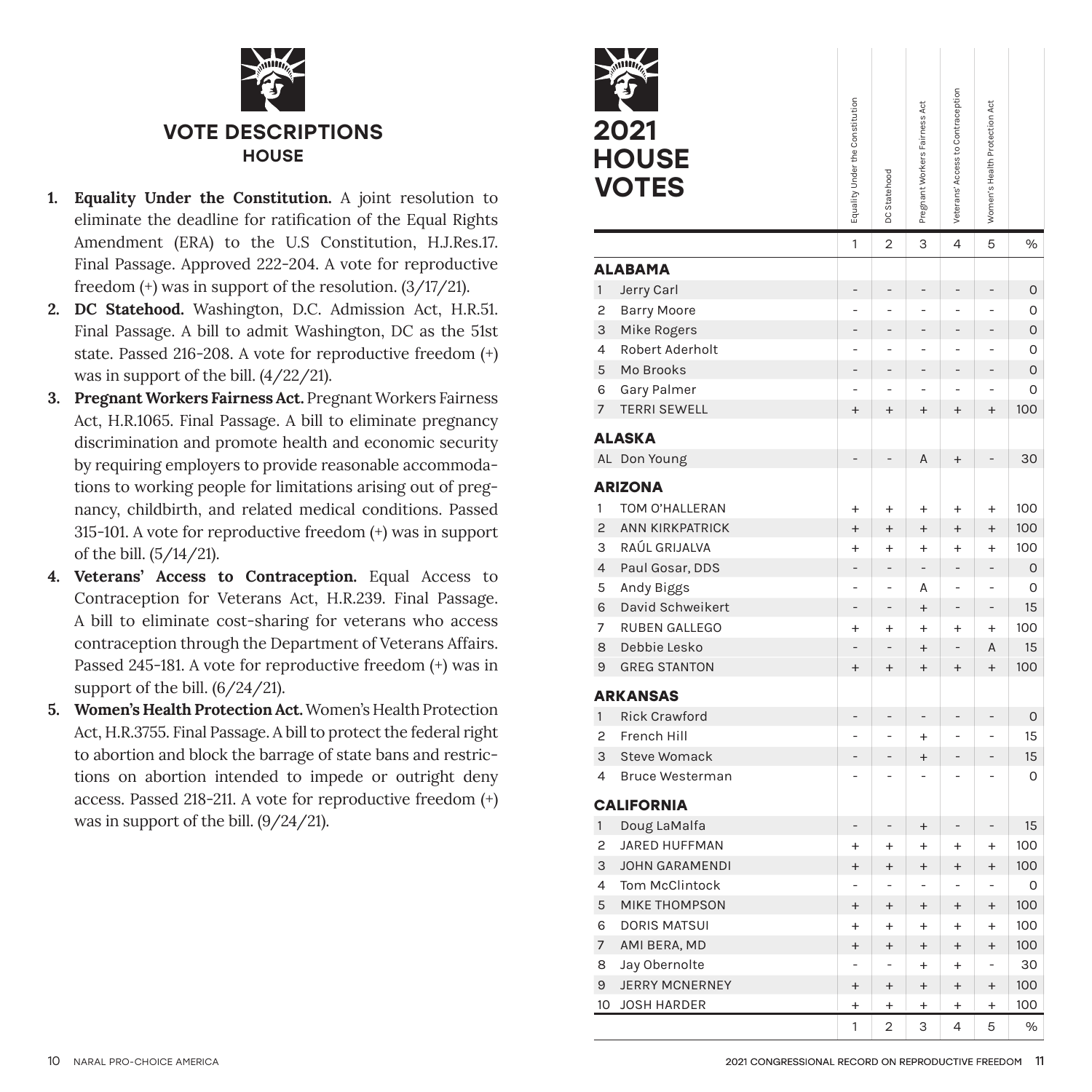| 1<br>$\overline{2}$<br>3<br>4<br>5<br>$\frac{1}{2}$<br>11<br><b>MARK DESAULNIER</b><br>100<br>$\ddot{}$<br>$^{+}$<br>$^{+}$<br>$^{+}$<br>$^{+}$<br>12<br><b>NANCY PELOSI</b><br>S<br>S<br>100<br>$\ddot{}$<br>$\ddot{}$<br>$\ddot{}$<br>13<br><b>BARBARA LEE</b><br>100<br>$\ddot{}$<br>$^{+}$<br>$^{+}$<br>$\ddot{}$<br>$\ddot{}$<br>14<br><b>JACKIE SPEIER</b><br>100<br>$\ddot{}$<br>$\ddot{}$<br>$\ddot{}$<br>$\ddot{}$<br>$\ddot{}$<br><b>ERIC SWALWELL</b><br>15<br>100<br>$^{+}$<br>$^{+}$<br>$^{+}$<br>$\ddot{}$<br>$\ddot{}$<br><b>JIM COSTA</b><br>16<br>100<br>$\ddot{}$<br>$\ddot{}$<br>$\ddot{}$<br>$\ddot{}$<br>$\ddot{}$<br>17<br><b>RO KHANNA</b><br>100<br>$\ddot{}$<br>$^{+}$<br>$\ddot{}$<br>$\ddot{}$<br>$\ddot{}$<br><b>ANNA ESHOO</b><br>18<br>100<br>$\ddot{}$<br>$\ddot{}$<br>$\ddot{}$<br>$\ddot{}$<br>$\ddot{}$<br>ZOE LOFGREN<br>19<br>100<br>$^{+}$<br>$^{+}$<br>$^{+}$<br>$\ddot{}$<br>$^{+}$<br><b>20 JIMMY PANETTA</b><br>100<br>$\ddot{}$<br>$\ddot{}$<br>$\ddot{}$<br>$\ddot{}$<br>$\ddot{}$<br>21<br>David Valadao<br>15<br>$\ddot{}$<br>22 Devin Nunes<br>15<br>L<br>L,<br>$\ddot{}$<br>L<br>L<br>23<br>Kevin McCarthy<br>$\overline{a}$<br>30<br>$^{+}$<br>$^{+}$<br>24<br><b>SALUD CARBAJAL</b><br>100<br>$\ddot{}$<br>$\ddot{}$<br>$\ddot{}$<br>$\ddot{}$<br>$\ddot{}$<br>25<br>Mike Garcia<br>15<br>$\overline{a}$<br>$^{+}$<br>26<br><b>JULIA BROWNLEY</b><br>100<br>$\ddot{}$<br>$\ddot{}$<br>$\ddot{}$<br>$\ddot{}$<br>$\ddot{}$<br>27 JUDY CHU<br>100<br>$^{+}$<br>$^{+}$<br>$^{+}$<br>$^{+}$<br>$^{+}$<br>28 ADAM SCHIFF<br>100<br>$\ddot{}$<br>$\ddot{}$<br>$\ddot{}$<br>$\ddot{}$<br>$\ddot{}$<br><b>TONY CÁRDENAS</b><br>29<br>100<br>$\ddot{}$<br>$\ddot{}$<br>$\ddot{}$<br>$^{+}$<br>$\ddot{}$<br>30<br><b>BRAD SHERMAN</b><br>100<br>$\ddot{}$<br>$\ddot{}$<br>$\ddot{}$<br>$\ddot{}$<br>$\ddot{}$<br>31<br>PETE AGUILAR<br>100<br>$^{+}$<br>$^{+}$<br>$^{+}$<br>$^{+}$<br>$\ddot{}$<br>32 GRACE NAPOLITANO<br>100<br>$\ddot{}$<br>$\ddot{}$<br>$\ddot{}$<br>$\ddot{}$<br>$\ddot{}$<br>33 TED LIEU<br>100<br>$^{+}$<br>$\ddot{}$<br>$^{+}$<br>$\ddot{}$<br>$^{+}$<br><b>JIMMY GOMEZ</b><br>100<br>34<br>$\ddot{}$<br>$\ddot{}$<br>$\ddot{}$<br>$\ddot{}$<br>$\ddot{}$<br><b>NORMA TORRES</b><br>100<br>35<br>$^{+}$<br>$\ddot{}$<br>$^{+}$<br>$^{+}$<br>$^{+}$<br>RAUL RUIZ, MD<br>100<br>36<br>$\ddot{}$<br>$\ddot{}$<br>$\ddot{}$<br>$\ddot{}$<br>$\ddot{}$<br>37<br><b>KAREN BASS</b><br>$^{+}$<br>100<br>$^{+}$<br>$\ddot{}$<br>$^{+}$<br>$\ddot{}$<br>LINDA SÁNCHEZ<br>100<br>38<br>$\ddot{}$<br>$\ddot{}$<br>$\ddot{}$<br>$\ddot{}$<br>$\ddot{}$<br>Young Kim<br>30<br>39<br>$\overline{a}$<br>÷,<br>$\overline{a}$<br>$^{+}$<br>$^{+}$<br>40<br>LUCILLE ROYBAL-ALLARD<br>$\ddot{}$<br>$\ddot{}$<br>100<br>$\ddot{}$<br>$\ddot{}$<br>$\ddot{}$<br>41<br><b>MARK TAKANO</b><br>A<br>100<br>$^{+}$<br>$^{+}$<br>$\ddot{}$<br>$^{+}$<br>42 Ken Calvert<br>15<br>L,<br>$\overline{a}$<br>$\ddot{}$<br>$\overline{a}$<br>L<br><b>MAXINE WATERS</b><br>100<br>43<br>$^{+}$<br>$^{+}$<br>$^{+}$<br>$\ddot{}$<br>$^{+}$<br>NANETTE BARRAGÁN<br>44<br>100<br>$\ddot{}$<br>$\ddot{}$<br>$\ddot{}$<br>$\ddot{}$<br>$\ddot{}$<br><b>KATIE PORTER</b><br>45<br>100<br>$^{+}$<br>$^{+}$<br>$^{+}$<br>$^{+}$<br>$^{+}$<br>LOU CORREA<br>46<br>100<br>$\ddot{}$<br>$\ddot{}$<br>$\ddot{}$<br>$^{+}$<br>$\ddot{}$<br><b>ALAN LOWENTHAL</b><br>47<br>100<br>$^{+}$<br>$^{+}$<br>$^{+}$<br>$^{+}$<br>$^{+}$<br>Michelle Steel<br>48<br>$\overline{a}$<br>30<br>$\overline{a}$<br>$\overline{a}$<br>$\ddot{}$<br>$\ddot{}$<br>$\frac{1}{2}$<br>1<br>$\overline{2}$<br>3<br>4<br>5 | 2021<br><b>HOUSE</b><br><b>VOTES</b> | Equality Under the Constitution | DC Statehood | Pregnant Workers Fairness Act | Veterans' Access to Contraception | Women's Health Protection Act |  |
|-----------------------------------------------------------------------------------------------------------------------------------------------------------------------------------------------------------------------------------------------------------------------------------------------------------------------------------------------------------------------------------------------------------------------------------------------------------------------------------------------------------------------------------------------------------------------------------------------------------------------------------------------------------------------------------------------------------------------------------------------------------------------------------------------------------------------------------------------------------------------------------------------------------------------------------------------------------------------------------------------------------------------------------------------------------------------------------------------------------------------------------------------------------------------------------------------------------------------------------------------------------------------------------------------------------------------------------------------------------------------------------------------------------------------------------------------------------------------------------------------------------------------------------------------------------------------------------------------------------------------------------------------------------------------------------------------------------------------------------------------------------------------------------------------------------------------------------------------------------------------------------------------------------------------------------------------------------------------------------------------------------------------------------------------------------------------------------------------------------------------------------------------------------------------------------------------------------------------------------------------------------------------------------------------------------------------------------------------------------------------------------------------------------------------------------------------------------------------------------------------------------------------------------------------------------------------------------------------------------------------------------------------------------------------------------------------------------------------------------------------------------------------------------------------------------------------------------------------------------------------------------------------------------------------------------------------------------------------------------------------------------------------------------------------------------------------------------------------------------------------------------------------------------------------------------------------------------------------------------------------------------------------------------------------------------------------------------------------------------------------------------------------------------------------------------------------------------------------------------------------------------------------------------------------------------------------------------------------------------------------|--------------------------------------|---------------------------------|--------------|-------------------------------|-----------------------------------|-------------------------------|--|
|                                                                                                                                                                                                                                                                                                                                                                                                                                                                                                                                                                                                                                                                                                                                                                                                                                                                                                                                                                                                                                                                                                                                                                                                                                                                                                                                                                                                                                                                                                                                                                                                                                                                                                                                                                                                                                                                                                                                                                                                                                                                                                                                                                                                                                                                                                                                                                                                                                                                                                                                                                                                                                                                                                                                                                                                                                                                                                                                                                                                                                                                                                                                                                                                                                                                                                                                                                                                                                                                                                                                                                                                                       |                                      |                                 |              |                               |                                   |                               |  |
|                                                                                                                                                                                                                                                                                                                                                                                                                                                                                                                                                                                                                                                                                                                                                                                                                                                                                                                                                                                                                                                                                                                                                                                                                                                                                                                                                                                                                                                                                                                                                                                                                                                                                                                                                                                                                                                                                                                                                                                                                                                                                                                                                                                                                                                                                                                                                                                                                                                                                                                                                                                                                                                                                                                                                                                                                                                                                                                                                                                                                                                                                                                                                                                                                                                                                                                                                                                                                                                                                                                                                                                                                       |                                      |                                 |              |                               |                                   |                               |  |
|                                                                                                                                                                                                                                                                                                                                                                                                                                                                                                                                                                                                                                                                                                                                                                                                                                                                                                                                                                                                                                                                                                                                                                                                                                                                                                                                                                                                                                                                                                                                                                                                                                                                                                                                                                                                                                                                                                                                                                                                                                                                                                                                                                                                                                                                                                                                                                                                                                                                                                                                                                                                                                                                                                                                                                                                                                                                                                                                                                                                                                                                                                                                                                                                                                                                                                                                                                                                                                                                                                                                                                                                                       |                                      |                                 |              |                               |                                   |                               |  |
|                                                                                                                                                                                                                                                                                                                                                                                                                                                                                                                                                                                                                                                                                                                                                                                                                                                                                                                                                                                                                                                                                                                                                                                                                                                                                                                                                                                                                                                                                                                                                                                                                                                                                                                                                                                                                                                                                                                                                                                                                                                                                                                                                                                                                                                                                                                                                                                                                                                                                                                                                                                                                                                                                                                                                                                                                                                                                                                                                                                                                                                                                                                                                                                                                                                                                                                                                                                                                                                                                                                                                                                                                       |                                      |                                 |              |                               |                                   |                               |  |
|                                                                                                                                                                                                                                                                                                                                                                                                                                                                                                                                                                                                                                                                                                                                                                                                                                                                                                                                                                                                                                                                                                                                                                                                                                                                                                                                                                                                                                                                                                                                                                                                                                                                                                                                                                                                                                                                                                                                                                                                                                                                                                                                                                                                                                                                                                                                                                                                                                                                                                                                                                                                                                                                                                                                                                                                                                                                                                                                                                                                                                                                                                                                                                                                                                                                                                                                                                                                                                                                                                                                                                                                                       |                                      |                                 |              |                               |                                   |                               |  |
|                                                                                                                                                                                                                                                                                                                                                                                                                                                                                                                                                                                                                                                                                                                                                                                                                                                                                                                                                                                                                                                                                                                                                                                                                                                                                                                                                                                                                                                                                                                                                                                                                                                                                                                                                                                                                                                                                                                                                                                                                                                                                                                                                                                                                                                                                                                                                                                                                                                                                                                                                                                                                                                                                                                                                                                                                                                                                                                                                                                                                                                                                                                                                                                                                                                                                                                                                                                                                                                                                                                                                                                                                       |                                      |                                 |              |                               |                                   |                               |  |
|                                                                                                                                                                                                                                                                                                                                                                                                                                                                                                                                                                                                                                                                                                                                                                                                                                                                                                                                                                                                                                                                                                                                                                                                                                                                                                                                                                                                                                                                                                                                                                                                                                                                                                                                                                                                                                                                                                                                                                                                                                                                                                                                                                                                                                                                                                                                                                                                                                                                                                                                                                                                                                                                                                                                                                                                                                                                                                                                                                                                                                                                                                                                                                                                                                                                                                                                                                                                                                                                                                                                                                                                                       |                                      |                                 |              |                               |                                   |                               |  |
|                                                                                                                                                                                                                                                                                                                                                                                                                                                                                                                                                                                                                                                                                                                                                                                                                                                                                                                                                                                                                                                                                                                                                                                                                                                                                                                                                                                                                                                                                                                                                                                                                                                                                                                                                                                                                                                                                                                                                                                                                                                                                                                                                                                                                                                                                                                                                                                                                                                                                                                                                                                                                                                                                                                                                                                                                                                                                                                                                                                                                                                                                                                                                                                                                                                                                                                                                                                                                                                                                                                                                                                                                       |                                      |                                 |              |                               |                                   |                               |  |
|                                                                                                                                                                                                                                                                                                                                                                                                                                                                                                                                                                                                                                                                                                                                                                                                                                                                                                                                                                                                                                                                                                                                                                                                                                                                                                                                                                                                                                                                                                                                                                                                                                                                                                                                                                                                                                                                                                                                                                                                                                                                                                                                                                                                                                                                                                                                                                                                                                                                                                                                                                                                                                                                                                                                                                                                                                                                                                                                                                                                                                                                                                                                                                                                                                                                                                                                                                                                                                                                                                                                                                                                                       |                                      |                                 |              |                               |                                   |                               |  |
|                                                                                                                                                                                                                                                                                                                                                                                                                                                                                                                                                                                                                                                                                                                                                                                                                                                                                                                                                                                                                                                                                                                                                                                                                                                                                                                                                                                                                                                                                                                                                                                                                                                                                                                                                                                                                                                                                                                                                                                                                                                                                                                                                                                                                                                                                                                                                                                                                                                                                                                                                                                                                                                                                                                                                                                                                                                                                                                                                                                                                                                                                                                                                                                                                                                                                                                                                                                                                                                                                                                                                                                                                       |                                      |                                 |              |                               |                                   |                               |  |
|                                                                                                                                                                                                                                                                                                                                                                                                                                                                                                                                                                                                                                                                                                                                                                                                                                                                                                                                                                                                                                                                                                                                                                                                                                                                                                                                                                                                                                                                                                                                                                                                                                                                                                                                                                                                                                                                                                                                                                                                                                                                                                                                                                                                                                                                                                                                                                                                                                                                                                                                                                                                                                                                                                                                                                                                                                                                                                                                                                                                                                                                                                                                                                                                                                                                                                                                                                                                                                                                                                                                                                                                                       |                                      |                                 |              |                               |                                   |                               |  |
|                                                                                                                                                                                                                                                                                                                                                                                                                                                                                                                                                                                                                                                                                                                                                                                                                                                                                                                                                                                                                                                                                                                                                                                                                                                                                                                                                                                                                                                                                                                                                                                                                                                                                                                                                                                                                                                                                                                                                                                                                                                                                                                                                                                                                                                                                                                                                                                                                                                                                                                                                                                                                                                                                                                                                                                                                                                                                                                                                                                                                                                                                                                                                                                                                                                                                                                                                                                                                                                                                                                                                                                                                       |                                      |                                 |              |                               |                                   |                               |  |
|                                                                                                                                                                                                                                                                                                                                                                                                                                                                                                                                                                                                                                                                                                                                                                                                                                                                                                                                                                                                                                                                                                                                                                                                                                                                                                                                                                                                                                                                                                                                                                                                                                                                                                                                                                                                                                                                                                                                                                                                                                                                                                                                                                                                                                                                                                                                                                                                                                                                                                                                                                                                                                                                                                                                                                                                                                                                                                                                                                                                                                                                                                                                                                                                                                                                                                                                                                                                                                                                                                                                                                                                                       |                                      |                                 |              |                               |                                   |                               |  |
|                                                                                                                                                                                                                                                                                                                                                                                                                                                                                                                                                                                                                                                                                                                                                                                                                                                                                                                                                                                                                                                                                                                                                                                                                                                                                                                                                                                                                                                                                                                                                                                                                                                                                                                                                                                                                                                                                                                                                                                                                                                                                                                                                                                                                                                                                                                                                                                                                                                                                                                                                                                                                                                                                                                                                                                                                                                                                                                                                                                                                                                                                                                                                                                                                                                                                                                                                                                                                                                                                                                                                                                                                       |                                      |                                 |              |                               |                                   |                               |  |
|                                                                                                                                                                                                                                                                                                                                                                                                                                                                                                                                                                                                                                                                                                                                                                                                                                                                                                                                                                                                                                                                                                                                                                                                                                                                                                                                                                                                                                                                                                                                                                                                                                                                                                                                                                                                                                                                                                                                                                                                                                                                                                                                                                                                                                                                                                                                                                                                                                                                                                                                                                                                                                                                                                                                                                                                                                                                                                                                                                                                                                                                                                                                                                                                                                                                                                                                                                                                                                                                                                                                                                                                                       |                                      |                                 |              |                               |                                   |                               |  |
|                                                                                                                                                                                                                                                                                                                                                                                                                                                                                                                                                                                                                                                                                                                                                                                                                                                                                                                                                                                                                                                                                                                                                                                                                                                                                                                                                                                                                                                                                                                                                                                                                                                                                                                                                                                                                                                                                                                                                                                                                                                                                                                                                                                                                                                                                                                                                                                                                                                                                                                                                                                                                                                                                                                                                                                                                                                                                                                                                                                                                                                                                                                                                                                                                                                                                                                                                                                                                                                                                                                                                                                                                       |                                      |                                 |              |                               |                                   |                               |  |
|                                                                                                                                                                                                                                                                                                                                                                                                                                                                                                                                                                                                                                                                                                                                                                                                                                                                                                                                                                                                                                                                                                                                                                                                                                                                                                                                                                                                                                                                                                                                                                                                                                                                                                                                                                                                                                                                                                                                                                                                                                                                                                                                                                                                                                                                                                                                                                                                                                                                                                                                                                                                                                                                                                                                                                                                                                                                                                                                                                                                                                                                                                                                                                                                                                                                                                                                                                                                                                                                                                                                                                                                                       |                                      |                                 |              |                               |                                   |                               |  |
|                                                                                                                                                                                                                                                                                                                                                                                                                                                                                                                                                                                                                                                                                                                                                                                                                                                                                                                                                                                                                                                                                                                                                                                                                                                                                                                                                                                                                                                                                                                                                                                                                                                                                                                                                                                                                                                                                                                                                                                                                                                                                                                                                                                                                                                                                                                                                                                                                                                                                                                                                                                                                                                                                                                                                                                                                                                                                                                                                                                                                                                                                                                                                                                                                                                                                                                                                                                                                                                                                                                                                                                                                       |                                      |                                 |              |                               |                                   |                               |  |
|                                                                                                                                                                                                                                                                                                                                                                                                                                                                                                                                                                                                                                                                                                                                                                                                                                                                                                                                                                                                                                                                                                                                                                                                                                                                                                                                                                                                                                                                                                                                                                                                                                                                                                                                                                                                                                                                                                                                                                                                                                                                                                                                                                                                                                                                                                                                                                                                                                                                                                                                                                                                                                                                                                                                                                                                                                                                                                                                                                                                                                                                                                                                                                                                                                                                                                                                                                                                                                                                                                                                                                                                                       |                                      |                                 |              |                               |                                   |                               |  |
|                                                                                                                                                                                                                                                                                                                                                                                                                                                                                                                                                                                                                                                                                                                                                                                                                                                                                                                                                                                                                                                                                                                                                                                                                                                                                                                                                                                                                                                                                                                                                                                                                                                                                                                                                                                                                                                                                                                                                                                                                                                                                                                                                                                                                                                                                                                                                                                                                                                                                                                                                                                                                                                                                                                                                                                                                                                                                                                                                                                                                                                                                                                                                                                                                                                                                                                                                                                                                                                                                                                                                                                                                       |                                      |                                 |              |                               |                                   |                               |  |
|                                                                                                                                                                                                                                                                                                                                                                                                                                                                                                                                                                                                                                                                                                                                                                                                                                                                                                                                                                                                                                                                                                                                                                                                                                                                                                                                                                                                                                                                                                                                                                                                                                                                                                                                                                                                                                                                                                                                                                                                                                                                                                                                                                                                                                                                                                                                                                                                                                                                                                                                                                                                                                                                                                                                                                                                                                                                                                                                                                                                                                                                                                                                                                                                                                                                                                                                                                                                                                                                                                                                                                                                                       |                                      |                                 |              |                               |                                   |                               |  |
|                                                                                                                                                                                                                                                                                                                                                                                                                                                                                                                                                                                                                                                                                                                                                                                                                                                                                                                                                                                                                                                                                                                                                                                                                                                                                                                                                                                                                                                                                                                                                                                                                                                                                                                                                                                                                                                                                                                                                                                                                                                                                                                                                                                                                                                                                                                                                                                                                                                                                                                                                                                                                                                                                                                                                                                                                                                                                                                                                                                                                                                                                                                                                                                                                                                                                                                                                                                                                                                                                                                                                                                                                       |                                      |                                 |              |                               |                                   |                               |  |
|                                                                                                                                                                                                                                                                                                                                                                                                                                                                                                                                                                                                                                                                                                                                                                                                                                                                                                                                                                                                                                                                                                                                                                                                                                                                                                                                                                                                                                                                                                                                                                                                                                                                                                                                                                                                                                                                                                                                                                                                                                                                                                                                                                                                                                                                                                                                                                                                                                                                                                                                                                                                                                                                                                                                                                                                                                                                                                                                                                                                                                                                                                                                                                                                                                                                                                                                                                                                                                                                                                                                                                                                                       |                                      |                                 |              |                               |                                   |                               |  |
|                                                                                                                                                                                                                                                                                                                                                                                                                                                                                                                                                                                                                                                                                                                                                                                                                                                                                                                                                                                                                                                                                                                                                                                                                                                                                                                                                                                                                                                                                                                                                                                                                                                                                                                                                                                                                                                                                                                                                                                                                                                                                                                                                                                                                                                                                                                                                                                                                                                                                                                                                                                                                                                                                                                                                                                                                                                                                                                                                                                                                                                                                                                                                                                                                                                                                                                                                                                                                                                                                                                                                                                                                       |                                      |                                 |              |                               |                                   |                               |  |
|                                                                                                                                                                                                                                                                                                                                                                                                                                                                                                                                                                                                                                                                                                                                                                                                                                                                                                                                                                                                                                                                                                                                                                                                                                                                                                                                                                                                                                                                                                                                                                                                                                                                                                                                                                                                                                                                                                                                                                                                                                                                                                                                                                                                                                                                                                                                                                                                                                                                                                                                                                                                                                                                                                                                                                                                                                                                                                                                                                                                                                                                                                                                                                                                                                                                                                                                                                                                                                                                                                                                                                                                                       |                                      |                                 |              |                               |                                   |                               |  |
|                                                                                                                                                                                                                                                                                                                                                                                                                                                                                                                                                                                                                                                                                                                                                                                                                                                                                                                                                                                                                                                                                                                                                                                                                                                                                                                                                                                                                                                                                                                                                                                                                                                                                                                                                                                                                                                                                                                                                                                                                                                                                                                                                                                                                                                                                                                                                                                                                                                                                                                                                                                                                                                                                                                                                                                                                                                                                                                                                                                                                                                                                                                                                                                                                                                                                                                                                                                                                                                                                                                                                                                                                       |                                      |                                 |              |                               |                                   |                               |  |
|                                                                                                                                                                                                                                                                                                                                                                                                                                                                                                                                                                                                                                                                                                                                                                                                                                                                                                                                                                                                                                                                                                                                                                                                                                                                                                                                                                                                                                                                                                                                                                                                                                                                                                                                                                                                                                                                                                                                                                                                                                                                                                                                                                                                                                                                                                                                                                                                                                                                                                                                                                                                                                                                                                                                                                                                                                                                                                                                                                                                                                                                                                                                                                                                                                                                                                                                                                                                                                                                                                                                                                                                                       |                                      |                                 |              |                               |                                   |                               |  |
|                                                                                                                                                                                                                                                                                                                                                                                                                                                                                                                                                                                                                                                                                                                                                                                                                                                                                                                                                                                                                                                                                                                                                                                                                                                                                                                                                                                                                                                                                                                                                                                                                                                                                                                                                                                                                                                                                                                                                                                                                                                                                                                                                                                                                                                                                                                                                                                                                                                                                                                                                                                                                                                                                                                                                                                                                                                                                                                                                                                                                                                                                                                                                                                                                                                                                                                                                                                                                                                                                                                                                                                                                       |                                      |                                 |              |                               |                                   |                               |  |
|                                                                                                                                                                                                                                                                                                                                                                                                                                                                                                                                                                                                                                                                                                                                                                                                                                                                                                                                                                                                                                                                                                                                                                                                                                                                                                                                                                                                                                                                                                                                                                                                                                                                                                                                                                                                                                                                                                                                                                                                                                                                                                                                                                                                                                                                                                                                                                                                                                                                                                                                                                                                                                                                                                                                                                                                                                                                                                                                                                                                                                                                                                                                                                                                                                                                                                                                                                                                                                                                                                                                                                                                                       |                                      |                                 |              |                               |                                   |                               |  |
|                                                                                                                                                                                                                                                                                                                                                                                                                                                                                                                                                                                                                                                                                                                                                                                                                                                                                                                                                                                                                                                                                                                                                                                                                                                                                                                                                                                                                                                                                                                                                                                                                                                                                                                                                                                                                                                                                                                                                                                                                                                                                                                                                                                                                                                                                                                                                                                                                                                                                                                                                                                                                                                                                                                                                                                                                                                                                                                                                                                                                                                                                                                                                                                                                                                                                                                                                                                                                                                                                                                                                                                                                       |                                      |                                 |              |                               |                                   |                               |  |
|                                                                                                                                                                                                                                                                                                                                                                                                                                                                                                                                                                                                                                                                                                                                                                                                                                                                                                                                                                                                                                                                                                                                                                                                                                                                                                                                                                                                                                                                                                                                                                                                                                                                                                                                                                                                                                                                                                                                                                                                                                                                                                                                                                                                                                                                                                                                                                                                                                                                                                                                                                                                                                                                                                                                                                                                                                                                                                                                                                                                                                                                                                                                                                                                                                                                                                                                                                                                                                                                                                                                                                                                                       |                                      |                                 |              |                               |                                   |                               |  |
|                                                                                                                                                                                                                                                                                                                                                                                                                                                                                                                                                                                                                                                                                                                                                                                                                                                                                                                                                                                                                                                                                                                                                                                                                                                                                                                                                                                                                                                                                                                                                                                                                                                                                                                                                                                                                                                                                                                                                                                                                                                                                                                                                                                                                                                                                                                                                                                                                                                                                                                                                                                                                                                                                                                                                                                                                                                                                                                                                                                                                                                                                                                                                                                                                                                                                                                                                                                                                                                                                                                                                                                                                       |                                      |                                 |              |                               |                                   |                               |  |
|                                                                                                                                                                                                                                                                                                                                                                                                                                                                                                                                                                                                                                                                                                                                                                                                                                                                                                                                                                                                                                                                                                                                                                                                                                                                                                                                                                                                                                                                                                                                                                                                                                                                                                                                                                                                                                                                                                                                                                                                                                                                                                                                                                                                                                                                                                                                                                                                                                                                                                                                                                                                                                                                                                                                                                                                                                                                                                                                                                                                                                                                                                                                                                                                                                                                                                                                                                                                                                                                                                                                                                                                                       |                                      |                                 |              |                               |                                   |                               |  |
|                                                                                                                                                                                                                                                                                                                                                                                                                                                                                                                                                                                                                                                                                                                                                                                                                                                                                                                                                                                                                                                                                                                                                                                                                                                                                                                                                                                                                                                                                                                                                                                                                                                                                                                                                                                                                                                                                                                                                                                                                                                                                                                                                                                                                                                                                                                                                                                                                                                                                                                                                                                                                                                                                                                                                                                                                                                                                                                                                                                                                                                                                                                                                                                                                                                                                                                                                                                                                                                                                                                                                                                                                       |                                      |                                 |              |                               |                                   |                               |  |
|                                                                                                                                                                                                                                                                                                                                                                                                                                                                                                                                                                                                                                                                                                                                                                                                                                                                                                                                                                                                                                                                                                                                                                                                                                                                                                                                                                                                                                                                                                                                                                                                                                                                                                                                                                                                                                                                                                                                                                                                                                                                                                                                                                                                                                                                                                                                                                                                                                                                                                                                                                                                                                                                                                                                                                                                                                                                                                                                                                                                                                                                                                                                                                                                                                                                                                                                                                                                                                                                                                                                                                                                                       |                                      |                                 |              |                               |                                   |                               |  |
|                                                                                                                                                                                                                                                                                                                                                                                                                                                                                                                                                                                                                                                                                                                                                                                                                                                                                                                                                                                                                                                                                                                                                                                                                                                                                                                                                                                                                                                                                                                                                                                                                                                                                                                                                                                                                                                                                                                                                                                                                                                                                                                                                                                                                                                                                                                                                                                                                                                                                                                                                                                                                                                                                                                                                                                                                                                                                                                                                                                                                                                                                                                                                                                                                                                                                                                                                                                                                                                                                                                                                                                                                       |                                      |                                 |              |                               |                                   |                               |  |
|                                                                                                                                                                                                                                                                                                                                                                                                                                                                                                                                                                                                                                                                                                                                                                                                                                                                                                                                                                                                                                                                                                                                                                                                                                                                                                                                                                                                                                                                                                                                                                                                                                                                                                                                                                                                                                                                                                                                                                                                                                                                                                                                                                                                                                                                                                                                                                                                                                                                                                                                                                                                                                                                                                                                                                                                                                                                                                                                                                                                                                                                                                                                                                                                                                                                                                                                                                                                                                                                                                                                                                                                                       |                                      |                                 |              |                               |                                   |                               |  |
|                                                                                                                                                                                                                                                                                                                                                                                                                                                                                                                                                                                                                                                                                                                                                                                                                                                                                                                                                                                                                                                                                                                                                                                                                                                                                                                                                                                                                                                                                                                                                                                                                                                                                                                                                                                                                                                                                                                                                                                                                                                                                                                                                                                                                                                                                                                                                                                                                                                                                                                                                                                                                                                                                                                                                                                                                                                                                                                                                                                                                                                                                                                                                                                                                                                                                                                                                                                                                                                                                                                                                                                                                       |                                      |                                 |              |                               |                                   |                               |  |
|                                                                                                                                                                                                                                                                                                                                                                                                                                                                                                                                                                                                                                                                                                                                                                                                                                                                                                                                                                                                                                                                                                                                                                                                                                                                                                                                                                                                                                                                                                                                                                                                                                                                                                                                                                                                                                                                                                                                                                                                                                                                                                                                                                                                                                                                                                                                                                                                                                                                                                                                                                                                                                                                                                                                                                                                                                                                                                                                                                                                                                                                                                                                                                                                                                                                                                                                                                                                                                                                                                                                                                                                                       |                                      |                                 |              |                               |                                   |                               |  |

|                          |                          |                               | Veterans' Access to Contraception                                    |                                                                      |            |
|--------------------------|--------------------------|-------------------------------|----------------------------------------------------------------------|----------------------------------------------------------------------|------------|
| Under the Constitution   |                          | Pregnant Workers Fairness Act |                                                                      | Women's Health Protection Act                                        |            |
|                          |                          |                               |                                                                      |                                                                      |            |
|                          |                          |                               |                                                                      |                                                                      |            |
|                          |                          |                               |                                                                      |                                                                      |            |
| Equality                 | DC Statehood             |                               |                                                                      |                                                                      |            |
| 1                        | $\overline{2}$           | 3                             | 4                                                                    | 5                                                                    | $\%$       |
|                          |                          |                               |                                                                      |                                                                      |            |
| $^{+}$<br>$\ddot{}$      | $^{+}$<br>$+$            | $^{\mathrm{+}}$<br>S          | $\ddot{}$<br>S                                                       | $\! + \!\!\!\!$<br>$\ddot{}$                                         | 100<br>100 |
| $\ddot{}$                | $^{+}$                   | $^{+}$                        | $\ddot{}$                                                            | $\begin{array}{c} + \end{array}$                                     | 100        |
| $\ddot{}$                | $\ddot{}$                | $+$                           | $+$                                                                  | $\ddot{}$                                                            | 100        |
| $\,^+$                   | $^{+}$                   | $^{+}$                        | $\! + \!\!\!\!$                                                      | $^{+}$                                                               | 100        |
| $\ddot{}$                | $\ddot{}$                | $+$                           | $\ddot{}$                                                            | $\ddot{}$                                                            | 100        |
| $\ddot{}$                | $^{+}$                   | $\ddot{}$                     | $\! + \!\!\!\!$                                                      | $^{+}$                                                               | 100        |
| $\ddot{}$                | $\ddot{}$                | $\ddot{}$                     | $\ddot{}$                                                            | $\ddot{}$                                                            | 100        |
| $\ddot{}$                | $\ddot{}$                | $^{+}$                        | $\ddot{}$                                                            | $\begin{array}{c} + \end{array}$                                     | 100        |
| $^{+}$                   | $\ddot{}$                | $+$                           | $+$                                                                  | $\ddot{}$                                                            | 100        |
|                          |                          | $^{+}$                        | -                                                                    |                                                                      | 15         |
| $\overline{\phantom{0}}$ | $\overline{\phantom{m}}$ | $+$                           | $\overline{\phantom{0}}$                                             | $\overline{\phantom{m}}$                                             | 15         |
|                          |                          | $^{+}$                        | $^{+}$                                                               | -                                                                    | 30         |
| $\pmb{+}$                | $\ddot{}$                | $\ddot{}$                     | $\ddot{}$                                                            | $\ddot{}$                                                            | 100        |
|                          |                          | $\ddot{}$                     | -                                                                    | -                                                                    | 15         |
| $\ddot{}$                | $+$                      | $+$                           | $+$                                                                  | $\ddot{}$                                                            | 100        |
| $\pmb{+}$                | $^{+}$                   | $\ddot{}$                     | $^{+}$                                                               | $\begin{array}{c} + \end{array}$                                     | 100        |
| $\pm$                    | $\ddot{}$                | $\ddot{}$                     | $\begin{array}{c} + \end{array}$                                     | $^{+}$                                                               | 100        |
| $\ddot{}$                | $\ddot{}$                | $\ddot{}$                     | $\begin{array}{c} + \end{array}$                                     | $^{+}$                                                               | 100        |
| $\ddot{}$                | $\ddot{}$                | $\ddot{}$                     | $\begin{array}{c} + \end{array}$                                     | $\begin{array}{c} + \end{array}$                                     | 100        |
| $\ddot{}$                | $\ddot{}$                | $\ddot{}$                     | $^{+}$                                                               | $\begin{array}{c} + \end{array}$                                     | 100<br>100 |
| $\ddot{}$<br>$^{+}$      | $\ddot{}$<br>$\ddot{}$   | $\ddot{}$<br>$\ddot{}$        | $\begin{array}{c} + \end{array}$<br>$\begin{array}{c} + \end{array}$ | $\begin{array}{c} + \end{array}$<br>$\begin{array}{c} + \end{array}$ | 100        |
| $\ddot{}$                | $\ddot{}$                | $\ddot{}$                     | $\ddot{}$                                                            | $\begin{array}{c} + \end{array}$                                     | 100        |
| $\ddot{}$                | $\ddot{}$                | $^{+}$                        | $^{+}$                                                               | $^{+}$                                                               | 100        |
| $\ddot{}$                | $\ddot{}$                | $\ddot{}$                     | $\ddot{}$                                                            | $\ddot{}$                                                            | 100        |
| $\ddot{}$                | $\ddot{}$                | $^{+}$                        | $^{+}$                                                               | $^{+}$                                                               | 100        |
| $\ddot{}$                | $\ddot{}$                | $\ddot{}$                     | $\ddot{}$                                                            | $\ddot{}$                                                            | 100        |
| $\overline{a}$           | $\overline{a}$           | $\ddot{}$                     | $^{+}$                                                               | $\overline{a}$                                                       | 30         |
| $\ddot{}$                | $\ddot{}$                | $\ddot{}$                     | $+$                                                                  | $\ddot{}$                                                            | 100        |
| Α                        | $\ddot{}$                | $\ddot{}$                     | $^{+}$                                                               | $^{+}$                                                               | 100        |
| $\overline{a}$           | $\overline{a}$           | $\ddot{}$                     | $\overline{a}$                                                       | $\overline{\phantom{a}}$                                             | 15         |
| $^{+}$                   | $\ddot{}$                | $^{+}$                        | $^{+}$                                                               | $^{+}$                                                               | 100        |
| $\ddot{}$                | $\ddot{}$                | $\ddot{}$                     | $+$                                                                  | $\ddot{}$                                                            | 100        |
| $^{+}$                   | $^{+}$                   | $^{+}$                        | $\ddot{}$                                                            | $\ddot{}$                                                            | 100        |
| $\ddot{}$                | $\ddot{}$                | $\ddot{}$                     | $+$                                                                  | $\ddot{}$                                                            | 100        |
| $\ddot{}$                | $^{+}$                   | $^{+}$                        | $\ddot{}$                                                            | $\ddot{}$                                                            | 100        |
| $\overline{a}$           | $\overline{a}$           | $\ddot{}$                     | $^{+}$                                                               | $\overline{a}$                                                       | 30         |
| 1                        | $\overline{2}$           | 3                             | 4                                                                    | 5                                                                    | %          |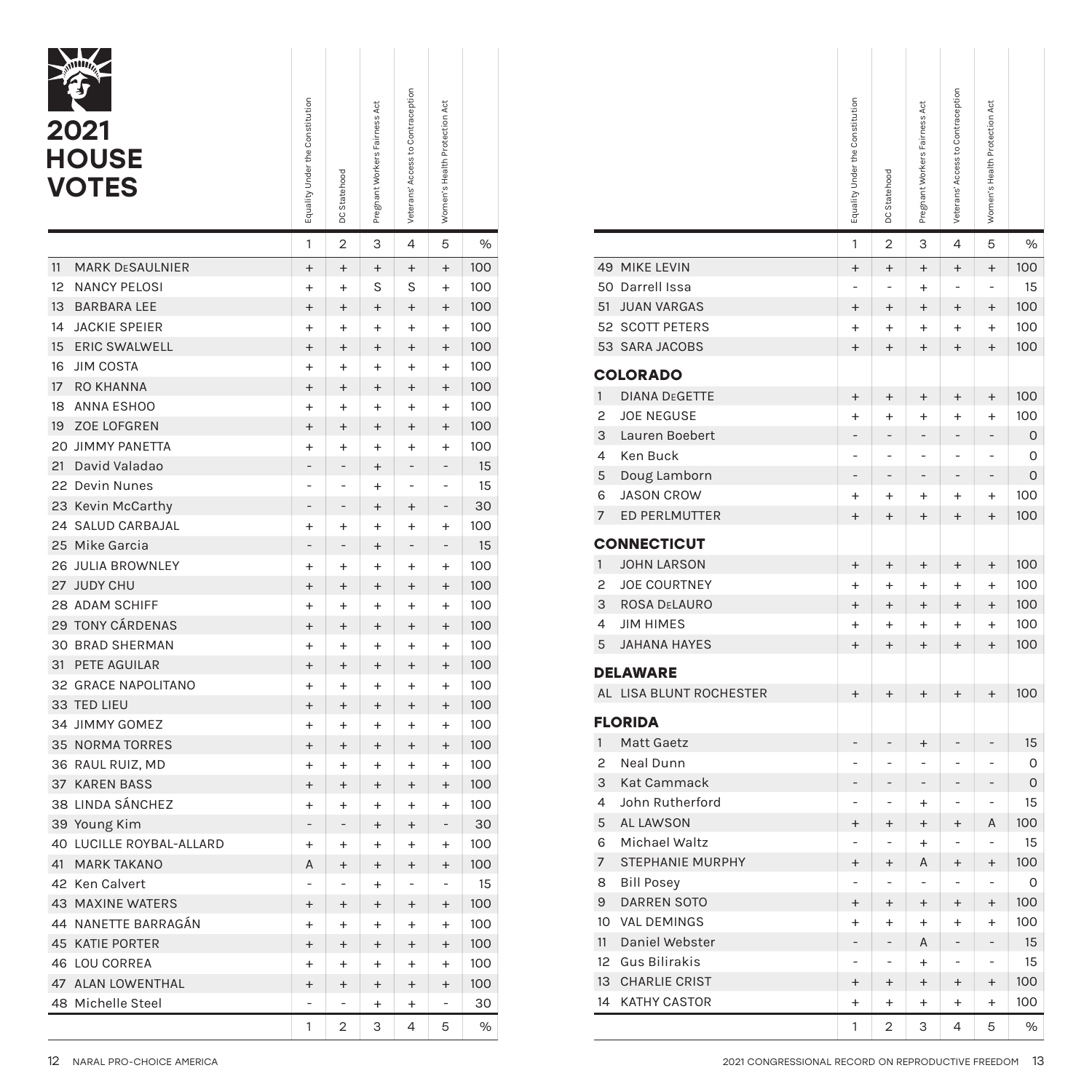|              | 2021<br><b>HOUSE</b><br><b>VOTES</b> | Equality Under the Constitution  | DC Statehood   | Pregnant Workers Fairness Act | Veterans' Access to Contraception | Women's Health Protection Act |     |
|--------------|--------------------------------------|----------------------------------|----------------|-------------------------------|-----------------------------------|-------------------------------|-----|
|              |                                      | 1                                | $\overline{2}$ | 3                             | 4                                 | 5                             | %   |
| 15           | Scott Franklin                       |                                  | -              | $\overline{a}$                | $\overline{a}$                    |                               | 0   |
| 16           | Vern Buchanan                        |                                  | $\overline{a}$ | $\ddot{}$                     | $\overline{a}$                    | $\overline{a}$                | 15  |
| 17           | <b>Greg Steube</b>                   |                                  | $\overline{a}$ | $\overline{a}$                |                                   |                               | 0   |
| 18           | Brian Mast                           | $\overline{a}$                   | $\overline{a}$ | $\overline{a}$                | $\overline{a}$                    | $\overline{a}$                | 0   |
| 19           | <b>Byron Donalds</b>                 |                                  |                |                               |                                   |                               | O   |
|              | 20 ALCEE HASTINGS (dec.)             | $\ddot{}$                        | I              | T                             | I                                 | T                             | n/a |
| 21           | LOIS FRANKEL                         | $\ddot{}$                        | $\ddot{}$      | $^{+}$                        | $\ddot{}$                         | $\ddot{}$                     | 100 |
|              | 22 TED DEUTCH                        | $\ddot{}$                        | $\ddot{}$      | $\ddot{}$                     | $\ddot{}$                         | $\ddot{}$                     | 100 |
|              | 23 DEBBIE WASSERMAN SCHULTZ          | $^{+}$                           | $^{+}$         | $\ddot{}$                     | $\ddot{}$                         | $^{+}$                        | 100 |
|              | 24 FREDERICA WILSON                  | $\ddot{}$                        | $\ddot{}$      | $\ddot{}$                     | $\ddot{}$                         | $\ddot{}$                     | 100 |
|              | 25 Mario Diaz-Balart                 |                                  | $\overline{a}$ | $^{+}$                        |                                   |                               | 15  |
|              | 26 Carlos Gimenez                    | $\overline{a}$                   | $\overline{a}$ | $\ddot{}$                     | $\ddot{}$                         | $\overline{a}$                | 30  |
| 27           | Maria Elvira Salazar                 |                                  |                | $\ddot{}$                     | $^{+}$                            |                               | 30  |
|              | <b>GEORGIA</b>                       |                                  |                |                               |                                   |                               |     |
| $\mathbf{1}$ | <b>Buddy Carter</b>                  | $\overline{a}$                   | -              | -                             | $\qquad \qquad -$                 | -                             | 0   |
| 2            | SANFORD BISHOP JR.                   | $\ddot{}$                        | $\ddot{}$      | $\ddot{}$                     | $\ddot{}$                         | $\ddot{}$                     | 100 |
| 3            | Drew Ferguson                        |                                  | $\overline{a}$ | $^{+}$                        |                                   | $\overline{a}$                | 15  |
| 4            | <b>HANK JOHNSON</b>                  | $\ddot{}$                        | $\ddot{}$      | $\ddot{}$                     | $\ddot{}$                         | $\ddot{}$                     | 100 |
| 5            | <b>NIKEMA WILLIAMS</b>               | $^{+}$                           | $^{+}$         | $^{+}$                        | $^{+}$                            | $^{+}$                        | 100 |
| 6            | LUCY McBATH                          | $\ddot{}$                        | $\ddot{}$      | $\ddot{}$                     | $\ddot{}$                         | $\ddot{}$                     | 100 |
| 7            | CAROLYN BOURDEAUX                    | $\ddot{}$                        | $^{+}$         | $\ddot{}$                     | $\ddot{}$                         | $\ddot{}$                     | 100 |
| 8            | <b>Austin Scott</b>                  |                                  |                | $\overline{a}$                |                                   |                               | 0   |
| 9            | Andrew S. Clyde                      | $\overline{a}$                   | A              | -                             | L                                 | L                             | 0   |
| 10           | Jody Hice                            |                                  | $\overline{a}$ | $\overline{a}$                |                                   | $\overline{a}$                | 0   |
| 11           | Barry Loudermilk                     |                                  | $\overline{a}$ | -                             |                                   |                               | 0   |
| 12           | Rick W. Allen                        |                                  | $\overline{a}$ |                               |                                   |                               | 0   |
| 13           | <b>DAVID SCOTT</b>                   | $\ddot{}$                        | $^{+}$         | $^{+}$                        | $\ddot{}$                         | $\ddot{}$                     | 100 |
| 14           | Marjorie Greene                      |                                  |                |                               |                                   |                               | 0   |
|              | <b>HAWAII</b>                        |                                  |                |                               |                                   |                               |     |
| $\mathbf{1}$ | <b>ED CASE</b>                       | $\ddot{}$                        | $^{+}$         | $^{+}$                        | $^{+}$                            | $^{+}$                        | 100 |
| 2            | KAIALI'I KAHELE                      | $^{+}$                           | $\ddot{}$      | $^{+}$                        | $^{+}$                            | $\ddot{}$                     | 100 |
|              | <b>IDAHO</b>                         |                                  |                |                               |                                   |                               |     |
| $\mathbf{1}$ | Russ Fulcher                         |                                  |                |                               | Α                                 |                               | 0   |
| 2            | Mike Simpson                         |                                  |                | Α                             |                                   |                               | 15  |
|              | <b>ILLINOIS</b>                      |                                  |                |                               |                                   |                               |     |
| $\mathbf{1}$ | <b>BOBBY L. RUSH</b>                 | $\begin{array}{c} + \end{array}$ | $\ddot{}$      | $^{+}$                        | $\begin{array}{c} + \end{array}$  | $^{+}$                        | 100 |
|              |                                      | 1                                | $\overline{2}$ | 3                             | $\overline{4}$                    | 5                             | %   |

|                                 |                          |                                  | Veterans' Access to Contraception |                                  |                     |
|---------------------------------|--------------------------|----------------------------------|-----------------------------------|----------------------------------|---------------------|
| Equality Under the Constitution |                          | Pregnant Workers Fairness Act    |                                   | Women's Health Protection Act    |                     |
|                                 |                          |                                  |                                   |                                  |                     |
|                                 |                          |                                  |                                   |                                  |                     |
|                                 | DC Statehood             |                                  |                                   |                                  |                     |
|                                 |                          |                                  |                                   |                                  |                     |
| 1                               | $\overline{2}$           | 3                                | 4                                 | 5                                | %                   |
| $\overline{a}$                  | $\overline{a}$           | $\overline{\phantom{a}}$         | ÷                                 | $\overline{a}$                   | $\mathsf O$         |
| $\overline{a}$                  | $\overline{a}$           | $\ddot{}$                        | $\overline{a}$                    | $\overline{a}$                   | 15                  |
| -                               | $\overline{a}$           | $\overline{a}$                   | $\overline{a}$                    | -                                | $\mathsf O$         |
| $\overline{\phantom{0}}$        | $\overline{a}$           | $\overline{a}$                   | $\overline{a}$                    | $\overline{a}$                   | 0                   |
| $\overline{a}$                  | L,                       | $\overline{a}$                   | $\overline{a}$                    | $\overline{a}$                   | $\mathbf 0$         |
| $\pmb{+}$                       | T                        | I                                | I                                 | L                                | n/a                 |
| $\ddot{}$                       | $\ddot{}$                | $^{+}$                           | $^{+}$                            | $^{+}$                           | 100                 |
| $\ddot{}$                       | $\ddot{}$                | $\ddot{}$                        | $\ddot{}$                         | $^{+}$                           | 100                 |
| $\pmb{+}$                       | $^{+}$                   | $^{+}$                           | $^{+}$                            | $\ddot{}$                        | 100                 |
| $\,{}^+$                        | $\ddot{}$                | $\ddot{}$                        | $+$                               | $\ddot{}$                        | 100                 |
| -                               | $\overline{a}$           | $^{+}$                           | $\overline{a}$                    | $\overline{\phantom{0}}$         | 15                  |
| $\overline{a}$                  | ÷                        | $\ddot{}$                        | $\begin{array}{c} + \end{array}$  | $\overline{a}$                   | 30                  |
| $\overline{a}$                  |                          | $^{+}$                           | $^{+}$                            | $\overline{a}$                   | 30                  |
|                                 |                          |                                  |                                   |                                  |                     |
| $\overline{a}$                  | $\overline{\phantom{a}}$ | $\overline{\phantom{0}}$         | $\overline{a}$                    | $\overline{\phantom{0}}$         | $\mathsf{O}\xspace$ |
| +                               | $\ddot{}$                | $\ddot{}$                        | $\ddot{}$                         | $\ddot{}$                        | 100                 |
| $\overline{\phantom{0}}$        | $\overline{a}$           | $^{+}$                           | $\overline{a}$                    | $\qquad \qquad -$                | 15                  |
| $\ddot{}$                       | $\ddot{}$                | $\ddot{}$                        | $\begin{array}{c} + \end{array}$  | $\ddot{}$                        | 100                 |
| $^{+}$                          | $^{+}$                   | $\ddot{}$                        | $^{+}$                            | $^{+}$                           | 100                 |
| +                               | $\ddot{}$                | $\ddot{}$                        | $\ddot{}$                         | $\ddot{}$                        | 100                 |
| $\pmb{+}$                       | $\ddot{}$                | $^{+}$                           | $^{+}$                            | $^{+}$                           | 100                 |
| $\overline{a}$                  | ÷                        | L,                               | $\overline{a}$                    | $\overline{a}$                   | 0                   |
| $\overline{\phantom{0}}$        | Α                        | $\qquad \qquad -$                | $\overline{a}$                    | $\overline{\phantom{0}}$         | $\mathbf 0$         |
| ÷                               | L,                       | ÷                                | $\overline{a}$                    | $\overline{a}$                   | 0                   |
| $\qquad \qquad -$               | $\overline{a}$           | $\qquad \qquad -$                | $\overline{a}$                    | $\overline{a}$                   | $\mathbf 0$         |
| $\overline{a}$                  | $\overline{a}$           | ÷                                | ÷,                                | $\overline{a}$                   | 0                   |
| $\ddot{}$                       | $^{+}$                   | $\ddot{}$                        | $^{+}$                            | $\begin{array}{c} + \end{array}$ | 100                 |
| $\overline{\phantom{0}}$        | ٠                        | $\overline{a}$                   | $\overline{a}$                    | $\overline{a}$                   | $\mathbf 0$         |
|                                 |                          |                                  |                                   |                                  |                     |
| $^{+}$                          | $^{+}$                   | $^{+}$                           | $^{\mathrm{+}}$                   | $^{\mathrm{+}}$                  | 100                 |
| $\ddot{}$                       | $\ddot{}$                | $\ddot{}$                        | $^{+}$                            | $\ddot{}$                        | 100                 |
|                                 |                          |                                  |                                   |                                  |                     |
| $\frac{1}{\sqrt{2}}$            | $\overline{\phantom{a}}$ | $\overline{\phantom{0}}$         | Α                                 | $\overline{\phantom{a}}$         | $\mathsf O$         |
| $\overline{\phantom{a}}$        | $\overline{\phantom{a}}$ | Α                                | $\overline{\phantom{a}}$          | $\overline{\phantom{a}}$         | 15                  |
|                                 |                          |                                  |                                   |                                  |                     |
|                                 |                          |                                  |                                   |                                  |                     |
| $^{+}$                          | $^{+}$                   | $\begin{array}{c} + \end{array}$ | $\begin{array}{c} + \end{array}$  | $^{+}$                           | 100                 |
| 1                               | $\overline{2}$           | $\mathsf 3$                      | $\overline{4}$                    | 5                                | $\%$                |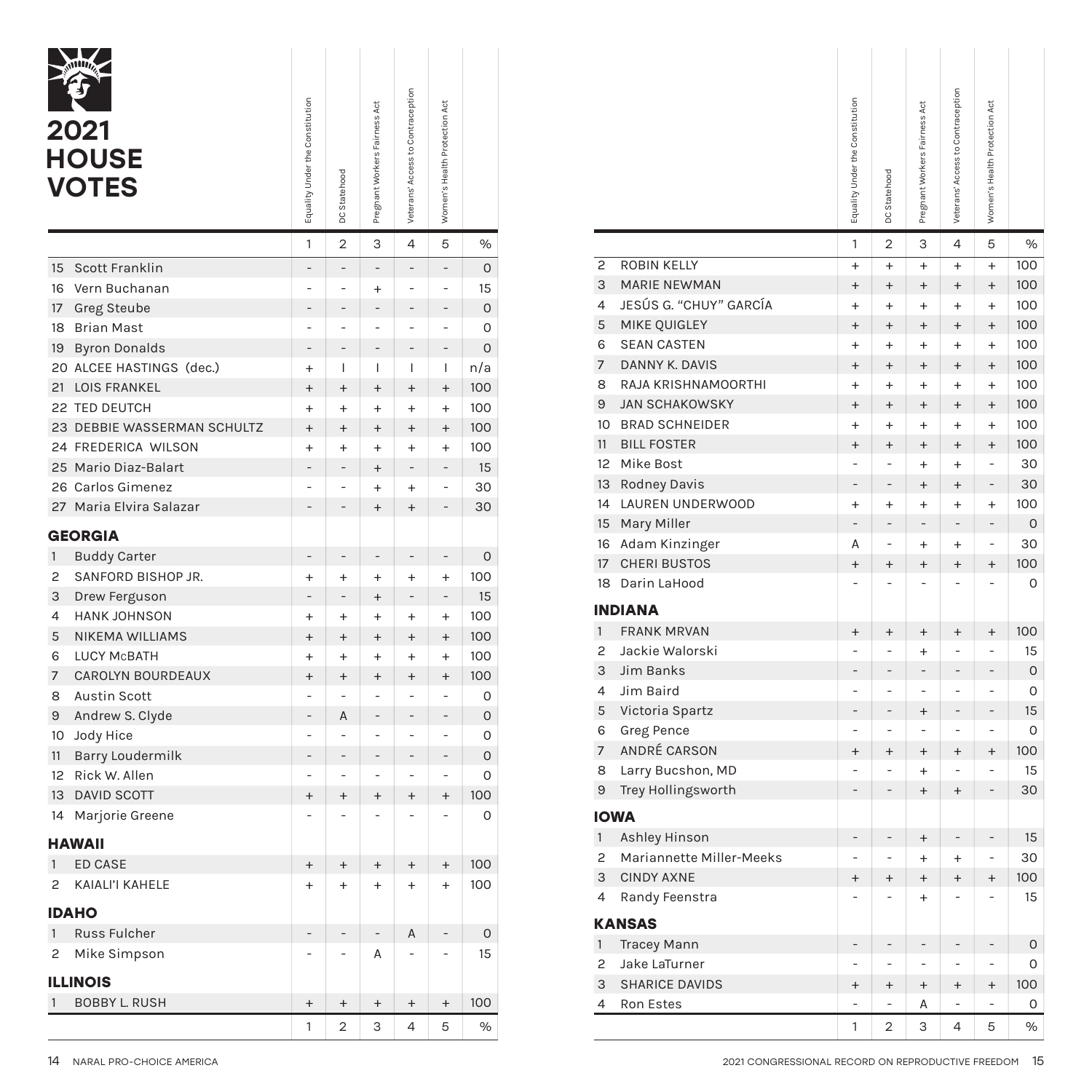|                | 2021<br><b>HOUSE</b><br><b>VOTES</b> | Equality Under the Constitution  | DC Statehood                     | Pregnant Workers Fairness Act | Veterans' Access to Contraception | Women's Health Protection Act    |     |
|----------------|--------------------------------------|----------------------------------|----------------------------------|-------------------------------|-----------------------------------|----------------------------------|-----|
|                |                                      | 1                                | $\overline{2}$                   | 3                             | 4                                 | 5                                | %   |
|                | <b>KENTUCKY</b>                      |                                  |                                  |                               |                                   |                                  |     |
| 1              | James Comer                          | -                                | -                                | $^{+}$                        | -                                 | $\qquad \qquad -$                | 15  |
| $\overline{c}$ | <b>Brett Guthrie</b>                 |                                  |                                  | $\ddot{}$                     |                                   |                                  | 15  |
| 3              | <b>JOHN YARMUTH</b>                  | $\ddot{}$                        | $\ddot{}$                        | $\ddot{}$                     | $\ddot{}$                         | $\ddot{}$                        | 100 |
| 4              | <b>Thomas Massie</b>                 |                                  | $\overline{a}$                   |                               |                                   |                                  | 0   |
| 5              | <b>Hal Rogers</b>                    |                                  |                                  | $^{+}$                        |                                   |                                  | 15  |
| 6              | Andy Barr                            |                                  |                                  |                               |                                   |                                  | 0   |
|                | <b>LOUISIANA</b>                     |                                  |                                  |                               |                                   |                                  |     |
| $\mathbf{1}$   | <b>Steve Scalise</b>                 | $\overline{a}$                   | -                                | $^{+}$                        | $\overline{a}$                    | $\overline{a}$                   | 15  |
| 2              | TROY A. CARTER SR.                   | I                                | I                                | $\ddot{}$                     | $\ddot{}$                         | $\ddot{}$                        | n/a |
| 3              | Clay Higgins                         | $\overline{a}$                   | $\overline{a}$                   | -                             | $\overline{a}$                    | $\overline{a}$                   | 0   |
| 4              | Mike Johnson                         | -                                | -                                |                               | A                                 | $\overline{a}$                   | 0   |
| 5              | Julia Letlow                         | ī                                | $\overline{a}$                   |                               |                                   |                                  | n/a |
| 6              | <b>Garret Graves</b>                 |                                  |                                  | $\ddot{}$                     |                                   |                                  | 15  |
|                |                                      |                                  |                                  |                               |                                   |                                  |     |
|                | <b>MAINE</b>                         |                                  |                                  |                               |                                   |                                  |     |
| 1              | <b>CHELLIE PINGREE</b>               | $^{+}$                           | $^{+}$                           | $^{+}$                        | $^{+}$                            | $^{+}$                           | 100 |
| 2              | JARED GOLDEN                         | $\ddot{}$                        | $\ddot{}$                        | A                             | $\ddot{}$                         | $\ddot{}$                        | 100 |
|                | <b>MARYLAND</b>                      |                                  |                                  |                               |                                   |                                  |     |
| $\mathbf{1}$   | Andy Harris, MD                      |                                  | -                                |                               |                                   | -                                | 0   |
| 2              | <b>DUTCH RUPPERSBERGER</b>           | $\ddot{}$                        | $\ddot{}$                        | $\ddot{}$                     | $\ddot{}$                         | $\ddot{}$                        | 100 |
| 3              | <b>JOHN SARBANES</b>                 | $^{+}$                           | $^{+}$                           | $\ddot{}$                     | $\ddot{}$                         | $\ddot{}$                        | 100 |
| 4              | <b>ANTHONY BROWN</b>                 | $\ddot{}$                        | $\ddot{}$                        | $\ddot{}$                     | $\ddot{}$                         | $\ddot{}$                        | 100 |
| 5              | <b>STENY HOYER</b>                   | $^{+}$                           | $^{+}$                           | $^{+}$                        | $\ddot{}$                         | $\ddot{}$                        | 100 |
| 6              | <b>DAVID TRONE</b>                   | $\ddot{}$                        | $\ddot{}$                        | $\ddot{}$                     | $\ddot{}$                         | $\ddot{}$                        | 100 |
| 7              | <b>KWEISI MFUME</b>                  | $^{+}$                           | $^{+}$                           | $\ddot{}$                     | $^{+}$                            | $^{+}$                           | 100 |
| 8              | <b>JAMIE RASKIN</b>                  | $\ddot{}$                        | $\ddot{}$                        | $\ddot{}$                     | $\ddot{}$                         | $\ddot{}$                        | 100 |
|                | <b>MASSACHUSETTS</b>                 |                                  |                                  |                               |                                   |                                  |     |
| $\mathbf{1}$   | <b>RICHARD NEAL</b>                  | $^{+}$                           | $^{+}$                           | $^{+}$                        | $^{+}$                            | $\ddot{}$                        | 100 |
| $\overline{c}$ | <b>JIM McGOVERN</b>                  | $\ddot{}$                        | $\ddot{}$                        | $\ddot{}$                     | $\ddot{}$                         | $\ddot{}$                        | 100 |
| 3              | <b>LORI TRAHAN</b>                   | $^{+}$                           | $^{+}$                           | $^{+}$                        | $^{+}$                            | $^{+}$                           | 100 |
| 4              | <b>JAKE AUCHINCLOSS</b>              | $^{+}$                           | $^{+}$                           | $+$                           | $+$                               | $\ddot{}$                        | 100 |
| 5              | <b>KATHERINE CLARK</b>               | $^{+}$                           | $^{+}$                           | $^{+}$                        | $\ddot{}$                         | $^{+}$                           | 100 |
| 6              | <b>SETH MOULTON</b>                  | $\ddot{}$                        | $\ddot{}$                        | $+$                           | $+$                               | $\ddot{}$                        | 100 |
| 7              | <b>AYANNA PRESSLEY</b>               | $^{+}$                           | $^{+}$                           | $+$                           | $\ddot{}$                         | $^{+}$                           | 100 |
| 8              | <b>STEPHEN LYNCH</b>                 | $+$                              | $^{+}$                           | $\ddot{}$                     | $^{+}$                            | $^{+}$                           | 100 |
| 9              | <b>BILL KEATING</b>                  | $\begin{array}{c} + \end{array}$ | $\begin{array}{c} + \end{array}$ | $^{+}$                        | $\ddot{}$                         | $\begin{array}{c} + \end{array}$ | 100 |
|                |                                      | 1                                | 2                                | 3                             | 4                                 | 5                                | %   |

|                                 |                                  |                                            | Veterans' Access to Contraception             |                                            |                    |
|---------------------------------|----------------------------------|--------------------------------------------|-----------------------------------------------|--------------------------------------------|--------------------|
|                                 |                                  | Pregnant Workers Fairness Act              |                                               | Women's Health Protection Act              |                    |
| Equality Under the Constitution |                                  |                                            |                                               |                                            |                    |
|                                 |                                  |                                            |                                               |                                            |                    |
|                                 | DC Statehood                     |                                            |                                               |                                            |                    |
|                                 |                                  |                                            |                                               |                                            |                    |
| 1                               | $\overline{2}$                   | 3                                          | 4                                             | 5                                          | %                  |
|                                 |                                  |                                            |                                               |                                            |                    |
| ÷                               | $\overline{a}$                   | $\begin{array}{c} + \end{array}$           | $\overline{a}$                                | $\overline{\phantom{0}}$                   | 15                 |
| $\overline{\phantom{0}}$        | L,                               | $\ddot{}$                                  | $\centerdot$                                  | $\overline{a}$                             | 15                 |
| $\ddot{}$                       | $\begin{array}{c} + \end{array}$ | $\begin{array}{c} + \end{array}$           | $\begin{array}{c} + \end{array}$              | $\begin{array}{c} + \end{array}$           | 100                |
|                                 | ÷                                | ÷                                          | $\overline{a}$                                | $\overline{a}$                             | $\circ$            |
|                                 | $\overline{a}$                   | $^{+}$                                     | $\overline{\phantom{0}}$                      | $\overline{a}$                             | 15                 |
| $\overline{\phantom{0}}$        | L,                               | L,                                         | ÷                                             | ÷,                                         | $\circ$            |
|                                 |                                  |                                            |                                               |                                            |                    |
| $\overline{a}$                  | $\overline{a}$                   | $^{+}$                                     | $\qquad \qquad -$                             | $\overline{\phantom{0}}$                   | 15                 |
| L                               | T                                | $\begin{array}{c} + \end{array}$           | $^{+}$                                        | $^{+}$                                     | n/a                |
| $\overline{\phantom{0}}$        | $\qquad \qquad -$                | $\overline{\phantom{0}}$                   | $\qquad \qquad -$                             | $\overline{\phantom{0}}$                   | $\mathbf 0$        |
| $\overline{\phantom{0}}$        | ÷                                | $\overline{\phantom{0}}$                   | Α                                             | $\overline{\phantom{0}}$                   | $\circ$            |
| I                               | ÷,                               | $\qquad \qquad -$                          | $\qquad \qquad -$                             | $\overline{\phantom{0}}$                   | n/a                |
| $\overline{\phantom{0}}$        | ÷                                | $\ddot{}$                                  | $\overline{\phantom{0}}$                      | $\overline{a}$                             | 15                 |
|                                 |                                  |                                            |                                               |                                            |                    |
| $\ddot{}$                       | $^{+}$                           | $^{+}$                                     | $^{+}$                                        | $^{+}$                                     | 100                |
| $\ddot{}$                       | $\ddot{}$                        | Α                                          | $^{+}$                                        | $^{+}$                                     | 100                |
|                                 |                                  |                                            |                                               |                                            |                    |
|                                 |                                  |                                            |                                               |                                            |                    |
| $\pmb{+}$                       | $\qquad \qquad -$                | -                                          | $\overline{\phantom{m}}$                      | $\overline{\phantom{a}}$                   | $\mathsf O$<br>100 |
|                                 | $\ddot{}$<br>$^{+}$              | $\ddot{}$<br>$\ddot{}$                     | $+$<br>$\ddot{}$                              | $^{+}$<br>$\ddot{}$                        | 100                |
|                                 | $\ddot{}$                        | $\ddot{}$                                  | $^{+}$                                        | $^{+}$                                     | 100                |
|                                 | $^{+}$                           | $^{+}$                                     | $\ddot{}$                                     | $^{+}$                                     | 100                |
| $\ddot{}$<br>$\pmb{+}$          | $\ddot{}$                        | $\ddot{}$                                  | $+$                                           | $\ddot{}$                                  | 100                |
| $\ddot{}$                       | $^{+}$                           | $\ddot{}$                                  | $\ddot{}$                                     | $\ddot{}$                                  | 100                |
| $\pmb{+}$                       | $\ddot{}$                        | $\ddot{}$                                  | $+$                                           | $^{+}$                                     | 100                |
|                                 |                                  |                                            |                                               |                                            |                    |
|                                 |                                  |                                            |                                               |                                            | 100                |
| $^{+}$                          | $^{+}$<br>$^{+}$                 | $\begin{array}{c} + \end{array}$<br>$^{+}$ | $\begin{array}{c} + \end{array}$<br>$\ddot{}$ | $\begin{array}{c} + \end{array}$<br>$^{+}$ | 100                |
| $^{+}$<br>$\ddot{}$             | $\ddot{}$                        | $^{+}$                                     | $^{+}$                                        | $^{+}$                                     | 100                |
| $^{+}$                          | $^{+}$                           | $^{+}$                                     | $^{+}$                                        | $^{+}$                                     | 100                |
| $^{+}$                          | $^{+}$                           | $\begin{array}{c} + \end{array}$           | $\begin{array}{c} + \end{array}$              | $+$                                        | 100                |
| $^{+}$                          | $\begin{array}{c} + \end{array}$ | $\begin{array}{c} + \end{array}$           | $\ddot{}$                                     | $\ddot{}$                                  | 100                |
| $^{+}$                          | $^{+}$                           | $^{+}$                                     | $\begin{array}{c} + \end{array}$              | $\begin{array}{c} + \end{array}$           | 100                |
| $^{+}$                          | $\ddot{}$                        | $\begin{array}{c} + \end{array}$           | $^{+}$                                        | $\ddot{}$                                  | 100                |
| $^{+}$                          | $\ddot{}$                        | $^{+}$                                     | $^{+}$                                        | $^{+}$                                     | 100                |
| 1                               | $\overline{2}$                   | 3                                          | 4                                             | 5                                          | $\%$               |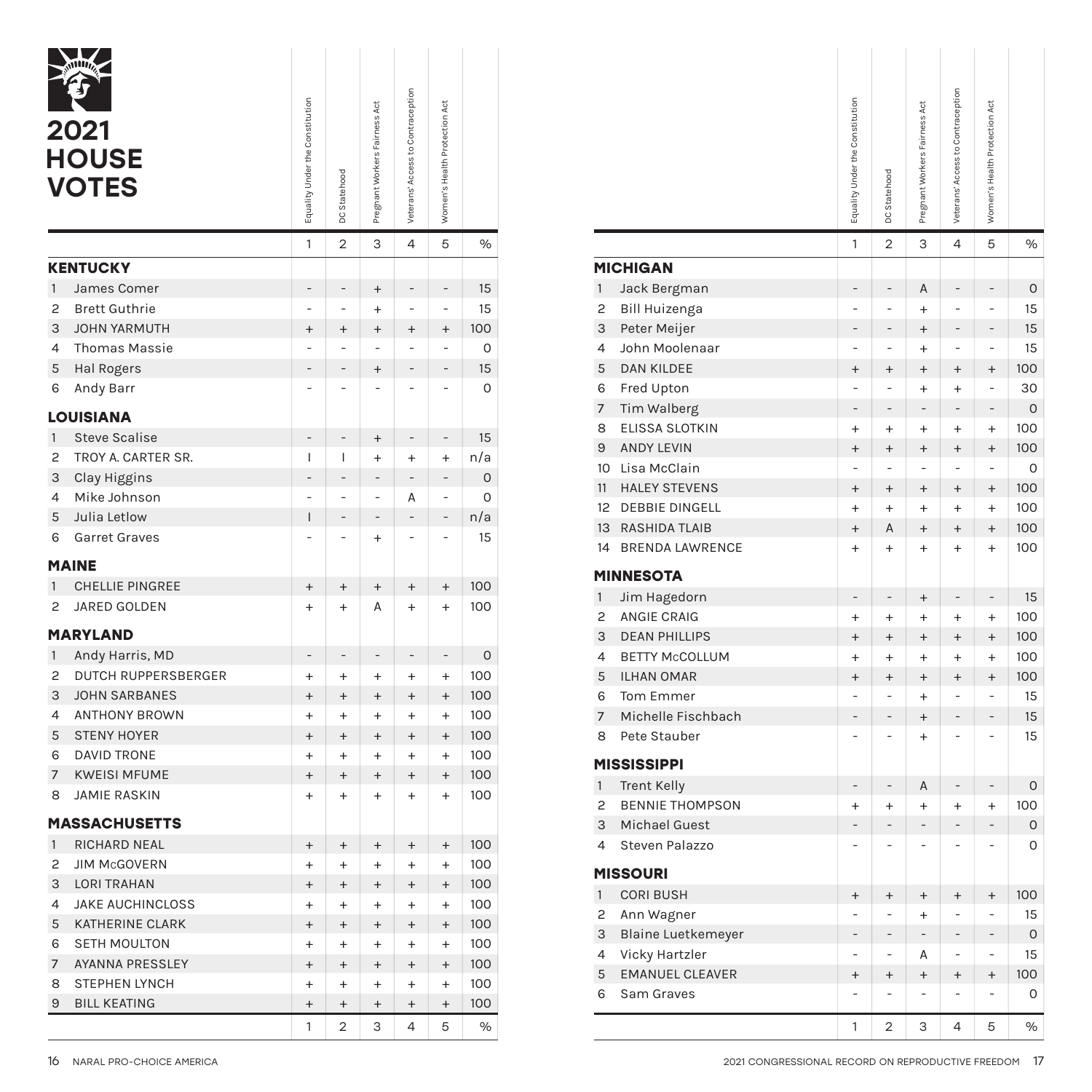|                | 2021<br><b>HOUSE</b><br><b>VOTES</b> | Equality Under the Constitution | DC Statehood   | Pregnant Workers Fairness Act | Veterans' Access to Contraception | Women's Health Protection Act    |     |
|----------------|--------------------------------------|---------------------------------|----------------|-------------------------------|-----------------------------------|----------------------------------|-----|
|                |                                      | 1                               | 2              | 3                             | 4                                 | 5                                | %   |
| $\overline{7}$ | <b>Billy Long</b>                    | $\overline{a}$                  |                |                               | $\overline{a}$                    | $\overline{a}$                   | 0   |
| 8              | Jason Smith                          | $\overline{a}$                  |                | $\ddot{}$                     | $\overline{a}$                    |                                  | 15  |
|                | <b>MONTANA</b>                       |                                 |                |                               |                                   |                                  |     |
| AL             | Matt Rosendale                       |                                 |                |                               |                                   |                                  | 0   |
|                | <b>NEBRASKA</b>                      |                                 |                |                               |                                   |                                  |     |
| $\mathbf{1}$   | Jeff Fortenberry                     | $\overline{a}$                  |                | $^{+}$                        | $\overline{a}$                    | $\overline{a}$                   | 15  |
| 2              | Don Bacon                            |                                 |                | $\ddot{}$                     |                                   |                                  | 15  |
| 3              | <b>Adrian Smith</b>                  |                                 | A              |                               | $\overline{a}$                    |                                  | 0   |
|                | <b>NEVADA</b>                        |                                 |                |                               |                                   |                                  |     |
| $\mathbf{1}$   | <b>DINA TITUS</b>                    | $^{+}$                          | $^{+}$         | $^{+}$                        | $^{+}$                            | $\ddot{}$                        | 100 |
| 2              | Mark Amodei                          |                                 |                | $\ddot{}$                     |                                   |                                  | 15  |
| 3              | <b>SUSIE LEE</b>                     | $\ddot{}$                       | $^{+}$         | $\ddot{}$                     | $\ddot{}$                         | $\ddot{}$                        | 100 |
| 4              | <b>STEVEN HORSFORD</b>               | $\ddot{}$                       | $\ddot{}$      | $\ddot{}$                     | $\ddot{}$                         | $\ddot{}$                        | 100 |
|                | <b>NEW HAMPSHIRE</b>                 |                                 |                |                               |                                   |                                  |     |
| $\mathbf{1}$   | <b>CHRIS PAPPAS</b>                  | $^{+}$                          | $^{+}$         | $\ddot{}$                     | $^{+}$                            | $\ddot{}$                        | 100 |
| 2              | ANN MCLANE KUSTER                    | $\ddot{}$                       | $\ddot{}$      | $\ddot{}$                     | $\ddot{}$                         | $\ddot{}$                        | 100 |
|                | <b>NEW JERSEY</b>                    |                                 |                |                               |                                   |                                  |     |
| $\mathbf{1}$   | <b>DONALD NORCROSS</b>               | $\ddot{}$                       | $\ddot{}$      | $\ddot{}$                     | $^{+}$                            | $^{+}$                           | 100 |
| 2              | Jefferson Van Drew                   | $\overline{a}$                  | $\overline{a}$ | $+$                           | $\ddot{}$                         | $\overline{a}$                   | 30  |
| 3              | <b>ANDY KIM</b>                      | $\ddot{}$                       | $\ddot{}$      | $\ddot{}$                     | $\ddot{}$                         | $\ddot{}$                        | 100 |
| 4              | Chris Smith                          | $\overline{a}$                  | $\overline{a}$ | $\ddot{}$                     | $\overline{a}$                    | $\overline{a}$                   | 15  |
| 5              | <b>JOSH GOTTHEIMER</b>               | $^{+}$                          | $\ddot{}$      | $\ddot{}$                     | $\ddot{}$                         | $^{+}$                           | 100 |
| 6              | FRANK PALLONE JR.                    | $\ddot{}$                       | $\ddot{}$      | $+$                           | $\ddot{}$                         | $\ddot{}$                        | 100 |
| $\overline{7}$ | <b>TOM MALINOWSKI</b>                | $^{+}$                          | $\ddot{}$      | $\ddot{}$                     | $\ddot{}$                         | $^{+}$                           | 100 |
| 8              | <b>ALBIO SIRES</b>                   | $\ddot{}$                       | $\ddot{}$      | $\ddot{}$                     | $\ddot{}$                         | $\ddot{}$                        | 100 |
| 9              | BILL PASCRELL JR.                    | $^{+}$                          | $\ddot{}$      | $\ddot{}$                     | $^{+}$                            | $\ddot{}$                        | 100 |
| 10             | DONALD M. PAYNE JR.                  | $\ddot{}$                       | $\ddot{}$      | $\ddot{}$                     | $\ddot{}$                         | $\ddot{}$                        | 100 |
| 11             | MIKIE SHERRILL                       | $\ddot{}$                       | $\ddot{}$      | $\ddot{}$                     | $\ddot{}$                         | $^{+}$                           | 100 |
| 12             | BONNIE WATSON COLEMAN                | $\ddot{}$                       | $\ddot{}$      | $\ddot{}$                     | $\ddot{}$                         | $\ddot{}$                        | 100 |
|                | <b>NEW MEXICO</b>                    |                                 |                |                               |                                   |                                  |     |
| $\mathbf{1}$   | <b>MELANIE STANSBURY</b>             | I                               | I              | I                             | $^{+}$                            | $^{+}$                           | n/a |
| 2              | Yvette Herrell                       |                                 |                |                               |                                   |                                  | 0   |
| 3              | TERESA LEGER FERNÁNDEZ               | $\ddot{}$                       | $^{+}$         | $^{+}$                        | $^{+}$                            | $\begin{array}{c} + \end{array}$ | 100 |
|                | <b>NEW YORK</b>                      |                                 |                |                               |                                   |                                  |     |
| $\mathbf{1}$   | Lee Zeldin                           |                                 |                | $^{+}$                        | $\overline{a}$                    |                                  | 15  |
|                |                                      | 1                               | 2              | 3                             | 4                                 | 5                                | %   |

| 4<br>5<br>3<br>%<br>$\mathbf{1}$<br>$\qquad \qquad -$<br>$\overline{a}$<br>0<br>$\overline{\phantom{0}}$<br>$\overline{c}$<br>Andrew Garbarino<br>$\overline{a}$<br>15<br>$\ddot{}$<br>$\overline{a}$<br>3<br><b>THOMAS SUOZZI</b><br>$\begin{array}{c} + \end{array}$<br>$\overline{4}$<br><b>KATHLEEN RICE</b><br>$^{+}$<br>5<br><b>GREGORY MEEKS</b><br>$\begin{array}{c} + \end{array}$<br>$\qquad \qquad -$<br>$\overline{a}$<br>$\overline{a}$<br>$\mathbf 0$<br><b>GRACE MENG</b><br>6<br>$\ddot{}$<br>$\overline{7}$<br>NYDIA M. VELÁZQUEZ<br>$\ddot{}$<br>$\frac{1}{2}$<br>$\overline{a}$<br>15<br>$^{+}$<br>8<br><b>HAKEEM JEFFRIES</b><br>$\ddot{}$<br>$\overline{a}$<br>$\overline{a}$<br>15<br>$^{+}$<br>$\overline{9}$<br>YVETTE D. CLARKE<br>$\ddot{}$<br>$\mathbf 0$<br>$\qquad \qquad -$<br>$\overline{a}$<br>$\overline{a}$<br>10 JERRY NADLER<br>$\ddot{}$<br>11<br>Nicole Malliotakis<br>$^{+}$<br>12 CAROLYN MALONEY<br>$^{+}$<br>100<br>$^{+}$<br>$\ddot{}$<br>$^{+}$<br>13<br><b>ADRIANO ESPAILLAT</b><br>$^{+}$<br>$\frac{1}{2}$<br>15<br>$\ddot{}$<br>$\overline{a}$<br>14 ALEXANDRIA OCASIO-CORTEZ<br>$^{+}$<br>100<br>$^{+}$<br>$^{+}$<br>$^{+}$<br>15 <sup>2</sup><br><b>RITCHIE TORRES</b><br>$\ddot{}$<br>100<br>$\ddot{}$<br>$\ddot{}$<br>$\ddot{}$<br>16 JAMAAL BOWMAN<br>$\ddot{}$<br>17<br>MONDAIRE JONES<br>$\begin{array}{c} + \end{array}$<br>100<br>$^{+}$<br>$^{+}$<br>$^{+}$<br>18 SEAN PATRICK MALONEY<br>$\ddot{}$<br>100<br>$\ddot{}$<br>$\ddot{}$<br>$\ddot{}$<br>19<br>ANTONIO DELGADO<br>$^{+}$<br>20 PAUL TONKO<br>$\ddot{}$<br>21<br>Elise Stefanik<br>100<br>÷<br>$^+$<br>$^{+}$<br>$\! + \!$ | $\overline{2}$<br>$\overline{a}$<br>$\ddot{}$ | 3                                |                                  | Women's Health Protection Act    |     |
|------------------------------------------------------------------------------------------------------------------------------------------------------------------------------------------------------------------------------------------------------------------------------------------------------------------------------------------------------------------------------------------------------------------------------------------------------------------------------------------------------------------------------------------------------------------------------------------------------------------------------------------------------------------------------------------------------------------------------------------------------------------------------------------------------------------------------------------------------------------------------------------------------------------------------------------------------------------------------------------------------------------------------------------------------------------------------------------------------------------------------------------------------------------------------------------------------------------------------------------------------------------------------------------------------------------------------------------------------------------------------------------------------------------------------------------------------------------------------------------------------------------------------------------------------------------------------------------------------------------------------------------------|-----------------------------------------------|----------------------------------|----------------------------------|----------------------------------|-----|
|                                                                                                                                                                                                                                                                                                                                                                                                                                                                                                                                                                                                                                                                                                                                                                                                                                                                                                                                                                                                                                                                                                                                                                                                                                                                                                                                                                                                                                                                                                                                                                                                                                                |                                               |                                  | 4                                | 5                                |     |
|                                                                                                                                                                                                                                                                                                                                                                                                                                                                                                                                                                                                                                                                                                                                                                                                                                                                                                                                                                                                                                                                                                                                                                                                                                                                                                                                                                                                                                                                                                                                                                                                                                                |                                               | $^{+}$                           | $\overline{a}$                   | $\overline{a}$                   |     |
|                                                                                                                                                                                                                                                                                                                                                                                                                                                                                                                                                                                                                                                                                                                                                                                                                                                                                                                                                                                                                                                                                                                                                                                                                                                                                                                                                                                                                                                                                                                                                                                                                                                |                                               | $\ddot{}$                        | $^{+}$                           | $^{+}$                           | 100 |
| $\overline{\phantom{m}}$<br>$\overline{a}$                                                                                                                                                                                                                                                                                                                                                                                                                                                                                                                                                                                                                                                                                                                                                                                                                                                                                                                                                                                                                                                                                                                                                                                                                                                                                                                                                                                                                                                                                                                                                                                                     | $^{+}$                                        | $^{+}$                           | $^{+}$                           | $\ddot{}$                        | 100 |
| Α<br>$\ddot{}$<br>$\overline{a}$<br>$^{+}$<br>$\ddot{}$<br>$^{+}$<br>$\ddot{}$<br>$\begin{array}{c} + \end{array}$                                                                                                                                                                                                                                                                                                                                                                                                                                                                                                                                                                                                                                                                                                                                                                                                                                                                                                                                                                                                                                                                                                                                                                                                                                                                                                                                                                                                                                                                                                                             | $\ddot{}$                                     | $\begin{array}{c} + \end{array}$ | $^{+}$                           | $\begin{array}{c} + \end{array}$ | 100 |
|                                                                                                                                                                                                                                                                                                                                                                                                                                                                                                                                                                                                                                                                                                                                                                                                                                                                                                                                                                                                                                                                                                                                                                                                                                                                                                                                                                                                                                                                                                                                                                                                                                                | $\ddot{}$                                     | $\ddot{}$                        | $^{+}$                           | $\begin{array}{c} + \end{array}$ | 100 |
|                                                                                                                                                                                                                                                                                                                                                                                                                                                                                                                                                                                                                                                                                                                                                                                                                                                                                                                                                                                                                                                                                                                                                                                                                                                                                                                                                                                                                                                                                                                                                                                                                                                | $\ddot{}$                                     | $\ddot{}$                        | $^{+}$                           | $\ddot{}$                        | 100 |
|                                                                                                                                                                                                                                                                                                                                                                                                                                                                                                                                                                                                                                                                                                                                                                                                                                                                                                                                                                                                                                                                                                                                                                                                                                                                                                                                                                                                                                                                                                                                                                                                                                                | $\ddot{}$                                     | $\ddot{}$                        | $^{+}$                           | $\ddot{}$                        | 100 |
|                                                                                                                                                                                                                                                                                                                                                                                                                                                                                                                                                                                                                                                                                                                                                                                                                                                                                                                                                                                                                                                                                                                                                                                                                                                                                                                                                                                                                                                                                                                                                                                                                                                | $\ddot{}$                                     | $\ddot{}$                        | $\ddot{}$                        | $\ddot{}$                        | 100 |
|                                                                                                                                                                                                                                                                                                                                                                                                                                                                                                                                                                                                                                                                                                                                                                                                                                                                                                                                                                                                                                                                                                                                                                                                                                                                                                                                                                                                                                                                                                                                                                                                                                                | $+$                                           | $\ddot{}$                        | $^{+}$                           | $\begin{array}{c} + \end{array}$ | 100 |
|                                                                                                                                                                                                                                                                                                                                                                                                                                                                                                                                                                                                                                                                                                                                                                                                                                                                                                                                                                                                                                                                                                                                                                                                                                                                                                                                                                                                                                                                                                                                                                                                                                                | ÷                                             | $\ddot{}$                        | $^{+}$                           | ÷                                |     |
|                                                                                                                                                                                                                                                                                                                                                                                                                                                                                                                                                                                                                                                                                                                                                                                                                                                                                                                                                                                                                                                                                                                                                                                                                                                                                                                                                                                                                                                                                                                                                                                                                                                | $^{+}$                                        | $\ddot{}$                        | $^{+}$                           | $\ddot{}$                        | 100 |
|                                                                                                                                                                                                                                                                                                                                                                                                                                                                                                                                                                                                                                                                                                                                                                                                                                                                                                                                                                                                                                                                                                                                                                                                                                                                                                                                                                                                                                                                                                                                                                                                                                                | $\ddot{}$                                     | $^{+}$                           | $^{+}$                           | $\ddot{}$                        | 100 |
|                                                                                                                                                                                                                                                                                                                                                                                                                                                                                                                                                                                                                                                                                                                                                                                                                                                                                                                                                                                                                                                                                                                                                                                                                                                                                                                                                                                                                                                                                                                                                                                                                                                | Α                                             | $\ddot{}$                        | $^{+}$                           | $\begin{array}{c} + \end{array}$ | 100 |
|                                                                                                                                                                                                                                                                                                                                                                                                                                                                                                                                                                                                                                                                                                                                                                                                                                                                                                                                                                                                                                                                                                                                                                                                                                                                                                                                                                                                                                                                                                                                                                                                                                                | $\ddot{}$                                     | $\ddot{}$                        | $^{+}$                           | $\ddot{}$                        | 100 |
|                                                                                                                                                                                                                                                                                                                                                                                                                                                                                                                                                                                                                                                                                                                                                                                                                                                                                                                                                                                                                                                                                                                                                                                                                                                                                                                                                                                                                                                                                                                                                                                                                                                | $^{+}$                                        | $^{+}$                           | $^{+}$                           | $\ddot{}$                        | 100 |
|                                                                                                                                                                                                                                                                                                                                                                                                                                                                                                                                                                                                                                                                                                                                                                                                                                                                                                                                                                                                                                                                                                                                                                                                                                                                                                                                                                                                                                                                                                                                                                                                                                                | $\ddot{}$                                     | $\begin{array}{c} + \end{array}$ | $^{+}$                           | $\ddot{}$                        | 100 |
|                                                                                                                                                                                                                                                                                                                                                                                                                                                                                                                                                                                                                                                                                                                                                                                                                                                                                                                                                                                                                                                                                                                                                                                                                                                                                                                                                                                                                                                                                                                                                                                                                                                | $\ddot{}$                                     | $\ddot{}$                        | $^{+}$                           | $\begin{array}{c} + \end{array}$ | 100 |
|                                                                                                                                                                                                                                                                                                                                                                                                                                                                                                                                                                                                                                                                                                                                                                                                                                                                                                                                                                                                                                                                                                                                                                                                                                                                                                                                                                                                                                                                                                                                                                                                                                                | $\begin{array}{c} + \end{array}$              | $\begin{array}{c} + \end{array}$ | $\begin{array}{c} + \end{array}$ | $\ddot{}$                        | 100 |
|                                                                                                                                                                                                                                                                                                                                                                                                                                                                                                                                                                                                                                                                                                                                                                                                                                                                                                                                                                                                                                                                                                                                                                                                                                                                                                                                                                                                                                                                                                                                                                                                                                                | $\ddot{}$                                     | $^{+}$                           | $^{+}$                           | $\ddot{}$                        | 100 |
|                                                                                                                                                                                                                                                                                                                                                                                                                                                                                                                                                                                                                                                                                                                                                                                                                                                                                                                                                                                                                                                                                                                                                                                                                                                                                                                                                                                                                                                                                                                                                                                                                                                | ÷                                             | $^{+}$                           | $\overline{a}$                   | $\overline{\phantom{0}}$         |     |
| 22 Claudia Tenney<br>30<br>$\overline{\phantom{m}}$<br>$\ddot{}$<br>$^{+}$<br>$\overline{a}$<br>$\overline{\phantom{m}}$                                                                                                                                                                                                                                                                                                                                                                                                                                                                                                                                                                                                                                                                                                                                                                                                                                                                                                                                                                                                                                                                                                                                                                                                                                                                                                                                                                                                                                                                                                                       | $\overline{\phantom{m}}$                      | $\ddot{}$                        | $\overline{a}$                   | ÷                                |     |
| 23 Tom Reed<br>100<br>$\begin{array}{c} + \end{array}$<br>$\! + \!$<br>$^{\mathrm{+}}$<br>$\begin{array}{c} + \end{array}$                                                                                                                                                                                                                                                                                                                                                                                                                                                                                                                                                                                                                                                                                                                                                                                                                                                                                                                                                                                                                                                                                                                                                                                                                                                                                                                                                                                                                                                                                                                     | ÷                                             | $^{+}$                           | $\begin{array}{c} + \end{array}$ | ÷                                |     |
| $^{+}$<br>24 John Katko<br>15<br>$\overline{a}$<br>$\overline{a}$<br>$^{+}$<br>$\overline{a}$<br>$\overline{\phantom{m}}$                                                                                                                                                                                                                                                                                                                                                                                                                                                                                                                                                                                                                                                                                                                                                                                                                                                                                                                                                                                                                                                                                                                                                                                                                                                                                                                                                                                                                                                                                                                      | $\overline{a}$                                | $\ddot{}$                        | $^{+}$                           | ÷                                |     |
| 25 JOSEPH MORELLE<br>100<br>$\begin{array}{c} + \end{array}$<br>$\! + \!\!\!\!$                                                                                                                                                                                                                                                                                                                                                                                                                                                                                                                                                                                                                                                                                                                                                                                                                                                                                                                                                                                                                                                                                                                                                                                                                                                                                                                                                                                                                                                                                                                                                                | $\begin{array}{c} + \end{array}$              | $\begin{array}{c} + \end{array}$ | $\begin{array}{c} + \end{array}$ | $\begin{array}{c} + \end{array}$ | 100 |
| $\begin{array}{c} + \end{array}$<br>$^{+}$<br>$\! + \!\!\!\!$<br>26 BRIAN HIGGINS<br>100<br>$\ddot{}$                                                                                                                                                                                                                                                                                                                                                                                                                                                                                                                                                                                                                                                                                                                                                                                                                                                                                                                                                                                                                                                                                                                                                                                                                                                                                                                                                                                                                                                                                                                                          | $\ddot{}$                                     | $\ddot{}$                        | $^{+}$                           | $^{+}$                           | 100 |
| $\ddot{}$<br>$+$<br>$\ddot{}$<br>$\ddot{}$<br>27 Chris Jacobs<br>100                                                                                                                                                                                                                                                                                                                                                                                                                                                                                                                                                                                                                                                                                                                                                                                                                                                                                                                                                                                                                                                                                                                                                                                                                                                                                                                                                                                                                                                                                                                                                                           | $\overline{a}$                                | $\ddot{}$                        | L,                               | ÷                                |     |
| $\! + \!$<br>$^{\mathrm{+}}$<br>$\begin{array}{c} + \end{array}$<br>$^{+}$<br>100                                                                                                                                                                                                                                                                                                                                                                                                                                                                                                                                                                                                                                                                                                                                                                                                                                                                                                                                                                                                                                                                                                                                                                                                                                                                                                                                                                                                                                                                                                                                                              |                                               |                                  |                                  |                                  |     |
| $^{+}$<br>$\ddot{}$<br>$+$<br>$\ddot{}$<br><b>NORTH CAROLINA</b><br>100                                                                                                                                                                                                                                                                                                                                                                                                                                                                                                                                                                                                                                                                                                                                                                                                                                                                                                                                                                                                                                                                                                                                                                                                                                                                                                                                                                                                                                                                                                                                                                        |                                               |                                  |                                  |                                  |     |
| $\! + \!$<br>$^{\mathrm{+}}$<br>$\begin{array}{c} + \end{array}$<br>$^{+}$<br><b>G.K. BUTTERFIELD</b><br>$\mathbf{1}$<br>$^{+}$                                                                                                                                                                                                                                                                                                                                                                                                                                                                                                                                                                                                                                                                                                                                                                                                                                                                                                                                                                                                                                                                                                                                                                                                                                                                                                                                                                                                                                                                                                                | $\begin{array}{c} + \end{array}$              | $^{+}$                           | $^{+}$                           | $^{+}$                           | 100 |
| 100<br>$\ddot{}$<br>$+$<br>$\ddot{}$<br>$\ddot{}$<br>$\overline{c}$<br><b>DEBORAH ROSS</b><br>$^{+}$                                                                                                                                                                                                                                                                                                                                                                                                                                                                                                                                                                                                                                                                                                                                                                                                                                                                                                                                                                                                                                                                                                                                                                                                                                                                                                                                                                                                                                                                                                                                           | $\ddot{}$                                     | $\ddot{}$                        | $\ddot{}$                        | $\ddot{}$                        | 100 |
| 100<br>$^{+}$<br>$^{+}$<br>$^{+}$<br>$^{+}$<br>3<br>Greg Murphy, MD<br>$\overline{a}$                                                                                                                                                                                                                                                                                                                                                                                                                                                                                                                                                                                                                                                                                                                                                                                                                                                                                                                                                                                                                                                                                                                                                                                                                                                                                                                                                                                                                                                                                                                                                          | $\overline{a}$                                | $\ddot{}$                        | L,                               | $\overline{a}$                   |     |
| 100<br>$^{+}$<br>$^{+}$<br>$\ddot{}$<br>$\ddot{}$<br><b>DAVID PRICE</b><br>4<br>$^{+}$                                                                                                                                                                                                                                                                                                                                                                                                                                                                                                                                                                                                                                                                                                                                                                                                                                                                                                                                                                                                                                                                                                                                                                                                                                                                                                                                                                                                                                                                                                                                                         | $^{+}$                                        | $\ddot{}$                        | $\ddot{}$                        | $\ddot{}$                        | 100 |
| 5<br>Virginia Foxx<br>$\overline{a}$                                                                                                                                                                                                                                                                                                                                                                                                                                                                                                                                                                                                                                                                                                                                                                                                                                                                                                                                                                                                                                                                                                                                                                                                                                                                                                                                                                                                                                                                                                                                                                                                           | $\overline{a}$                                | $\overline{a}$                   | L,                               | $\overline{a}$                   |     |
| n/a<br>6<br><b>KATHY MANNING</b><br>L<br>$\qquad \qquad +$<br>$\! + \!\!\!\!$<br>$^{+}$<br>ı                                                                                                                                                                                                                                                                                                                                                                                                                                                                                                                                                                                                                                                                                                                                                                                                                                                                                                                                                                                                                                                                                                                                                                                                                                                                                                                                                                                                                                                                                                                                                   | $^{+}$                                        | $^{+}$                           | $\ddot{}$                        | $\ddot{}$                        | 100 |
| $\overline{7}$<br>$\mathbf 0$<br>David Rouzer<br>L,<br>$\overline{a}$<br>L,<br>$\overline{a}$                                                                                                                                                                                                                                                                                                                                                                                                                                                                                                                                                                                                                                                                                                                                                                                                                                                                                                                                                                                                                                                                                                                                                                                                                                                                                                                                                                                                                                                                                                                                                  | $\overline{a}$                                | $\overline{a}$                   | $\overline{a}$                   | $\overline{a}$                   |     |
| 100<br>8<br>Richard Hudson<br>$^{+}$<br>$\qquad \qquad +$<br>$\! + \!\!\!\!$<br>$\overline{a}$<br>$\ddot{}$                                                                                                                                                                                                                                                                                                                                                                                                                                                                                                                                                                                                                                                                                                                                                                                                                                                                                                                                                                                                                                                                                                                                                                                                                                                                                                                                                                                                                                                                                                                                    | $\overline{a}$                                | $\ddot{}$                        | L,                               | $\overline{a}$                   |     |
| $\mathsf 9$<br>Dan Bishop<br>$\overline{a}$                                                                                                                                                                                                                                                                                                                                                                                                                                                                                                                                                                                                                                                                                                                                                                                                                                                                                                                                                                                                                                                                                                                                                                                                                                                                                                                                                                                                                                                                                                                                                                                                    | $\overline{a}$                                | $\overline{a}$                   | L,                               | $\overline{a}$                   |     |
| Patrick McHenry<br>10<br>$\overline{a}$<br>15<br>$\ddot{}$<br>$\overline{a}$<br>$\overline{a}$                                                                                                                                                                                                                                                                                                                                                                                                                                                                                                                                                                                                                                                                                                                                                                                                                                                                                                                                                                                                                                                                                                                                                                                                                                                                                                                                                                                                                                                                                                                                                 | $\overline{a}$                                | $\overline{\phantom{a}}$         | L,                               | ÷,                               |     |
| $\overline{2}$<br>3<br>4<br>5<br>%<br>1                                                                                                                                                                                                                                                                                                                                                                                                                                                                                                                                                                                                                                                                                                                                                                                                                                                                                                                                                                                                                                                                                                                                                                                                                                                                                                                                                                                                                                                                                                                                                                                                        |                                               | 3                                | 4                                |                                  |     |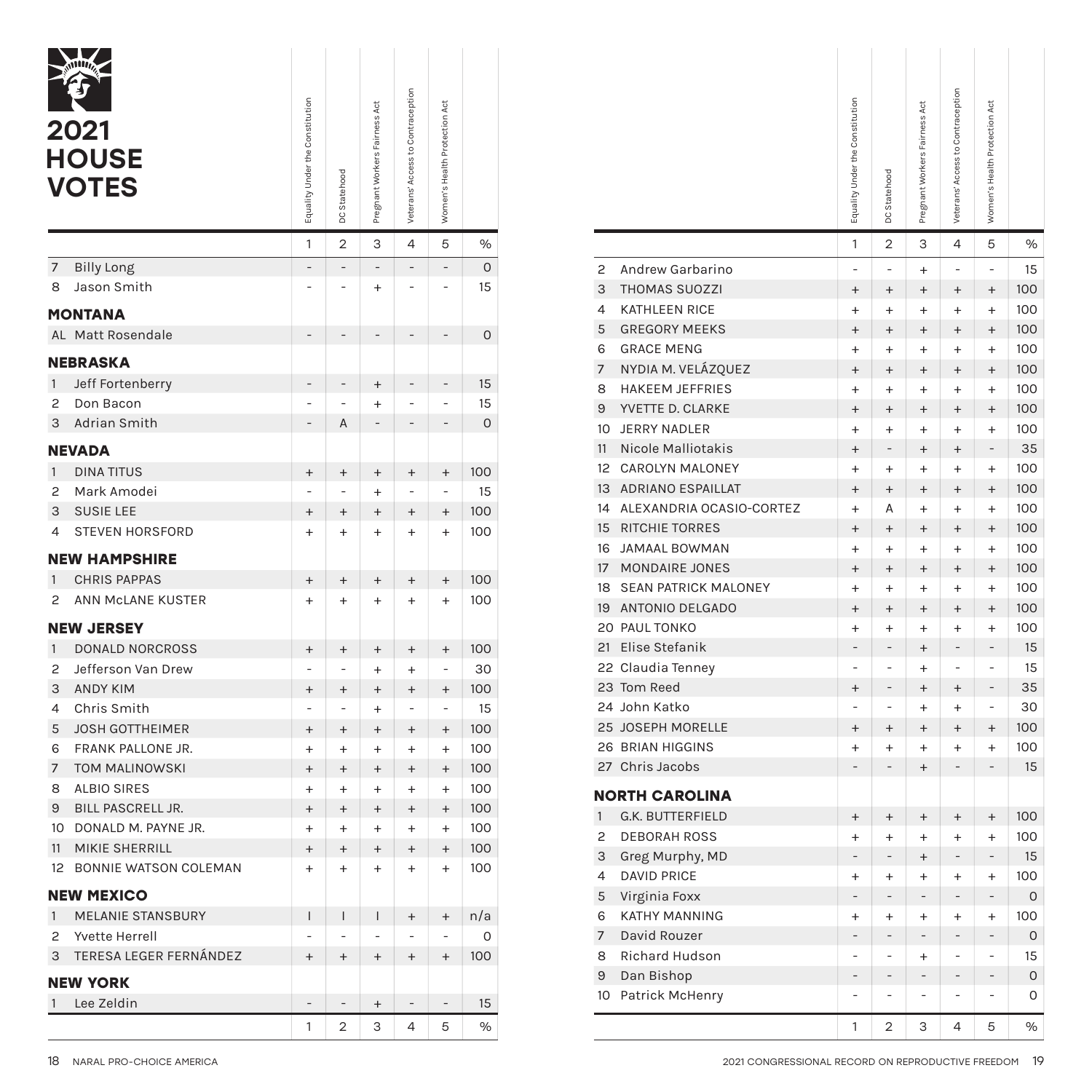|                | 2021<br><b>HOUSE</b><br><b>VOTES</b> | Equality Under the Constitution | DC Statehood             | Pregnant Workers Fairness Act    | Veterans' Access to Contraception | Women's Health Protection Act |             |  |  |  |
|----------------|--------------------------------------|---------------------------------|--------------------------|----------------------------------|-----------------------------------|-------------------------------|-------------|--|--|--|
|                |                                      | 1                               | 2                        | 3                                | 4                                 | 5                             | %           |  |  |  |
| 11             | <b>Madison Cawthorn</b>              | $\overline{a}$                  | $\overline{a}$           |                                  |                                   |                               | 0           |  |  |  |
| 12             | <b>ALMA ADAMS</b>                    | $\ddot{}$                       | $\ddot{}$                | $\ddot{}$                        | $\ddot{}$                         | $\ddot{}$                     | 100         |  |  |  |
| 13             | <b>Ted Budd</b>                      | $\overline{a}$                  | $\overline{a}$           |                                  |                                   |                               | 0           |  |  |  |
|                | <b>NORTH DAKOTA</b>                  |                                 |                          |                                  |                                   |                               |             |  |  |  |
|                | AL Kelly Armstrong                   |                                 |                          |                                  |                                   |                               | 0           |  |  |  |
|                | <b>OHIO</b>                          |                                 |                          |                                  |                                   |                               |             |  |  |  |
| $\mathbf{1}$   | <b>Steve Chabot</b>                  | $\overline{a}$                  | -                        | $^{+}$                           |                                   |                               | 15          |  |  |  |
| 2              | <b>Brad Wenstrup</b>                 |                                 | $\overline{a}$           | $\ddot{}$                        |                                   |                               | 15          |  |  |  |
| 3              | <b>JOYCE BEATTY</b>                  | $\ddot{}$                       | $\ddot{}$                | $\ddot{}$                        | $\ddot{}$                         | $\ddot{}$                     | 100         |  |  |  |
| 4              | Jim Jordan                           | $\overline{a}$                  | $\overline{a}$           |                                  |                                   |                               | 0           |  |  |  |
| 5              | <b>Bob Latta</b>                     |                                 |                          | $\ddot{}$                        |                                   |                               | 15          |  |  |  |
| 6              | <b>Bill Johnson</b>                  | $\overline{a}$                  | $\overline{a}$           | $\ddot{}$                        |                                   | $\overline{a}$                | 15          |  |  |  |
| $\overline{7}$ | <b>Bob Gibbs</b>                     | $\overline{a}$                  | $\overline{a}$           |                                  |                                   | $\overline{a}$                | $\mathbf 0$ |  |  |  |
| 8              | Warren Davidson                      | $\overline{a}$                  | $\overline{a}$           | $\overline{a}$                   | $\overline{a}$                    |                               | 0           |  |  |  |
| 9              | <b>MARCY KAPTUR</b>                  | $^{+}$                          | $^{+}$                   | $^{+}$                           | $\ddot{}$                         | $^{+}$                        | 100         |  |  |  |
| 10             | Mike Turner                          |                                 | $\overline{a}$           | $\ddot{}$                        |                                   |                               | 15          |  |  |  |
| 11             | <b>SHONTEL BROWN</b>                 | Ī                               | I                        | I                                | I                                 | T                             | n/a         |  |  |  |
| 12             | <b>Troy Balderson</b>                | $\overline{a}$                  | $\overline{a}$           | $\ddot{}$                        |                                   |                               | 15          |  |  |  |
| 13             | <b>TIM RYAN</b>                      | $^{+}$                          | $^{+}$                   | $^{+}$                           | $^{+}$                            | $\ddot{}$                     | 100         |  |  |  |
| 14             | Dave Joyce                           | l,                              | $\overline{a}$           | $\ddot{}$                        | $\ddot{}$                         |                               | 30          |  |  |  |
| 15             | Mike Carey                           | Ī                               | I                        | T                                | I                                 | I                             | n/a         |  |  |  |
| 16             | Anthony Gonzalez                     |                                 |                          | $\ddot{}$                        | $\ddot{}$                         |                               | 30          |  |  |  |
|                | <b>OKLAHOMA</b>                      |                                 |                          |                                  |                                   |                               |             |  |  |  |
| $\mathbf{1}$   | Kevin Hern                           | $\overline{a}$                  | $\overline{a}$           | $\overline{a}$                   | $\overline{a}$                    | $\overline{a}$                | 0           |  |  |  |
| 2              | Markwayne Mullin                     |                                 | -                        | $\ddot{}$                        | -                                 |                               | 15          |  |  |  |
| 3              | <b>Frank Lucas</b>                   |                                 | -                        | $^{+}$                           |                                   | $\overline{a}$                | 15          |  |  |  |
| 4              | Tom Cole                             |                                 | -                        | $\ddot{}$                        |                                   |                               | 15          |  |  |  |
| 5              | Stephanie Bice                       | -                               | -                        | $\ddot{}$                        | -                                 | -                             | 15          |  |  |  |
| <b>OREGON</b>  |                                      |                                 |                          |                                  |                                   |                               |             |  |  |  |
| $\mathbf{1}$   | <b>SUZANNE BONAMICI</b>              | $\ddot{}$                       | $\ddot{}$                | $^{+}$                           | $\ddot{}$                         | $\ddot{}$                     | 100         |  |  |  |
| 2              | Cliff Bentz                          | $\overline{a}$                  | $\overline{\phantom{0}}$ | $\ddot{}$                        | $\overline{a}$                    | $\overline{a}$                | 15          |  |  |  |
| 3              | EARL BLUMENAUER                      | $^{+}$                          | $^{+}$                   | $^{+}$                           | $\ddot{}$                         | $^{+}$                        | 100         |  |  |  |
| 4              | PETER DEFAZIO                        | $^{+}$                          | $\ddot{}$                | $+$                              | $^{+}$                            | $^{+}$                        | 100         |  |  |  |
| 5              | <b>KURT SCHRADER</b>                 | $^{+}$                          | $^{+}$                   | $\begin{array}{c} + \end{array}$ | $\begin{array}{c} + \end{array}$  | $^{+}$                        | 100         |  |  |  |
| PENNSYLVANIA   |                                      |                                 |                          |                                  |                                   |                               |             |  |  |  |
| $\mathbf{1}$   | <b>Brian Fitzpatrick</b>             | $^{+}$                          | -                        | $^{+}$                           | $\begin{array}{c} + \end{array}$  | $\overline{\phantom{0}}$      | 35          |  |  |  |
|                |                                      | 1                               | $\overline{2}$           | 3                                | 4                                 | 5                             | %           |  |  |  |

|                                 |                                  |                                  | Veterans' Access to Contraception |                                  |             |
|---------------------------------|----------------------------------|----------------------------------|-----------------------------------|----------------------------------|-------------|
| Equality Under the Constitution |                                  | Pregnant Workers Fairness Act    |                                   | Women's Health Protection Act    |             |
|                                 |                                  |                                  |                                   |                                  |             |
|                                 |                                  |                                  |                                   |                                  |             |
|                                 | DC Statehood                     |                                  |                                   |                                  |             |
|                                 |                                  |                                  |                                   |                                  |             |
| 1                               | 2                                | 3                                | 4                                 | 5                                | %           |
| $\overline{a}$                  | $\qquad \qquad -$                | $\overline{\phantom{m}}$         | ÷,                                | $\overline{\phantom{0}}$         | O           |
| $\pmb{+}$                       | $\ddot{}$                        | $\ddot{}$                        | $\begin{array}{c} + \end{array}$  | $\ddot{}$                        | 100         |
| $\overline{\phantom{0}}$        | ÷,                               | $\overline{\phantom{0}}$         | $\qquad \qquad -$                 | $\overline{\phantom{0}}$         | 0           |
|                                 |                                  |                                  |                                   |                                  |             |
| $\qquad \qquad \blacksquare$    | $\overline{\phantom{a}}$         | $\overline{\phantom{0}}$         | $\overline{a}$                    | $\overline{\phantom{0}}$         | 0           |
|                                 |                                  |                                  |                                   |                                  |             |
| $\overline{\phantom{0}}$        | $\overline{a}$                   |                                  | $\overline{a}$                    | $\overline{\phantom{0}}$         | 15          |
| $\overline{\phantom{0}}$        | $\overline{a}$                   | $^{+}$<br>$\ddot{}$              | $\overline{\phantom{0}}$          | $\overline{\phantom{0}}$         | 15          |
| $\ddot{}$                       | $^{+}$                           | $^{+}$                           | $\begin{array}{c} + \end{array}$  | $^{+}$                           | 100         |
| $\overline{\phantom{0}}$        | $\overline{a}$                   | $\overline{\phantom{0}}$         | $\overline{\phantom{0}}$          | $\overline{\phantom{0}}$         | 0           |
| -                               |                                  | $^{+}$                           | $\overline{\phantom{0}}$          | $\overline{\phantom{0}}$         | 15          |
| $\overline{\phantom{0}}$        | $\qquad \qquad \blacksquare$     | $\ddot{}$                        | $\overline{\phantom{0}}$          | $\overline{\phantom{0}}$         | 15          |
| -                               | $\qquad \qquad -$                | $\overline{\phantom{0}}$         | $\overline{\phantom{0}}$          | $\overline{\phantom{0}}$         | $\mathbf 0$ |
| $\overline{\phantom{0}}$        | $\qquad \qquad \blacksquare$     | $\overline{\phantom{0}}$         | $\overline{\phantom{0}}$          | $\overline{\phantom{0}}$         | 0           |
| $\ddot{}$                       | $^{+}$                           | $^{+}$                           | $\begin{array}{c} + \end{array}$  | $\ddot{}$                        | 100         |
| $\overline{\phantom{0}}$        | $\overline{a}$                   | $\ddot{}$                        | $\overline{a}$                    | $\overline{a}$                   | 15          |
| L                               | $\mathbf{I}$                     | L                                | T                                 | L                                | n/a         |
| $\overline{\phantom{0}}$        | $\overline{a}$                   | $\ddot{}$                        | $\overline{\phantom{0}}$          | $\overline{\phantom{0}}$         | 15          |
| $\ddot{}$                       | $^{+}$                           | $^{+}$                           | $\begin{array}{c} + \end{array}$  | $^{+}$                           | 100         |
| $\overline{\phantom{0}}$        | $\overline{a}$                   | $\ddot{}$                        | $\begin{array}{c} + \end{array}$  | $\overline{\phantom{0}}$         | 30          |
| L                               | $\overline{1}$                   | L                                | T                                 | L                                | n/a         |
| $\overline{\phantom{0}}$        | $\overline{a}$                   | $^{+}$                           | $\ddot{}$                         | -                                | 30          |
|                                 |                                  |                                  |                                   |                                  |             |
| -                               | $\overline{a}$                   | $\overline{\phantom{0}}$         | $\overline{a}$                    | $\overline{\phantom{0}}$         | $\mathsf O$ |
| $\overline{\phantom{0}}$        | ÷                                | $\ddot{}$                        | ÷                                 | $\overline{a}$                   | 15          |
| -                               | L                                | $^{+}$                           | $\overline{\phantom{0}}$          | $\overline{a}$                   | 15          |
| $\overline{\phantom{0}}$        | Ĭ.                               | $\ddot{}$                        | i,                                | $\overline{a}$                   | 15          |
| -                               | $\overline{a}$                   | $\ddot{}$                        | $\overline{\phantom{0}}$          | -                                | 15          |
|                                 |                                  |                                  |                                   |                                  |             |
| $^{+}$                          | $^{+}$                           | $^{+}$                           | $\begin{array}{c} + \end{array}$  | $\begin{array}{c} + \end{array}$ | 100         |
| -                               |                                  | $\ddot{}$                        | $\overline{\phantom{0}}$          | $\overline{\phantom{0}}$         | 15          |
| $^{+}$                          | $^{+}$                           | $^{+}$                           | $\begin{array}{c} + \end{array}$  | $^{+}$                           | 100         |
| $\pmb{+}$                       | $+$                              | $+$                              | $^{+}$                            | $+$                              | 100         |
| $^{+}$                          | $\begin{array}{c} + \end{array}$ | $^{+}$                           | $\begin{array}{c} + \end{array}$  | $\ddot{}$                        | 100         |
|                                 |                                  |                                  |                                   |                                  |             |
| $^+$                            |                                  | $\begin{array}{c} + \end{array}$ | $\! + \!\!\!\!$                   | $\overline{\phantom{a}}$         | 35          |
| 1                               | $\mathbf{2}$                     | 3                                | $\overline{4}$                    | 5                                | $\%$        |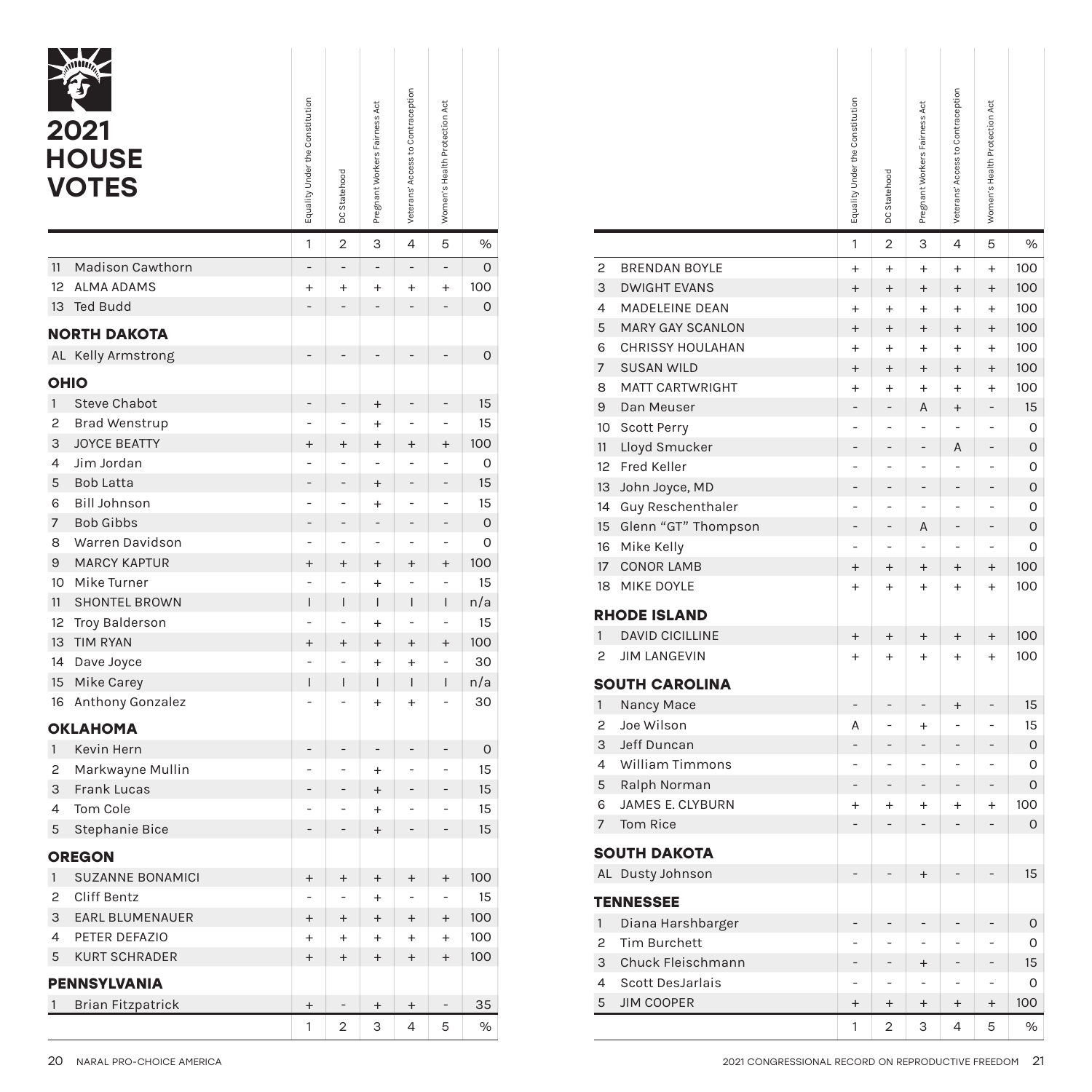|              | 2021<br><b>HOUSE</b><br><b>VOTES</b> | Equality Under the Constitution | DC Statehood             | Pregnant Workers Fairness Act | Veterans' Access to Contraception | Women's Health Protection Act |             |
|--------------|--------------------------------------|---------------------------------|--------------------------|-------------------------------|-----------------------------------|-------------------------------|-------------|
|              |                                      | 1                               | 2                        | 3                             | 4                                 | 5                             | %           |
| 6            | John Rose                            | ÷                               | ÷                        | ÷                             | -                                 |                               | 0           |
| 7            | Mark Green, MD                       | $\overline{\phantom{0}}$        | $\overline{\phantom{0}}$ | $\overline{\phantom{0}}$      | -                                 | -                             | 0           |
| 8            | David Kustoff                        | L                               | $\overline{a}$           | $\ddot{}$                     | $\overline{a}$                    | $\overline{a}$                | 15          |
| 9            | <b>STEVE COHEN</b>                   | $^{+}$                          | $^{+}$                   | $^{+}$                        | $^{+}$                            | $^{+}$                        | 100         |
|              | TEXAS                                |                                 |                          |                               |                                   |                               |             |
| $\mathbf{1}$ | Louie Gohmert                        | -                               | -                        | -                             | -                                 | -                             | $\mathsf O$ |
| 2            | Dan Crenshaw                         | $\overline{a}$                  | $\overline{a}$           | $\ddot{}$                     | $\ddot{}$                         | $\overline{a}$                | 30          |
| 3            | Van Taylor                           | $\overline{a}$                  | -                        |                               | $\overline{a}$                    | -                             | 0           |
| 4            | Pat Fallon                           | $\overline{a}$                  | $\overline{a}$           | $\overline{a}$                | $\overline{a}$                    | $\overline{a}$                | 0           |
| 5            | Lance Gooden                         | L                               | -                        |                               |                                   |                               | 0           |
| 6            | Jake Ellzey                          | $\overline{1}$                  | I                        | I                             | I                                 | ÷                             | n/a         |
| 7            | LIZZIE FLETCHER                      | $^{+}$                          | $^{+}$                   | $^{+}$                        | $^{+}$                            | $^{+}$                        | 100         |
| 8            | Kevin Brady                          | A                               | $\overline{a}$           | L,                            | $\overline{a}$                    | L,                            | 0           |
| 9            | AL GREEN                             | $^{+}$                          | $\ddot{}$                | $\ddot{}$                     | $^{+}$                            | $^{+}$                        | 100         |
| 10           | Michael McCaul                       | L,                              | $\overline{a}$           | $\ddot{}$                     | $\overline{a}$                    | $\overline{a}$                | 15          |
| 11           | August Pfluger                       | $\overline{a}$                  | -                        |                               | -                                 | -                             | 0           |
| 12           | Kay Granger                          | $\overline{a}$                  | $\overline{a}$           | $\ddot{}$                     | $\overline{a}$                    | ÷,                            | 15          |
| 13           | Ronny Jackson                        |                                 | ŧ                        |                               |                                   |                               | 0           |
| 14           | Randy Weber                          | $\overline{a}$                  | $\overline{a}$           | $\overline{a}$                | $\overline{a}$                    | $\overline{a}$                | 0           |
| 15           | <b>VICENTE GONZALEZ</b>              | $^{+}$                          | $^{+}$                   | $^{+}$                        | $^{+}$                            | $^{+}$                        | 100         |
| 16           | <b>VERONICA ESCOBAR</b>              | $\ddot{}$                       | $\ddot{}$                | $\ddot{}$                     | $\ddot{}$                         | $\ddot{}$                     | 100         |
| 17           | <b>Pete Sessions</b>                 | -                               | $\overline{\phantom{0}}$ |                               |                                   | $\qquad \qquad -$             | 0           |
| 18           | SHEILA JACKSON LEE                   | $\ddot{}$                       | $\ddot{}$                | $\ddot{}$                     | $\ddot{}$                         | $\ddot{}$                     | 100         |
| 19           | Jodey Arrington                      | $\overline{a}$                  | $\overline{a}$           |                               | $\overline{a}$                    | $\overline{a}$                | 0           |
|              | 20 JOAQUIN CASTRO                    | $\ddot{}$                       | $\ddot{}$                | $\ddot{}$                     | $\ddot{}$                         | $\ddot{}$                     | 100         |
| 21           | Chip Roy                             | $\overline{a}$                  | $\overline{a}$           |                               |                                   |                               | 0           |
|              | 22 Troy Nehls                        | $\overline{a}$                  | $\overline{a}$           | -                             | $\overline{a}$                    | $\overline{a}$                | 0           |
| 23           | <b>Tony Gonzales</b>                 | $\overline{a}$                  | $\overline{a}$           | $^{+}$                        | $^{+}$                            |                               | 30          |
|              | 24 Beth Van Duyne                    | $\overline{a}$                  | $\overline{a}$           | ÷                             | А                                 | $\overline{a}$                | 0           |
|              | 25 Roger Williams                    |                                 |                          | $\ddot{}$                     |                                   |                               | 15          |
| 26           | Michael C. Burgess, MD               |                                 | L                        | $\ddot{}$                     | $\ddot{}$                         |                               | 30          |
|              | 27 Michael Cloud                     | $\overline{\phantom{0}}$        | -                        |                               | -                                 |                               | 0           |
|              | 28 HENRY CUELLAR                     | $+$                             | $+$                      | $+$                           | $\ddot{}$                         | $\overline{a}$                | 50          |
|              | 29 SYLVIA GARCIA                     | $\ddot{}$                       | $\ddot{}$                | $^{+}$                        | $^{+}$                            | $^{+}$                        | 100         |
|              | 30 EDDIE BERNICE JOHNSON             | $+$                             | $+$                      | $\ddot{}$                     | $\ddot{}$                         | $+$                           | 100         |
|              | 31 John Carter                       | $\overline{a}$                  | $\overline{a}$           | $\star$                       |                                   | $\overline{a}$                | 15          |
|              |                                      |                                 |                          |                               |                                   |                               |             |
|              |                                      | 1                               | 2                        | 3                             | 4                                 | 5                             | %           |

| Equality Under the Constitution |                                                      | Pregnant Workers Fairness Act      | Veterans' Access to Contraception          | Women's Health Protection Act                        |                    |
|---------------------------------|------------------------------------------------------|------------------------------------|--------------------------------------------|------------------------------------------------------|--------------------|
|                                 |                                                      |                                    |                                            |                                                      |                    |
|                                 |                                                      |                                    |                                            |                                                      |                    |
|                                 | DC Statehood                                         |                                    |                                            |                                                      |                    |
|                                 |                                                      |                                    |                                            |                                                      |                    |
| 1                               | $\overline{2}$                                       | 3                                  | 4                                          | 5                                                    | $\%$               |
| $\overline{\phantom{0}}$        |                                                      | ÷                                  | L,                                         | $\overline{a}$                                       | 0                  |
| -                               | $\overline{a}$                                       | $\overline{\phantom{0}}$           | $\overline{\phantom{0}}$                   | $\overline{\phantom{0}}$                             | 0                  |
| $\overline{a}$                  | ÷,                                                   | $\ddot{}$                          | ÷                                          | ÷                                                    | 15                 |
| $\ddot{}$                       | $^{+}$                                               | $^{+}$                             | $^{+}$                                     | $\ddot{}$                                            | 100                |
|                                 |                                                      |                                    |                                            |                                                      |                    |
| -                               | $\overline{a}$                                       | $\qquad \qquad -$                  | $\qquad \qquad -$                          | $\overline{\phantom{0}}$                             | $\mathsf{O}$       |
| $\overline{\phantom{0}}$        | $\overline{a}$                                       | $\ddot{}$                          | $\ddot{}$                                  | $\overline{a}$                                       | 30                 |
| $\overline{a}$                  | $\overline{a}$                                       | $\overline{\phantom{m}}$           | $\overline{\phantom{m}}$                   | $\overline{a}$                                       | $\mathsf O$        |
| $\overline{a}$                  | $\overline{a}$                                       | $\overline{a}$                     | $\overline{a}$                             | $\overline{a}$                                       | 0                  |
| $\overline{a}$                  |                                                      | ÷,                                 | $\overline{a}$                             | $\overline{a}$                                       | $\mathbf 0$        |
| L                               | T                                                    | T                                  | T                                          | $\overline{\phantom{a}}$                             | n/a                |
| $\ddot{}$                       | $^{+}$                                               | $^{+}$                             | $\ddot{}$                                  | $\begin{array}{c} + \end{array}$                     | 100                |
| А                               | $\overline{a}$                                       | $\overline{a}$                     | $\overline{a}$                             | $\overline{a}$                                       | $\mathbf 0$        |
| $\pmb{+}$                       | $\pmb{+}$                                            | $^{+}$                             | $^{+}$                                     | $\ddot{}$                                            | 100                |
| ÷                               | $\overline{a}$<br>$\overline{\phantom{a}}$           | $\ddot{}$<br>$\qquad \qquad -$     | $\overline{a}$<br>$\overline{\phantom{m}}$ | ÷<br>$\overline{\phantom{0}}$                        | 15                 |
| -<br>$\overline{\phantom{0}}$   | $\overline{\phantom{a}}$                             |                                    | $\overline{a}$                             | $\overline{a}$                                       | $\mathsf{O}$<br>15 |
| $\overline{a}$                  |                                                      | $\ddot{}$<br>$\qquad \qquad -$     | $\qquad \qquad -$                          | $\overline{a}$                                       | 0                  |
| $\overline{a}$                  | $\overline{a}$                                       | $\overline{a}$                     | $\overline{a}$                             | $\overline{a}$                                       | $\mathbf 0$        |
| $\ddot{}$                       | $^{+}$                                               | $\ddot{}$                          | $\ddot{}$                                  | $\ddot{}$                                            | 100                |
| $\ddot{}$                       | $\ddot{}$                                            | $\ddot{}$                          | $+$                                        | $\ddot{}$                                            | 100                |
| $\qquad \qquad -$               |                                                      | $\qquad \qquad -$                  | $\qquad \qquad -$                          | $\overline{a}$                                       | $\mathbf 0$        |
| $\ddot{}$                       | $\ddot{}$                                            | $\ddot{}$                          | $\ddot{}$                                  | $\ddot{}$                                            | 100                |
|                                 | $\overline{a}$                                       | $\qquad \qquad -$                  | $\qquad \qquad -$                          | $\overline{\phantom{0}}$                             | $\mathbf 0$        |
| $\pmb{+}$                       | $\ddot{}$                                            | $^{+}$                             | $\begin{array}{c} + \end{array}$           | $^{+}$                                               | 100                |
|                                 |                                                      | $\overline{\phantom{a}}$           | $\qquad \qquad -$                          | $\overline{\phantom{0}}$                             | 0                  |
| $\overline{\phantom{0}}$        | $\overline{\phantom{a}}$<br>$\overline{\phantom{m}}$ | $\overline{\phantom{a}}$           | $\overline{\phantom{m}}$                   | $\overline{\phantom{0}}$                             | 0                  |
| $\overline{\phantom{0}}$        | $\overline{\phantom{a}}$                             | $^{+}$<br>$\overline{\phantom{a}}$ | $\begin{array}{c} + \end{array}$<br>Α      | $\overline{\phantom{0}}$<br>$\overline{\phantom{0}}$ | 30<br>0            |
| -                               |                                                      | $^{+}$                             | $\overline{a}$                             | $\overline{a}$                                       | 15                 |
| $\overline{\phantom{0}}$        | $\overline{a}$                                       | $\ddot{}$                          | $^{+}$                                     | ÷                                                    | 30                 |
| $\overline{\phantom{0}}$        | $\overline{\phantom{a}}$                             | $\frac{1}{2}$                      | $\overline{\phantom{0}}$                   | $\overline{\phantom{a}}$                             | 0                  |
| $\ddot{}$                       | $+$                                                  | $^{+}$                             | $^{+}$                                     | $\overline{\phantom{a}}$                             | 50                 |
| $^{+}$                          | $\begin{array}{c} + \end{array}$                     | $+$                                | $\begin{array}{c} + \end{array}$           | $^{+}$                                               | 100                |
| $\ddot{}$                       | $^{+}$                                               | $^{+}$                             | $\begin{array}{c} + \end{array}$           | $^{+}$                                               | 100                |
| -                               | $\overline{\phantom{a}}$                             | $\star$                            | $\overline{\phantom{0}}$                   | $\overline{\phantom{0}}$                             | 15                 |
|                                 |                                                      |                                    |                                            |                                                      |                    |
| 1                               | $\overline{2}$                                       | З                                  | 4                                          | 5                                                    | $\%$               |